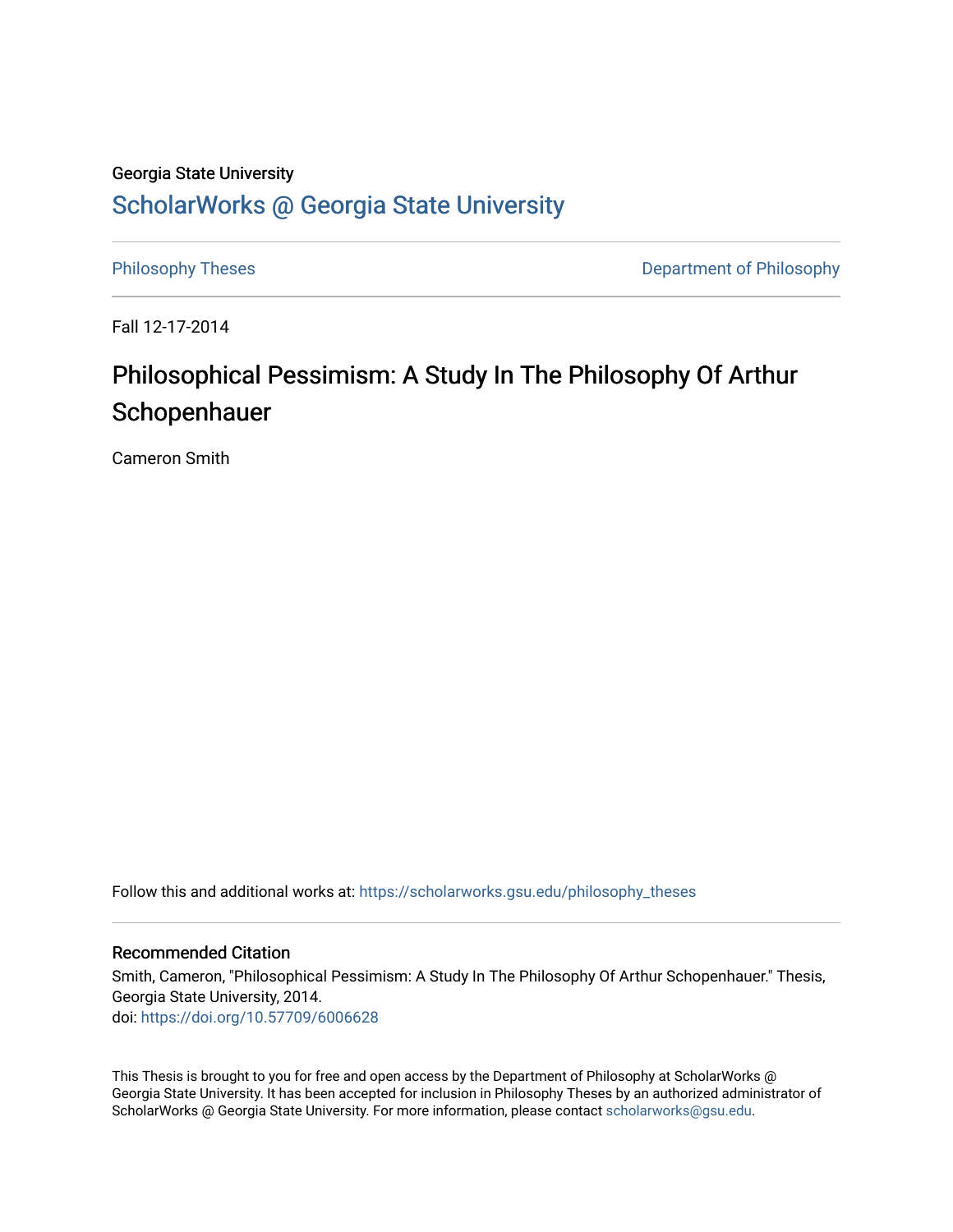# PHILOSOPHICAL PESSIMISM: A STUDY IN THE PHILOSOPHY OF ARTHUR **SCHOPENHAUER**

by

### CAMERON SMITH

### ABSTRACT

Schopenhauer argues, strikingly, that it would have been better if life had not come into existence. In this essay I consider this pessimistic judgment from a philosophical perspective. I take on the following three tasks. First, I consider whether such judgments, apparently products of temperament rather than reason, can be the subject of productive philosophical analysis. I argue that they can be, since, importantly, we can separate arguments for such judgments that establish them as plausible from those that do not. Second, I evaluate Schopenhauer's arguments for pessimism. I argue that although we must reject Schopenhauer's main argument for pessimism, he has another, more plausible argument for pessimism that hitherto has been neglected by scholars. Finally, I argue that although pessimism can be established as the correct judgment about life in some possible worlds, *in our world* the question of pessimism or optimism cannot be definitively answered.

INDEX WORDS: Schopenhauer, Nietzsche, Pessimism, Optimism, Death, Suicide, Salvation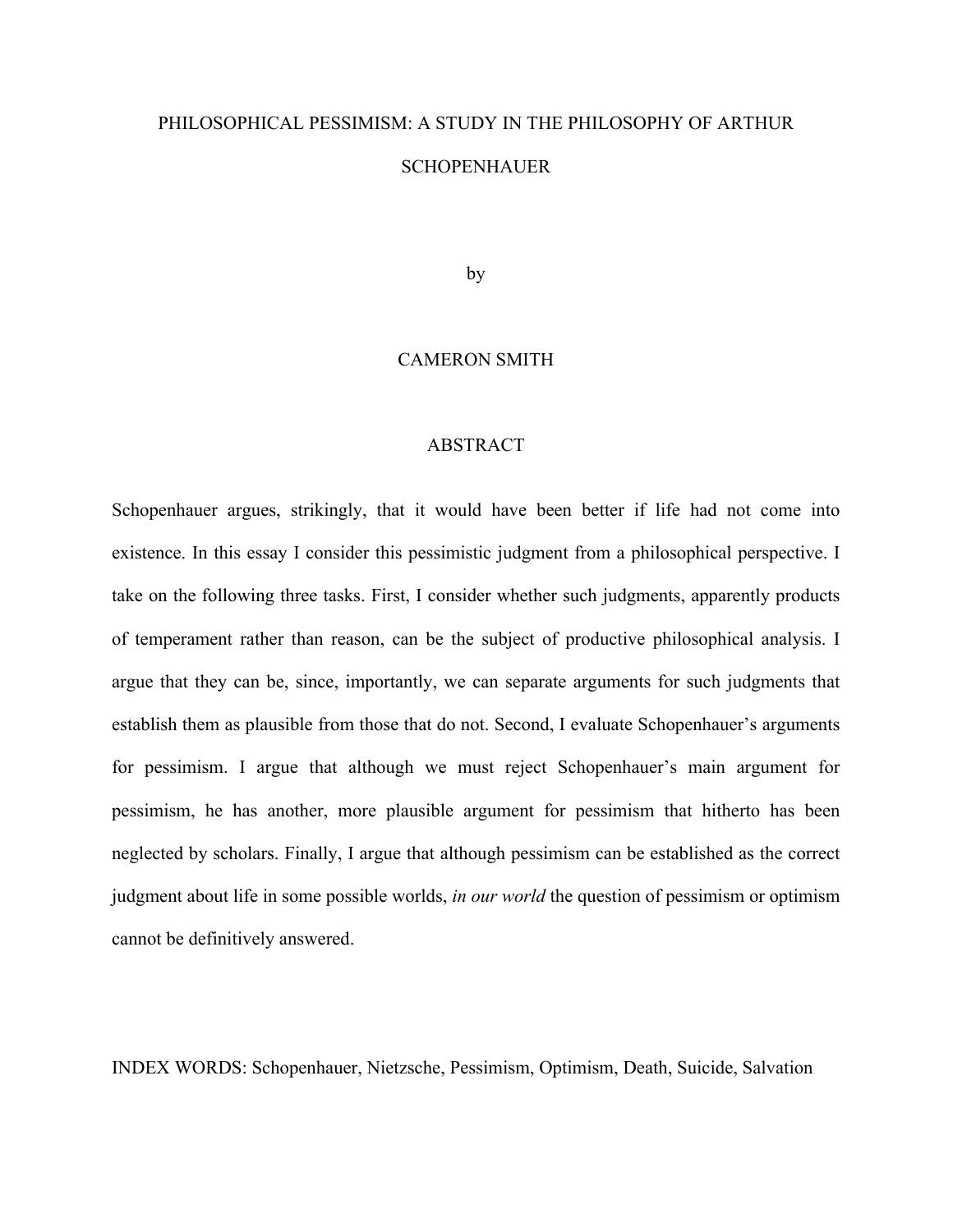### PHILOSOPHICAL PESSIMISM: A STUDY IN THE PHILOSOPHY OF ARTHUR

### **SCHOPENHAUER**

by

### CAMERON SMITH

A Thesis Submitted in Partial Fulfillment of the Requirements for the Degree of

Master of Arts

in the College of Arts and Sciences

Georgia State University

2014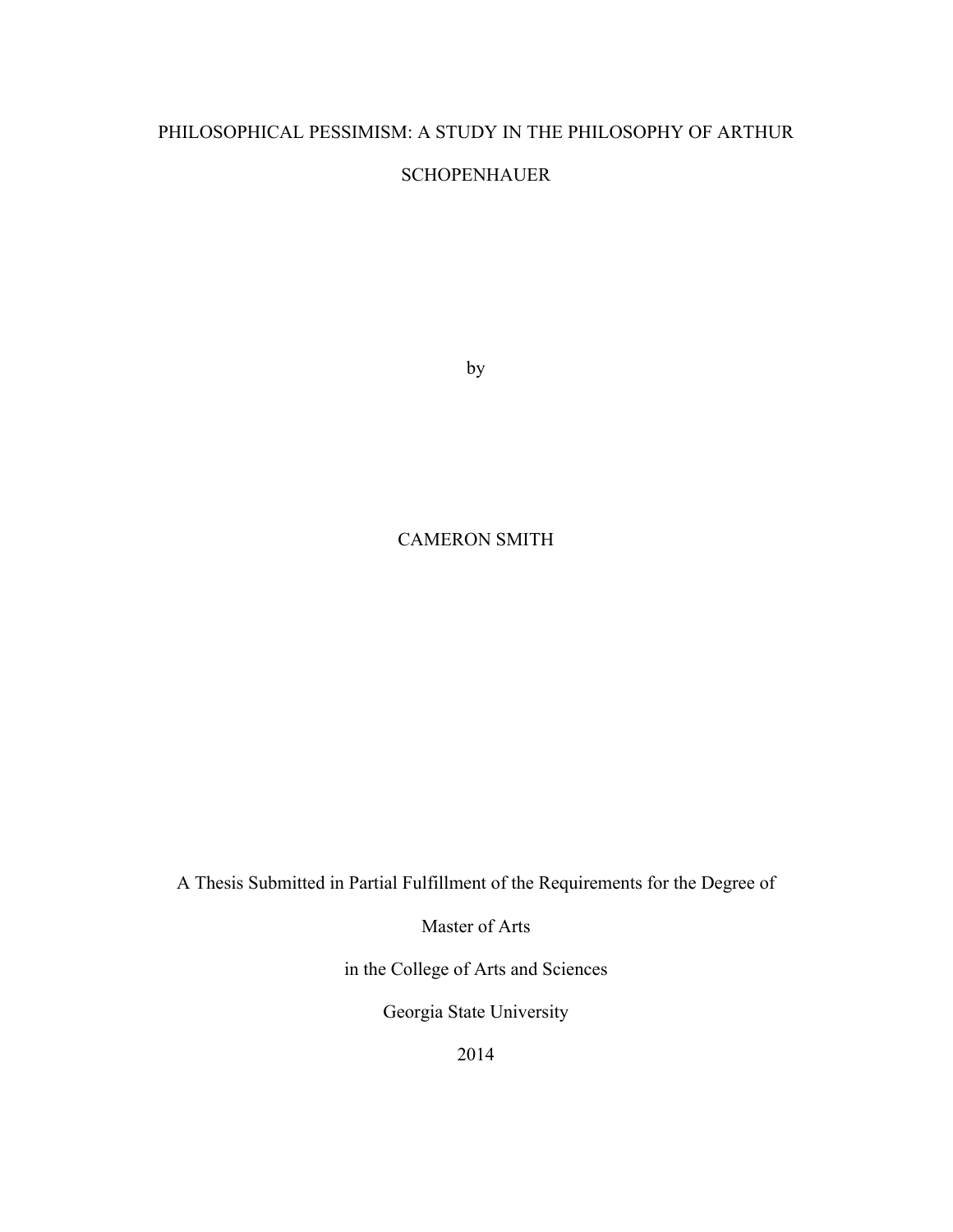Copyright by Cameron Scott Smith 2014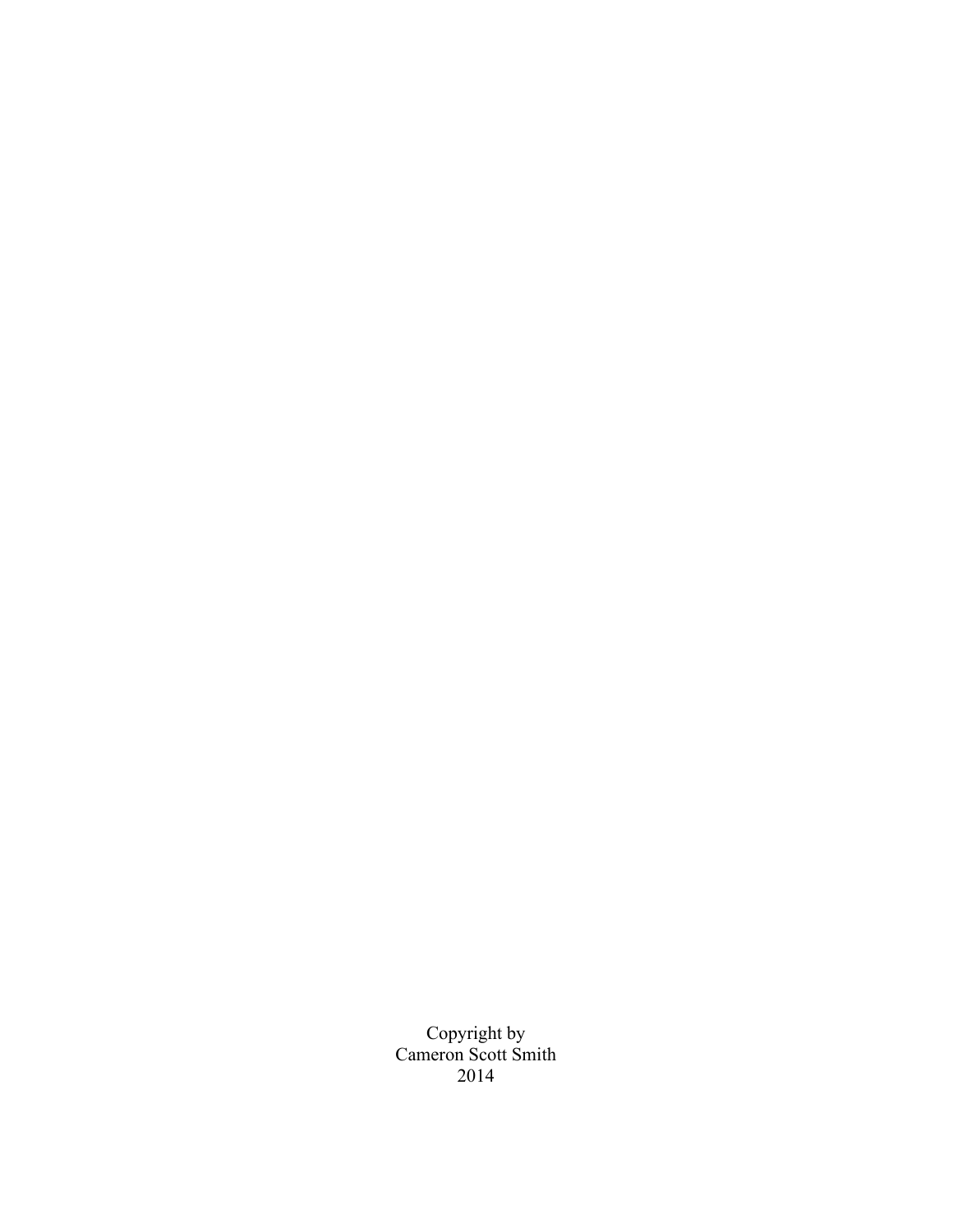# PHILOSOPHICAL PESSIMISM: A STUDY IN THE PHILOSOPHY OF ARTHUR

### **SCHOPENHAUER**

by

### CAMERON SMITH

Committee Chair: Jessica Berry

Committee: Andrew Altman

Eric Wilson

Electronic Version Approved:

Office of Graduate Studies

College of Arts and Sciences

Georgia State University

December 2014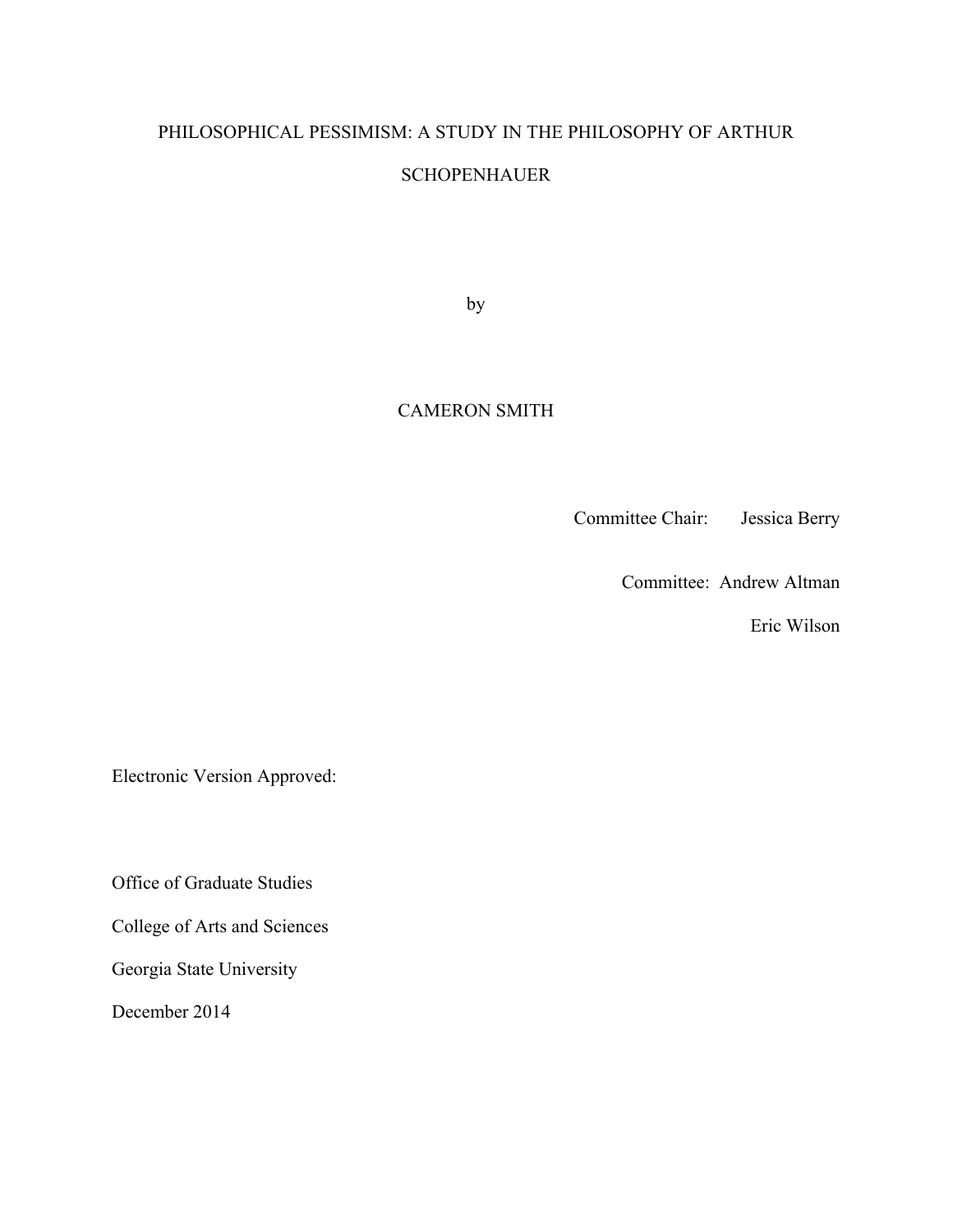### ACKNOWLEDGEMENTS

This thesis has benefited tremendously from the support, guidance, and insight of Jessica Berry. Thank you also to Andrew Altman and Eric Wilson for their encouragement and for penetrating criticism of an earlier draft. The finished product is undoubtedly better for it. Finally, for her friendship, as well as endless conversations about the content of this thesis, I am grateful to Jennifer Daigle.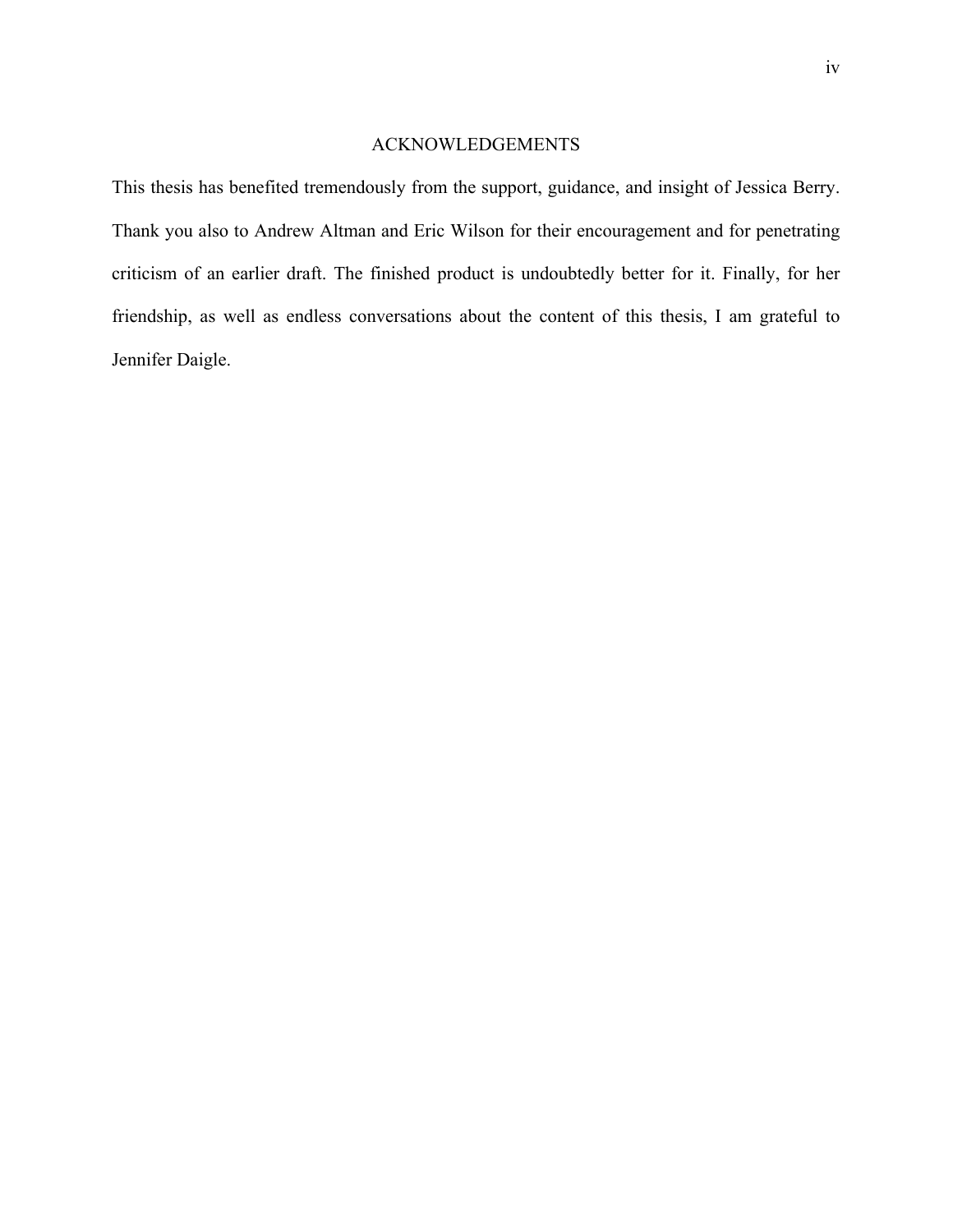### TABLE OF CONTENTS

| 1.2 Affirmation and Denial of the Will: The Possibility of Salvation 10 |  |
|-------------------------------------------------------------------------|--|
|                                                                         |  |
|                                                                         |  |
|                                                                         |  |
|                                                                         |  |
|                                                                         |  |
|                                                                         |  |
|                                                                         |  |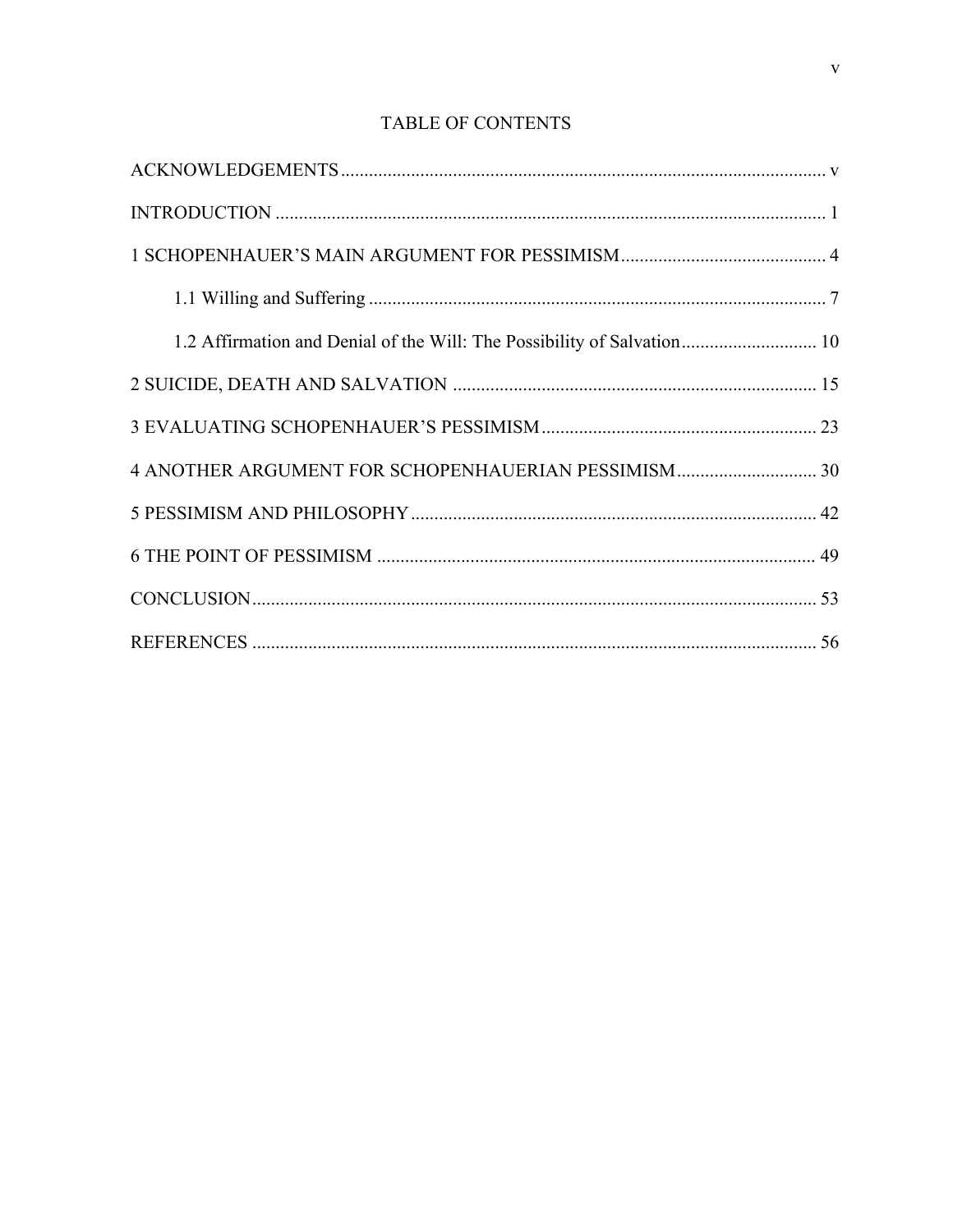*If you try to imagine, as nearly as you can, what an amount of misery, pain and suffering of every kind the sun shines upon in its course, you will admit that it would be much better if, on the earth as little as on the moon, the sun were able to call forth the phenomena of life; and if, here as there, the surface were still in a crystalline state.*

-Schopenhauer, "On the Sufferings of the World"<sup>1</sup>

### INTRODUCTION

In this essay I consider the following two questions and propose answers to them on the basis of a close study of the philosophy of Arthur Schopenhauer: First, can pessimistic judgments about life, such as the one expressed in the quote by Schopenhauer above, be the subject of productive philosophical analysis? I will revisit the question of what counts as productive philosophical analysis below, but for now it will suffice to say that I mean analysis of an argument that ultimately establishes either that it is sound or unsound, or, at the very least, that it is plausible or implausible. My second question is, if the answer to the first question is "yes," what does a philosophical analysis of Schopenhauer's pessimistic judgment reveal about that judgment? The interest of these questions becomes clear, I think, when we consider that many of us have a paradoxical reaction to pessimistic judgments such as Schopenhauer's. On the one hand, we might feel that we *agree* or *disagree* with the judgment—that is, feel that it has a truth-value and that we know what it is. On the other hand, however, we might also feel that in fact the truthvalue of such judgments cannot be determined, and that, in the last analysis, it must be some quality of temperament rather than reason that explains why one accepts or rejects them. What

 <sup>1</sup> Schopenhauer, "On the Sufferings of the World," in *The Pessimist's Handbook*, ed. Hazel E. Barnes, trans. T. Bailey Saunders (Lincoln: University of Nebraska Press, 1964), 127–44, at 129. I use the following translations of Schopenhauer's works: *The World as Will and Representation*, 2 vols., trans. E. F. J. Payne (New York: Dover Publications, 1969); *The Two Fundamental Problems of Ethics*, trans. David E. Cartwright and Edward E. Erdmann (New York: Oxford University Press, 2010). I cite *The World as Will and Representation* as *WWR*, followed by volume number then page number, and Schopenhauer's "Prize Essay on the Basis of Morals" (included in *The Two Fundamental Problems of Ethics*) as *BM*, followed by section number.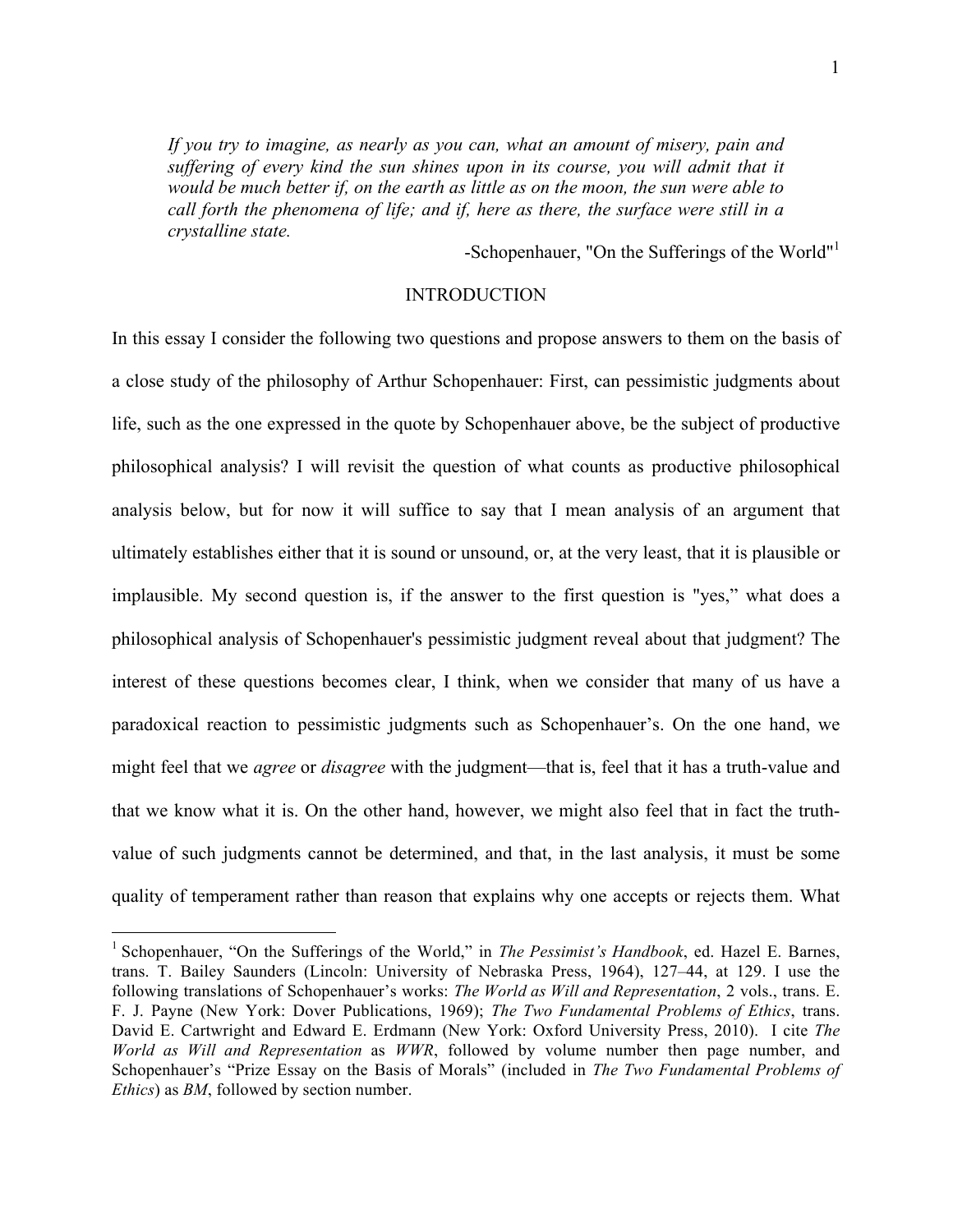little has been written on pessimism in the philosophical literature tends to support the latter feeling. In his chapter on Schopenhauer in *The History of Western Philosophy*, for example, Bertrand Russell writes, "the belief in either pessimism or optimism is a matter of temperament, not of reason."<sup>2</sup> George Simmel agrees: "[T]he stand for the value or for the lack of value of existence depends in resolute and principled natures on the specific reaction their innermost soul exhibits to happiness or suffering."<sup>3</sup> In this sense, it would seem that perhaps *philosophies* are not pessimistic so much as *persons* are pessimists, and thus that pessimistic judgments say more about their proponents than about the world.

Pessimism is often taken to reveal something *objectionable* about its proponent—for example, a gloomy temperament that disposes one to ignore the good aspects of life or a pathetic attempt to impose the misery of one's own life on life itself. In fact, one of Schopenhauer's greatest admirers and ruthless critics interprets his pessimism in just this way. In section 370 of *The Gay Science*, Nietzsche tells us that Schopenhauer's pessimism is an expression of the "impoverishment of [his] life" and, at bottom, of his need for "redemption from [himself]." He elaborates, writing that Schopenhauer's pessimism is the work of a "tyrannical will of one who suffers deeply, who struggles, is tormented, and would like to turn what is most personal, singular, and narrow, the real idiosyncrasy of his suffering, into a binding law and compulsion one who, as it were, revenges himself on all things by forcing his own image, the image of his

 <sup>2</sup> Bertrand Russell, *The History of Western Philosophy* (New York: Simon and Schuster, 1945), 759.

<sup>3</sup> George Simmel, *Schopenhauer and Nietzsche*, trans. Helmet Loiskandl, Deena Weinstein, and Michael Weinstein (Amherst: Univeristy of Massachusetts Press, 1986), 65. See also L.E. Loemker, "Pessimism and Optimism," in *The Encyclopedia of Philosophy*, ed. P. Edwards, vol. 6, 114–21, at 121: "although optimism and pessimism are terms that are useful in expressing fundamental attitudes towards the universe or towards aspects of the universe, they have an ambiguity that makes them useless for valid philosophical analysis."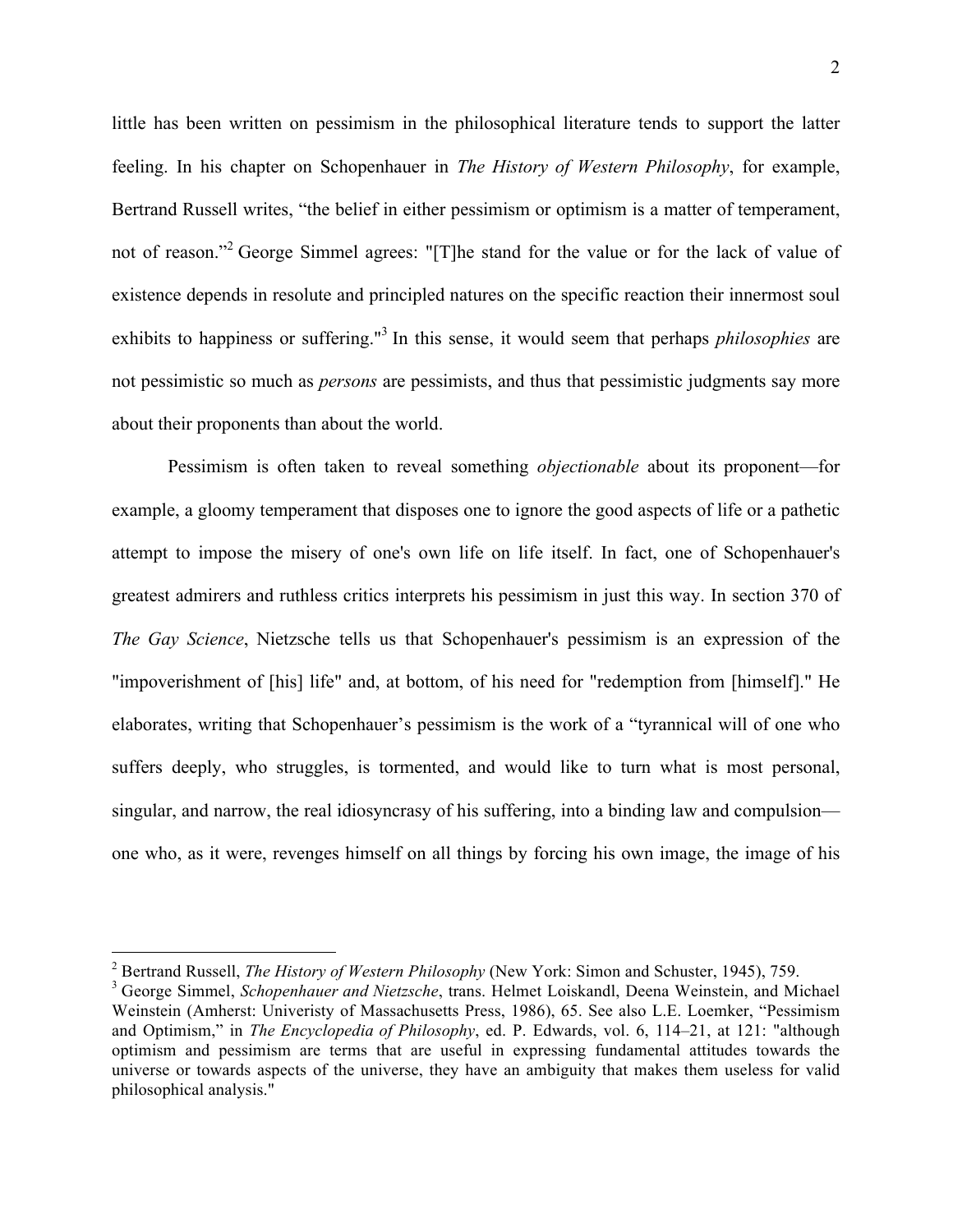torture, on them, branding them with it" (*GS* 370). <sup>4</sup> Notice, though, that Nietzsche's objection to Schopenhauer's pessimism in this passage is *philosophical*—that is, what makes taking "revenge on all things" through pessimism *objectionable* is not just that it betrays some kind of weakness, but that it involves the intellectual error of basing a universal judgment about life solely on a fact about one's *own* life. If Nietzsche is right that Schopenhauer revenged himself on all things through pessimism, the reason is that the latter projected his own misery onto the essence of life itself, and of course if Schopenhauer's *argument* for pessimism suffers such an error it ought to be rejected. But this suggests that while pessimism might reveal something about its proponents, perhaps it can nevertheless be the subject of productive philosophical analysis. If it can be, we should like to know how far such an analysis can take us and what it reveals.

I will propose answers to the questions just raised on the basis of a close study of Schopenhauer's arguments for his judgment that it would have been better if life had never come into existence. My goals in this essay are, then, both interpretative and philosophical. I will offer an interpretation of Schopenhauer's arguments for pessimism, and, on the basis of an analysis of those arguments, I will argue for the following four conclusions:

(A)The denial of Schopenhauer's judgment that it would have been better if life

had not come into existence constitutes delusion in some possible worlds.

But

(B) Ours is not such a world.

(C) While some arguments for pessimistic judgments about life in our world betray an objectionable aspect of their proponent's temperament, not all of them do.

And, finally,

 <sup>4</sup> Friedrich Nietzsche, *The Gay Science*, trans. Walter Kaufmann (New York: Vintage, 1974). <sup>I</sup> will henceforth cite this work as *GS*, followed by section number.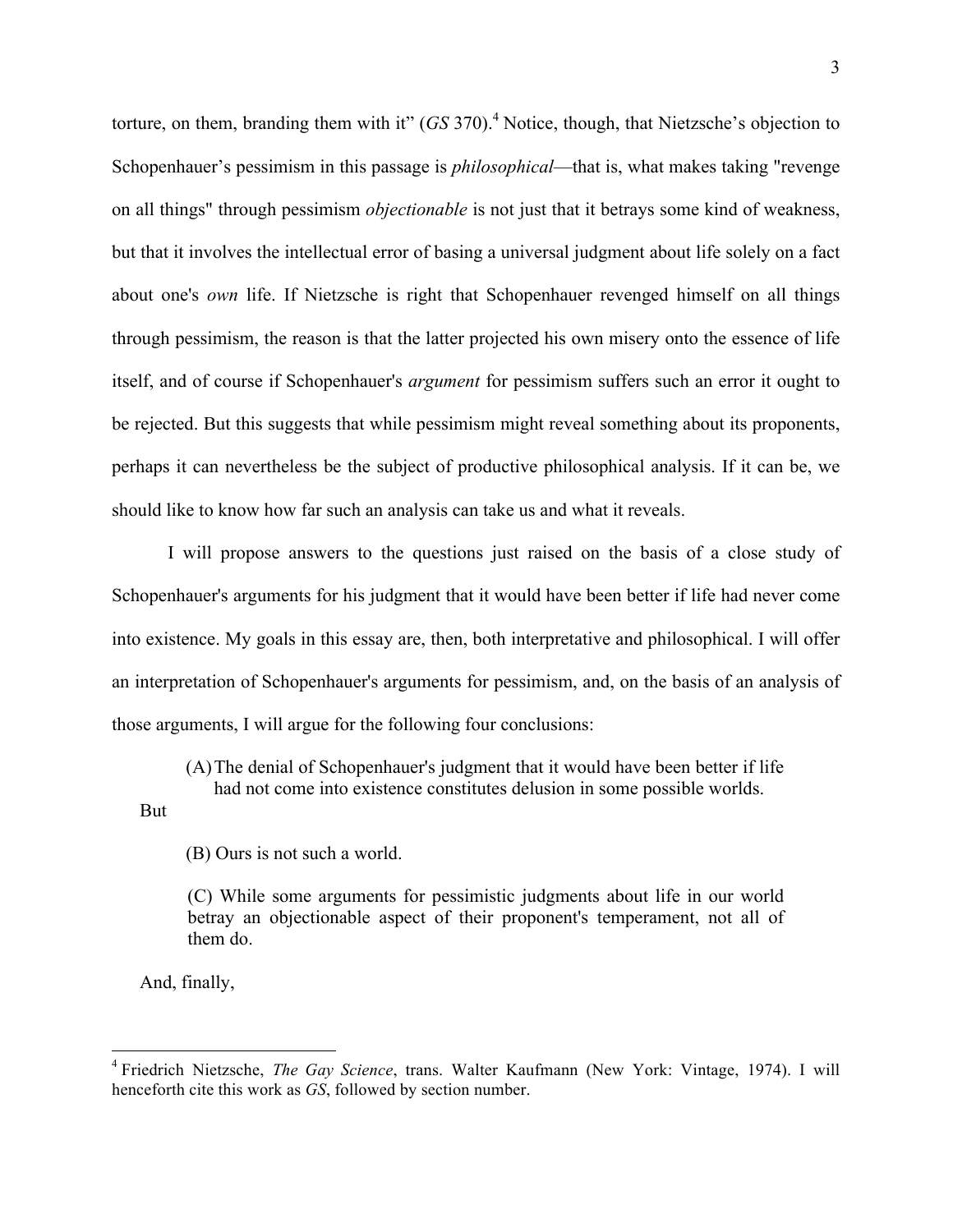(D)Arguments for pessimistic judgments about life in our world can be the subject of productive philosophical analysis, at least insofar as we can separate plausible such arguments from implausible ones.

I will proceed as follows. In section one I provide an interpretation of Schopenhauer's pessimism according to which it consists of what I call his "main argument" for the judgment that it would have been better if life had not come into existence. Drawing out the consequences of Schopenhauer's thoroughly pessimistic *Weltanschauung*, in the second section I discuss his rejection of suicide and argue that, if the world really were as he says it is, his philosophy offers one no good reason *not* to kill himself. In the third section I evaluate Schopenhauer's main argument for pessimism and find it wanting. I then argue in the fourth section that Schopenhauer has another, more plausible argument for his pessimistic judgment about life that hitherto has been neglected by scholars. I return to and answer the two questions raised at the outset in the fifth section. In the final section I discuss the relationship between pessimism and compassion, the latter of which, according to Schopenhauer, is the hallmark of moral action.

#### 1 SCHOPENHAUER'S MAIN ARGUMENT FOR PESSIMISM

Given the prominent conception of pessimism as essentially *un*philosophical, it is no surprise that Schopenhauer's pessimism has been interpreted as non-essential to his philosophy. Bryan Magee, for example, illustrates his interpretation of Schopenhauer's pessimism with what is likely a familiar anecdote: "Two men who are drinking together shoot simultaneous glances at the bottle they are sharing, and one thinks to himself: 'Ah good, it's still half full', while at the same moment the other thinks: 'Oh dear, it's half empty already'."<sup>5</sup> The two men do not disagree about the facts, but in their evaluations of the facts, and either is warranted. Magee concludes that, since pessimism is always as warranted as optimism, "Schopenhauer's philosophy is

 <sup>5</sup> Bryan Magee, *The Philosophy of Schopenhauer* (New York: Oxford University Press, 1997), 14.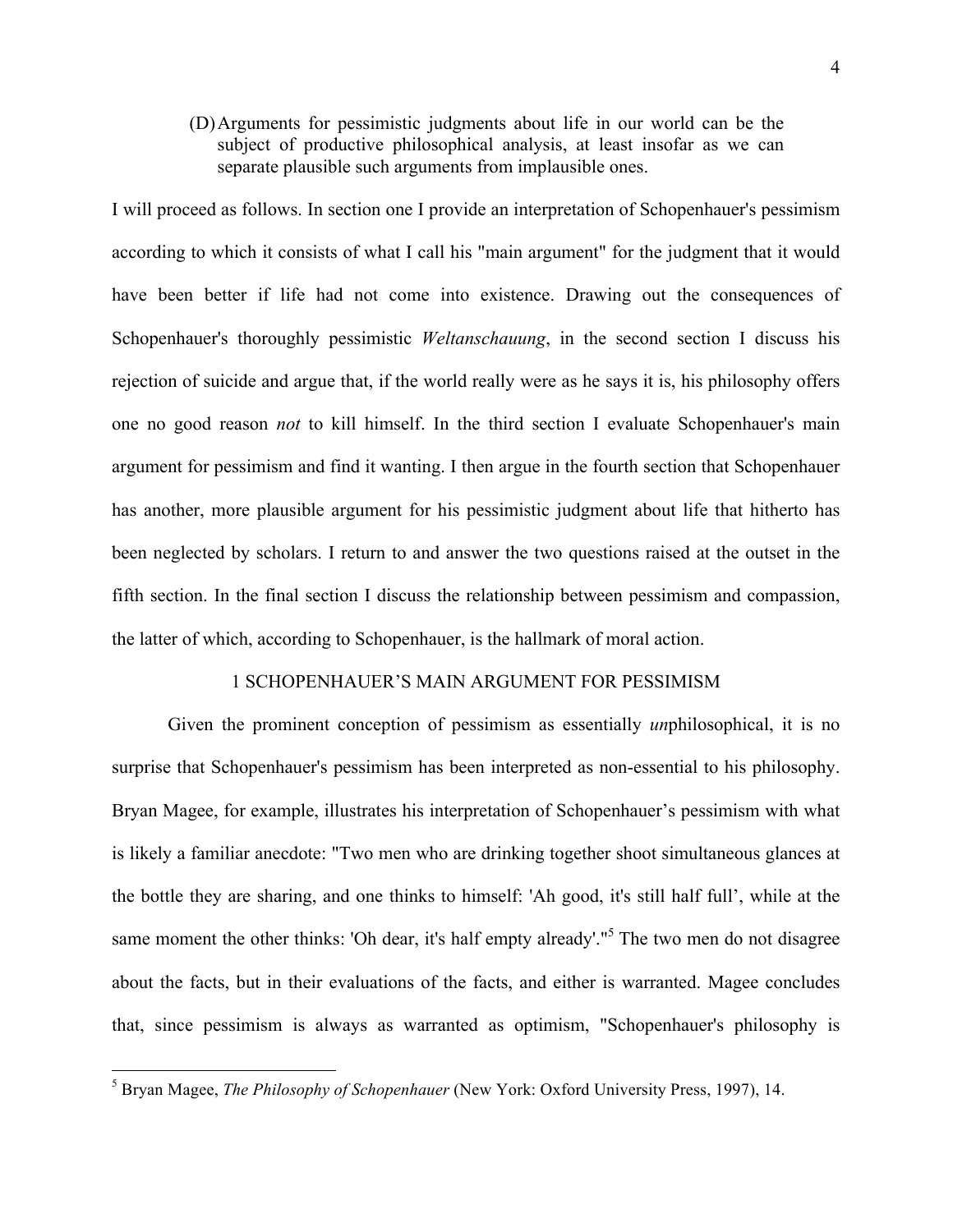logically independent of his pessimism" and therefore "non-pessimism is equally compatible with his philosophy."<sup>6</sup> What is more, he claims that "all of [Schopenhauer's philosophy] except for some of those parts that deal with ethics and aesthetics could be formulated with equal accuracy in a vocabulary of optimism."<sup>7</sup>

But consider the following argument for Schopenhauer's pessimism, which I shall call his "main argument" for pessimism. I hasten to add that the argument does not appear in this form anywhere in Schopenhauer's texts; however, its premises do appear in his texts, and, as I shall show, he clearly regarded them as jointly supportive of his pessimistic judgment that life's nonexistence is preferable to its existence. The main argument for pessimism:

(1) The world is essentially an eternally active will.

(2) Willing always involves suffering.

(3) As an objectification of will, unless one attains salvation, life is necessarily always and everywhere suffering.

(4) But salvation does not redeem life.

Therefore,

(5) It would have been better if life had not come into existence.

In the rest of this section I will discuss each premise of Schopenhauer's main argument for pessimism in detail. But, assuming for now that the main argument is Schopenhauer's own, we can already see that Magee's interpretation of Schopenhauer's pessimism as a negative evaluation of facts that could just as well be evaluated positively must be rejected. Consider again Magee's bottle of wine anecdote. The optimist and pessimist agree with respect to the relevant fact about their situation (i.e., how much wine is left in the bottle). Where they disagree is in their respective evaluations of that fact; in the end, however, the pessimist has as much reason to be upset about the situation as the optimist has to regard it happily. *This* situation, then, justifies

 <sup>6</sup> Magee, *The Philosophy of Schopenhauer*, 13.

<sup>7</sup> Magee, *The Philosophy of Schopenhauer*, 14.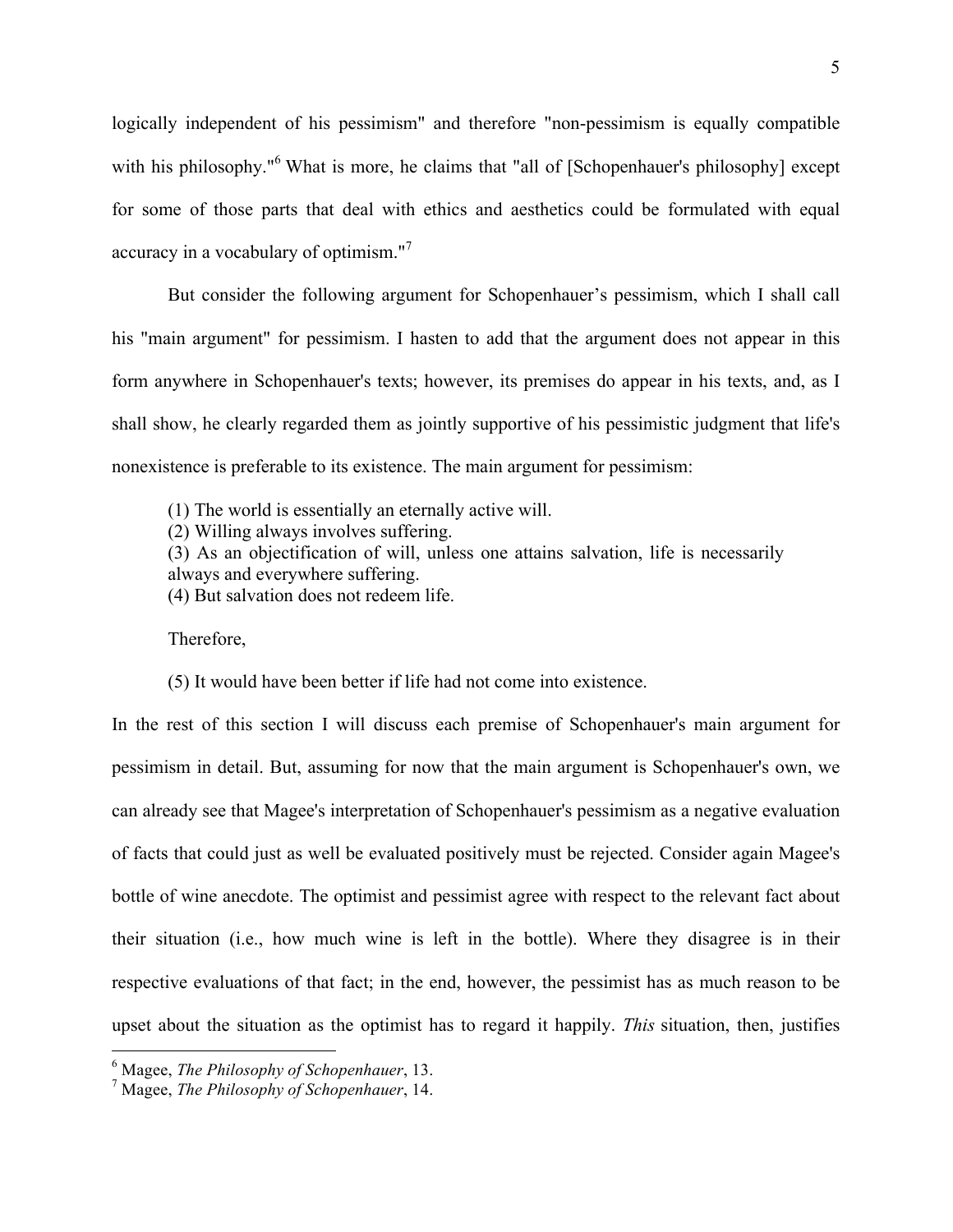both evaluations equally. But surely some situations do *not* warrant both pessimistic and optimistic evaluation—e.g., situations that are *so bad* that to evaluate them positively constitutes delusion. Consider a tragic example: if a man were to regard the torture of his own innocent and beloved child positively, claiming to be "looking on the bright side of things," the bewilderment of his friends would be entirely warranted. In this situation there just is no bright side to look on, and the individual who claims that there is, as any clear-headed person will attest, does not see things as they are. Such situations do not merely warrant negative evaluation, then, but call for it. $8$  Thus we arrive at the support for my first claim,

(A) The denial of Schopenhauer's judgment that it would have been better if life had not come into existence constitutes delusion in some possible worlds.

If I am right that some situations warrant only negative evaluation, then there are also possible *worlds* in which the denial of Schopenhauer's pessimistic judgment constitutes delusion. As premises (2) and (3) of his main argument for pessimism make clear, according to Schopenhauer ours is just such a world. Although we shall see later that Schopenhauer's description of our world is false, (A) requires only that one accept the following conditional: *if* our world were as Schopenhauer says it is, then his pessimistic judgment would be true. And since, if Schopenhauer were correct that life is always and everywhere suffering, there would be no aspect of life that could even *potentially* redeem it, the foregoing conditional can hardly be

<sup>&</sup>lt;sup>8</sup> It is true that people not uncommonly *do* evaluate tragedies such as the loss of a child positively, in most cases either (i) by seeing the tragedy as part of a divine plan orchestrated by an omnibenevolent God or (ii) by coming to see it as a means to a good end in this world (e.g., one who loses his child to a drunk driver might save lives through activism against drink driving). With respect to (i), it is at the very least questionable whether an omnibenevolent deity *would* orchestrate a plan that features such events as the death of children; on (ii), I think in most cases the good for which a tragic event becomes a means clearly could have been achieved by other (non-tragic) means, in which case the positive evaluation of the tragedy rests on the false belief that it was *necessary* for the good. Of course, probably *in some cases* a tragedy really is necessary for a greater good. But this fact counts for nothing against my claim that there are *also* unequivocally bad events.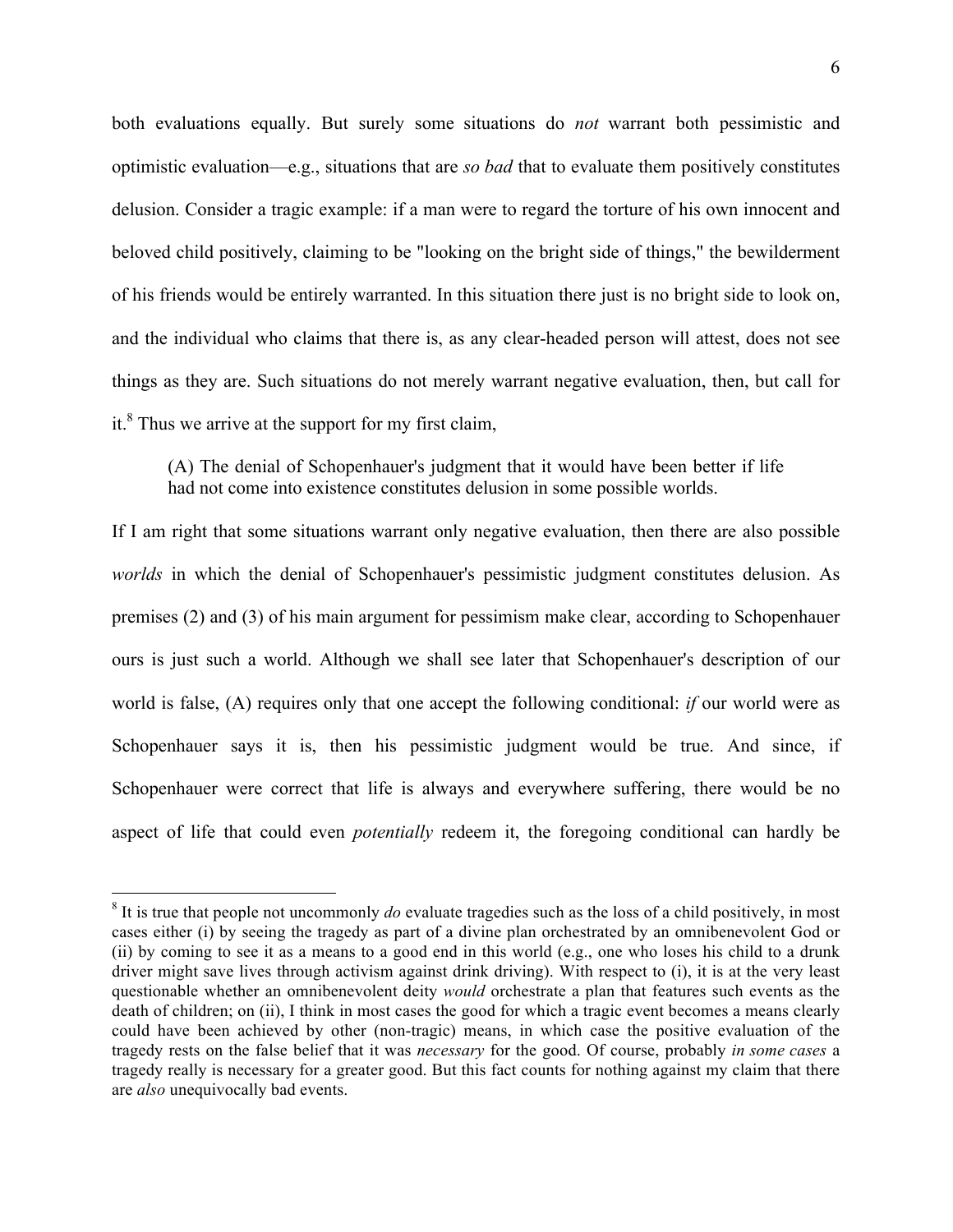denied. Thus we must agree with Frederick Copleston when he writes, "if [Schopenhauer's] metaphysic were actually true or if it were only held to be true, then from the logical standpoint, the one possible attitude towards life would be a pessimistic attitude."<sup>9</sup> Contra Magee, Schopenhauer's pessimism is not a negative evaluation of a world that could just as well be evaluated positively, but an appropriately negative evaluation of a *truly terrible* world. Indeed, although we must wait to make sense of this claim, Schopenhauer defends himself against the objection of "one-sidedness," as he calls it, by claiming to have demonstrated his pessimism "apriori" (*WWR* I: 323–24). We will return to this claim and Magee's claims below. First we must answer the obvious question: why does Schopenhauer think life is so terrible?

### 1.1 Willing and Suffering

We begin with Schopenhauer's metaphysical claim that the world is essentially an eternally active will. Schopenhauer accepts Kant's distinction between phenomena, the experience of which is made possible by the categories space, time, and causality, and noumena, or things as they are "in themselves." Unlike Kant, however, he claims that, as self-conscious objectifications of the thing-in-itself, we actually have direct access to this "inner-world" through our own subjective experience. Through this "subterranean passage," we experience reality from the inside, as it were, and it reveals itself to us as *will* (*WWR* II: 195–96).

Schopenhauer nowhere provides a full account of how our subjective experience of willing differs from our other subjective experiences, so his account of the will can seem obscure. Furthermore, because Schopenhauer sometimes claims that we have "immediate knowledge" of the will (*WWR* I: 110), without a more explicit account of what the will is, it can seem as if he depends on the idea that we simply "all know what he is talking about." However,

 <sup>9</sup> Frederick Copleston, *Arthur Schopenhauer: Philosopher of Pessimism* (London: Burns, Oates, and Washbourne, 1946), 74.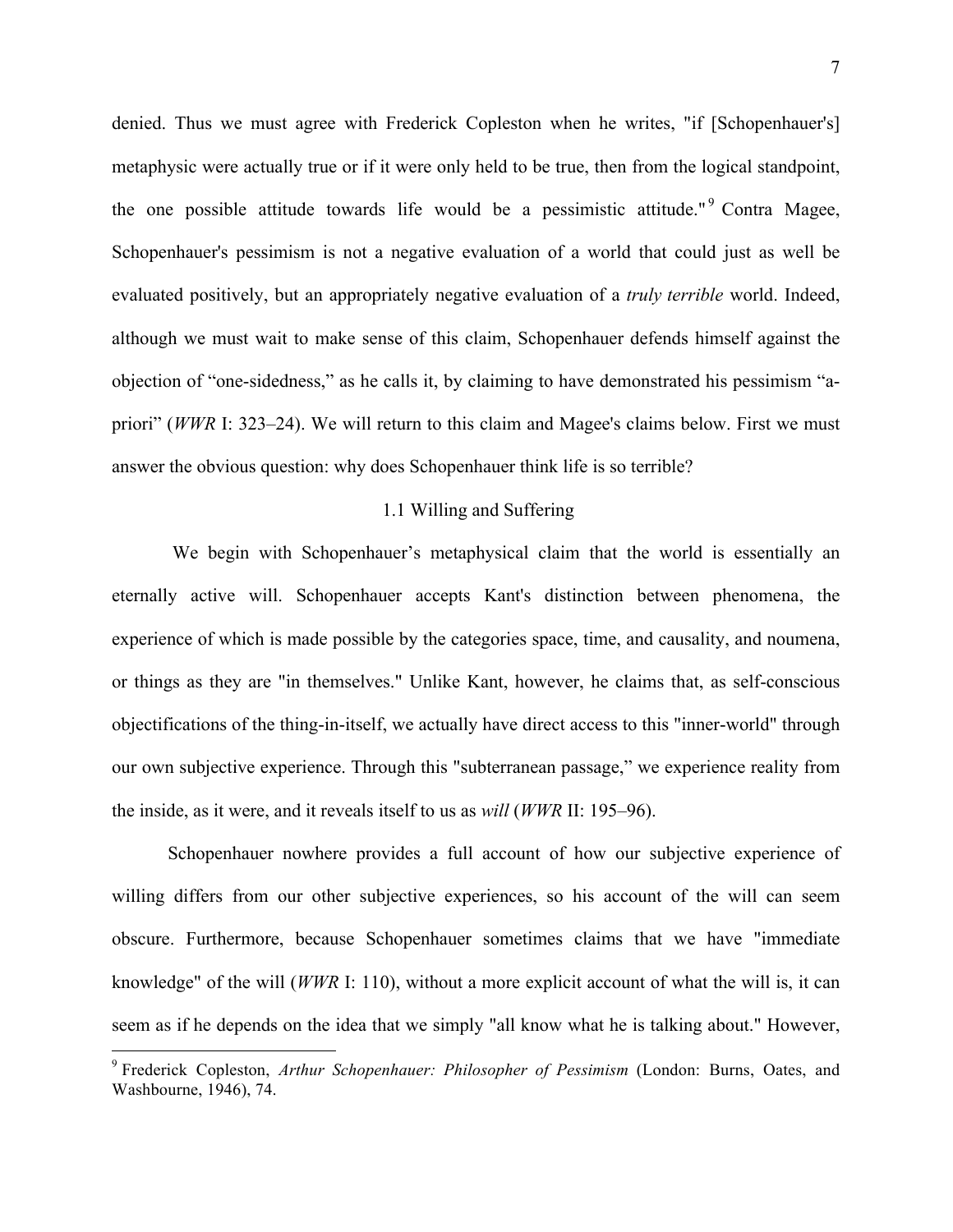once we consider Schopenhauer's insistence that we know what will is within the context of his claim that will is the *thing-in-itself*, he is cleared of the charge of obscurity. For if the thing-initself *were* will, then, since in that case *everything* would be an objectification of will, *all* of our subjective experience would, in one way or another, be experience of will. In this case, our expectation of an account of what distinguishes the subjective experience of willing from other subjective experiences is misguided; what we ought to expect instead is an account of subjective experience *in general* in terms of willing. And this is precisely what Schopenhauer attempts:

Not only willing and deciding in the narrowest sense, but also all striving, wishing, shunning, hoping, fearing, loving, hating, in short all that directly constitutes our own weal and woe, desire and disinclination, is obviously only affection of the will, is a stirring, a modification, of willing and not-willing, is just that which, when it operates outwards, exhibits itself as an act of will proper. (*WWR* II: 202)

What Schopenhauer means by "an act of will proper" is clear: he means movement towards an end as a result of a decision to pursue that end. But acts of will proper are not, according to him, the only acts of will. The conscious, intentional aspect of "acts of will proper" is only a contingent feature of willing, and even non-deliberative subjective experiences—"shunning, wishing, fearing, loving, hating, desire and inclination"—share the one essential feature of willing: *striving* (*Streben*) towards some end. Furthermore, Schopenhauer claims that the essence of our other predominant subjective experiences is accurately characterized, negatively, as an effect of the *absence* of striving (e.g., boredom and relaxation). Whether subjective experience really can be explained in terms of willing in this way is of course controversial, and we shall return to this question in section three below. For now, we must ask why, *even if* we assume that subjective experience can be explained in terms of willing, Schopenhauer takes himself to be justified in claiming that *everything* is an objectification of will. The answer, according to Schopenhauer, is that if we are aware of the world only as will and representation, we are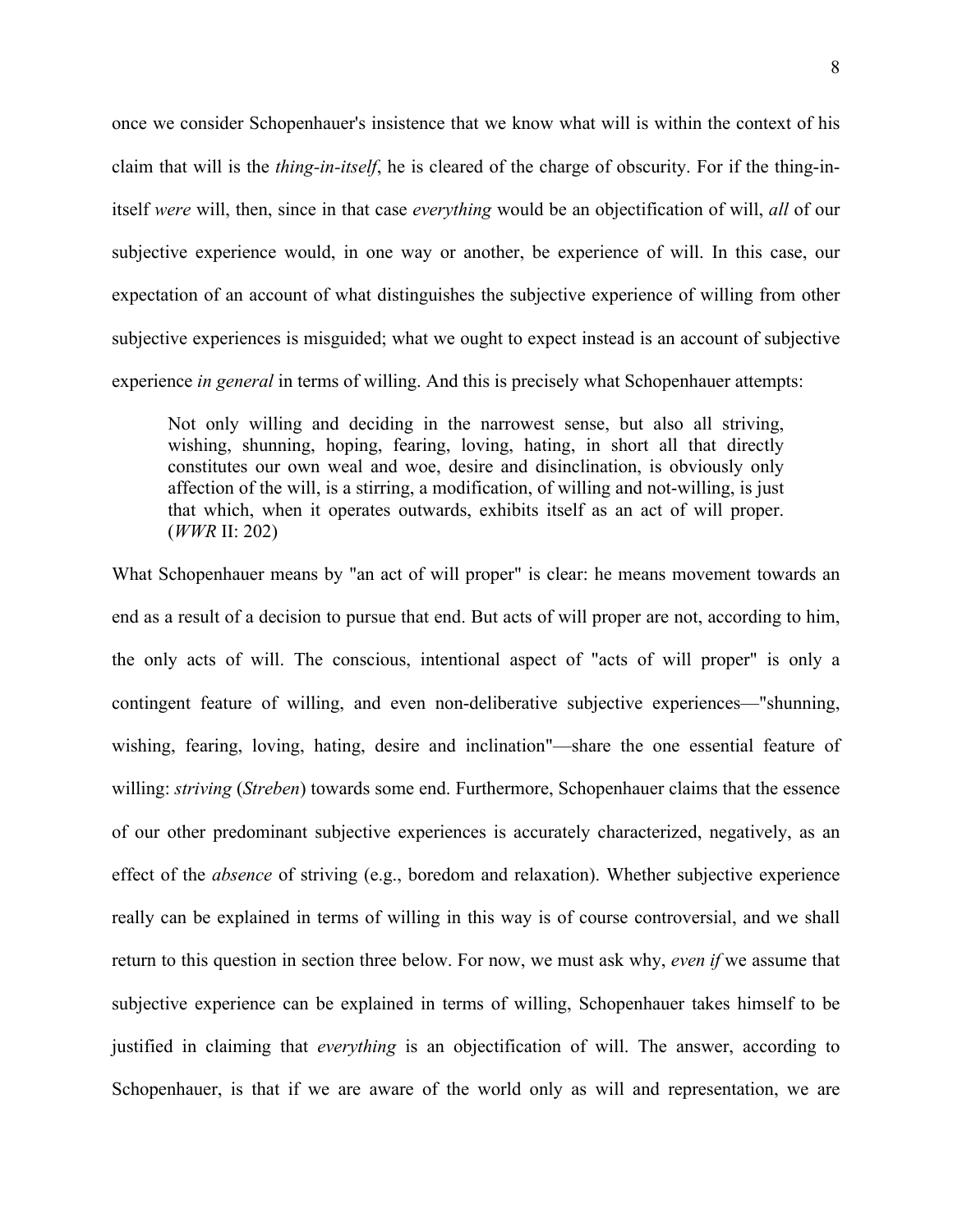justified in assuming that everything we experience solely as representation has the same inner nature as we do, i.e., will. After all, he asks, "what other kind of existence or reality could we attribute to the rest of the material world?  $(WWR$  I: 105)<sup>10</sup>

So much for premise (1). We shall now consider premises (2) and (3), according to which, respectively, willing is always suffering, and the life of each sentient creature, qua objectification of will, is always and everywhere suffering unless one attains salvation. For convenience's sake, I will put off a discussion of the qualification in (3) concerning salvation until the next subsection. Here, I will discuss (2) and the rest of (3). Schopenhauer reasons, broadly, along the following lines: As objectifications of will, we are at every instant either striving or not striving. But striving is essentially painful, because a precondition of striving is dissatisfaction with one's current state, and not striving begets an oppressive boredom. Hence, we are always suffering in one of these two ways.

Schopenhauer claims, "all striving springs from want or deficiency, from dissatisfaction with one's state or condition, and is therefore suffering" (*WWR* I: 309). If one is striving for something, he does not have it. And since one only strives for something if he sees it as improving his condition, it follows that a precondition of striving is dissatisfaction with one's state insofar as an object is lacking from it. Dissatisfaction is painful, and hence a precondition of striving is pain. The intensity of the pain involved in striving varies, of course, with the intensity

<sup>&</sup>lt;sup>10</sup> One possible objection to Schopenhauer's line of reasoning here is that there might be some other thing apart from will and representation of which we are unaware, and since *this* thing rather than will might constitute the inner nature of reality, we are not justified in believing that will does. But Schopenhauer either did not think of this objection or, what is more likely, he saw it as beneath his concern. If the latter, we can see why. The objection amounts to the claim that we cannot *really* know that will constitutes the inner nature of the world because it *could be* something else of which we are unaware. But Schopenhauer could reply that we must proceed on the basis of the evidence as it presents itself to us. And if our only glimpse into the inner nature of the world suggests that it *is* will, then we are justified, at least, in accepting that it actually is so until contrary evidence is discovered.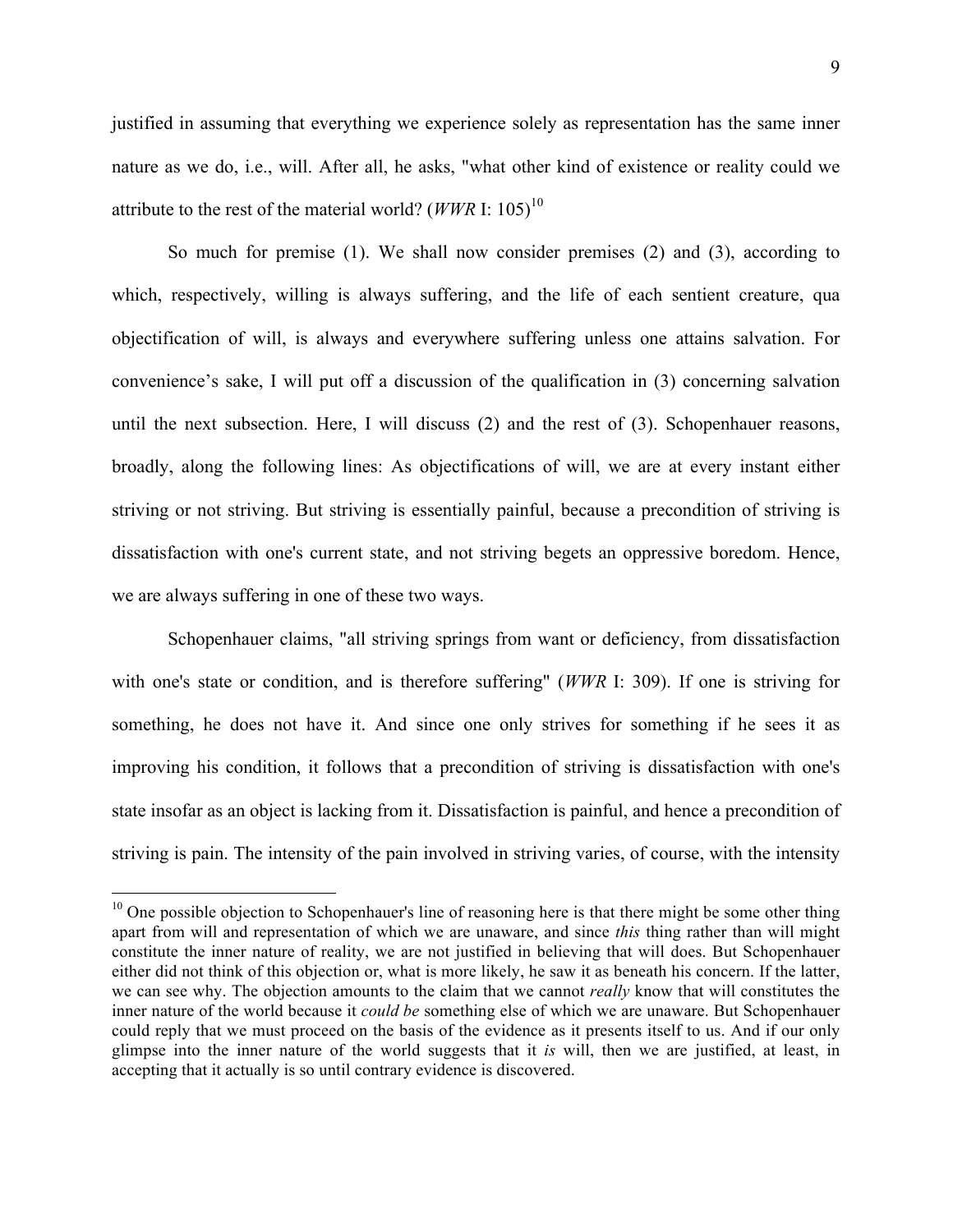of the lack that instigates it—e.g., a starving person is in much more pain than a person who is merely hungry—but every state of striving is accompanied by at least some degree of pain.<sup>11</sup>

Moreover, Schopenhauer thinks that the only time we are *not* striving is immediately after we have attained an object of our striving. But whatever momentary satisfaction this achievement brings, it is never long before "a fearful emptiness and boredom" come over us for *lack* of something to strive for (i.e., for lack of "something to do") (*WWR* I: 312). Thus our "existence becomes an intolerable burden for [us]," and we set about trying to "'kill time', in other words, to escape from boredom," so as to alleviate the pain (*WWR* I: 313)—hence the popularity of activities such as cards and shopping (*WWR* I: 313–14). As Julian Young has pointed out, we can understand Schopenhauer's claim here to be that it is *natural* for us to be striving, that "the human essence is 'doing' rather than 'being'," and that therefore we are dissatisfied when we are not striving.<sup>12</sup> Schopenhauer concludes that life "swings like a pendulum" between striving-suffering and boredom-suffering (*WWR* I: 311).

### 1.2 Affirmation and Denial of the Will: The Possibility of Salvation

We turn now to the rest of premise (3), according to which salvation offers some respite from suffering, and to premise (4), which states that salvation does not redeem life. The realization that the world is will and that willing is suffering invites what Schopenhauer calls the "the great question": should we affirm or deny the will? (*WWR* I: 308) The "greatness" of the question lies in the scope of its object and the consequences of each answer. If the world is

 $11$  I am indebted to Christopher Janaway for his clear exposition of this point in his, "Schopenhauer's Pessimism," in *German Philosophy Since Kant*, ed. Anthony O'Hear (Cambridge: Cambridge University Press, 1999), 47–63, at 51–53. See the same for Janaway's refutation of David Cartwright's objections to Schopenhauer on this point in Cartwright, "Schopenhauer on Suffering, Death, Guilt and the Consolation of Metaphysics," in *Schopenhauer: New Essays in Honor of his 200th Birthday*, ed. E. von der Luft (Lewiston, New York: Edwin Mellen Press, 1988), 51–56.

<sup>&</sup>lt;sup>12</sup> Julian Young, *Schopenhauer* (New York: Routledge, 2005), 211–12.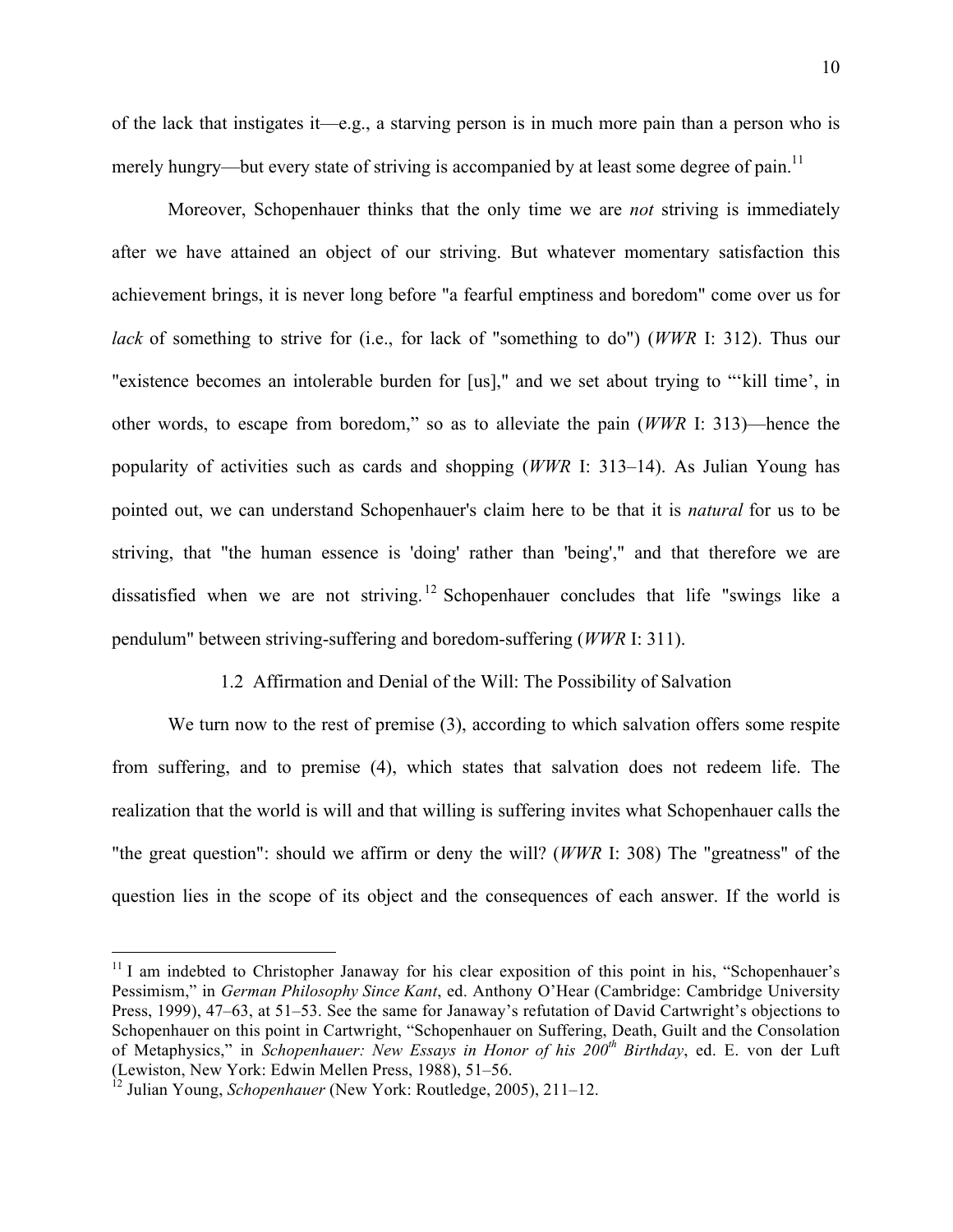essentially will, the question of whether to affirm or deny the will is identical to the question of whether to affirm or deny the world itself. Each potential answer, furthermore, has radically different ethical implications. Because each of us is a particular objectification of will among a world of others, affirmation and denial of the will each entails a particular attitude towards one's body and towards other people and creatures. Affirmation of the will entails an endorsement of one's bodily needs and desires as worthy of indulgence and satisfaction. Denial of the will, by contrast, entails repulsion at the will as it objectifies itself in one's body and the world outside oneself, and demands an ethics of asceticism and compassion. Denial of the will, furthermore, is the only path to salvation.

"*The affirmation of the will*," he writes, "is the persistent willing itself, undisturbed by any knowledge, as it fills the life of man in general" (*WWR* I: 326). Schopenhauer's conception of affirmation of the will can be summed up as follows. As objectifications of will, our capacities are naturally subservient to the will, and hence most people expend most of their energy in the service of will for most of their lives. More particularly, since Schopenhauer directly identifies the will in its human objectification with the *body* (*WWR* I: 326–27), his claim is that human beings are naturally disposed to spend their lives in the service of their bodily needs and desires. "From the first appearance of consciousness," he writes, "man finds himself as a willing being" (*WWR* I: 327). That is, as is most obvious in infants and young children, human beings are "concretion[s] of a thousand wants and needs," and are satisfied or dissatisfied, respectively, according to whether or not these needs are met (*WWR* I: 312). As we grow older, our needs and desires become more complicated—e.g., rather than desiring just a lollipop as he did when he was a child, the adult desires money so that he can purchase *whatever he wants*—but we remain essentially willing beings. The "most decided affirmation of the will," Schopenhauer claims, is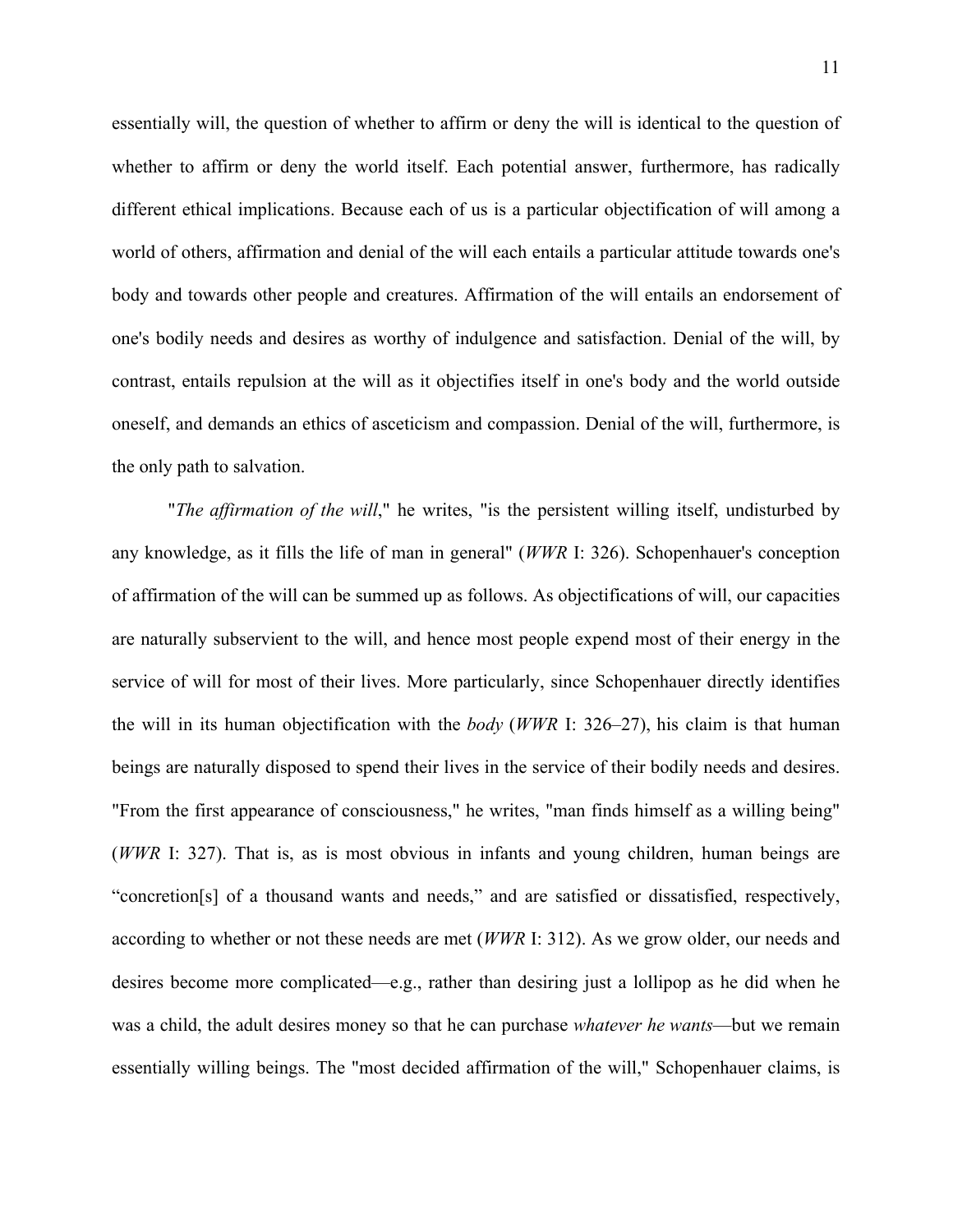procreation (*WWR* I: 327). Engaging in sexual activity with the twofold aim of pleasure and propagation, one not only affirms the will as objectified in one's body, but also "affirms life (i.e., the will) for an indefinite time beyond the death of the individual" (*WWR* I: 328). By bringing into existence *another* conscious objectification of the will, propagation provides occasion for the *progeny* to propagate, and so on.

*Denial of the will* is the repudiation of one's bodily needs and desires and the spring from which they flow—i.e., denial of the will is asceticism motivated by repulsion at its nature. We can understand denial of the will in terms of why Schopenhauer thinks it is the correct answer to the "great question." He provides two principal reasons. First, once an individual has realized that reality is will, willing is suffering, and that the will is *insatiable*, he sees through the false promise of every desire to quiet the will and bring an end to the suffering willing causes. That is, he recognizes the foolishness of attempting to satisfy an insatiable will in the hope of attaining peace, that "of its nature wish is pain; attainment quickly begets satiety. The goal is only apparent; possession takes away its charm. The wish, the need, appears again on the scene under a new form; if it does not, then dreariness, emptiness, and boredom follow, the struggle against which is just as painful as that against want" (*WWR* I: 314). Thus denial of the will is the appropriate answer to the great question, first, because *indulgence* of the will never brings peace, but only either boredom or more willing—i.e., suffering. Only by denying the will can one *stop willing,* and only one who does not will enjoys peace on earth.

The second reason is that once one has recognized that will is the cause of not only one's own suffering, but of all suffering, affirmation of the will seems even *morally repugnant*. The individual who knows that the world is will, as Schopenhauer puts it, "knows the whole, comprehends [the world's] inner nature, and finds it involved in a constant passing away, a vain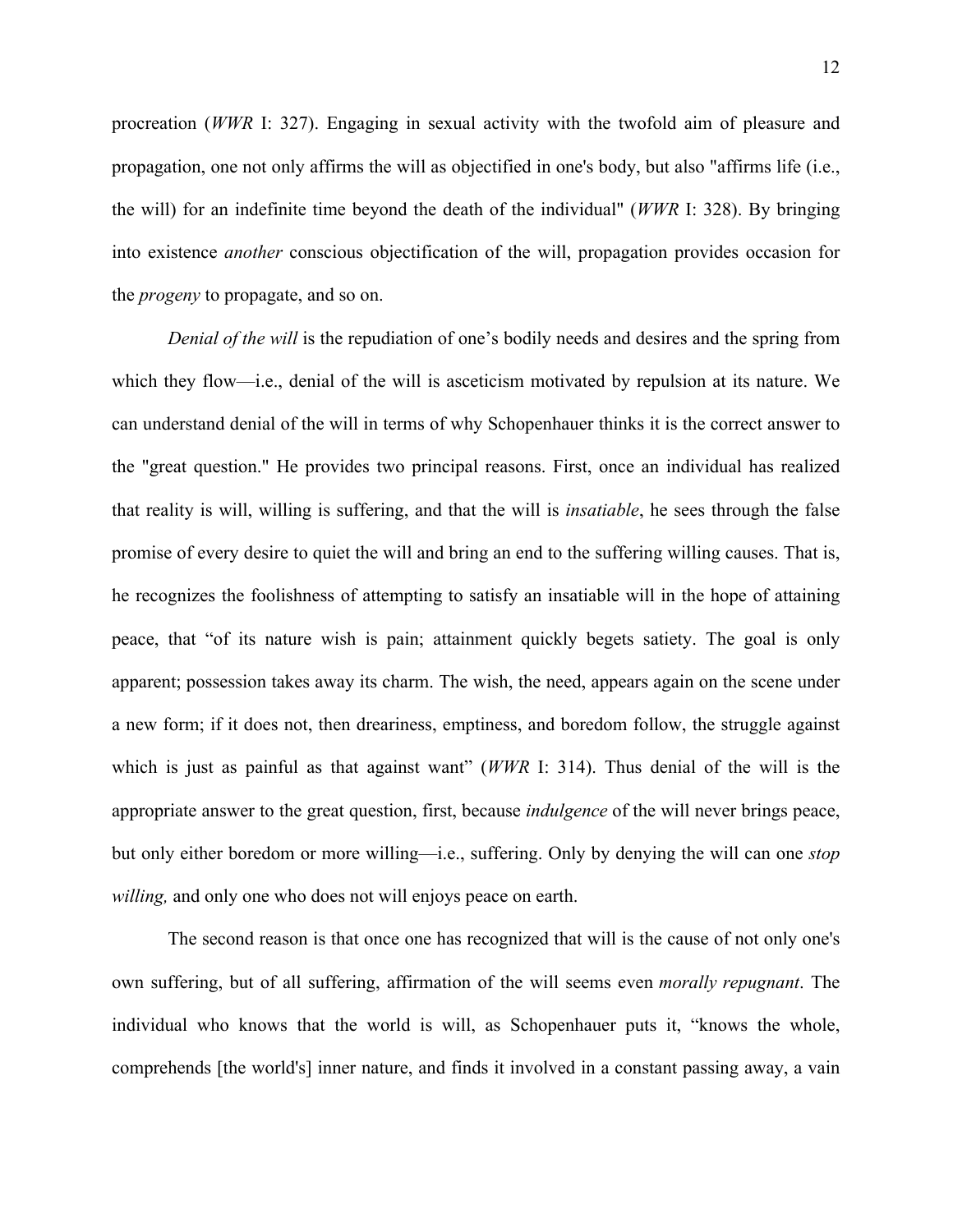striving, an inward conflict, and a continual suffering. Wherever he looks, he sees suffering humanity and the suffering animal world [...]. Now how could he, with such knowledge of the world, affirm this very life through constant acts of will, and precisely in this way bind himself more and more firmly to it, press himself to it more and more closely?" (*WWR* I: 379) Knowledge of what reality is and the suffering it causes yields, or should yield, Schopenhauer thinks, repulsion at the will and a denial of life: "The will now turns away from life; it shudders at the pleasures in which it recognizes the affirmation of life. Man attains to the state of voluntary renunciation, resignation, true composure, and complete willessness" (*WWR* I: 379). Indeed, in the ideal state of "salvation," or complete denial of the will, one no longer participates in life *as a willing being*, but, at least insofar as one can without perishing (and in some cases even beyond this point<sup>13</sup>), lives as what Schopenhauer describes, mystically, as a "*pure, will-less subject of knowledge*" apart from one's body (*WWR* I: 195<sup>14</sup>). Schopenhauer quotes Madam Guyon's description of her own experience as representative of the salvific state: "Everything is indifferent to me; I *cannot* will anything more; often I do not know whether I exist or not" (*WWR* I: 391). Of course, Madam Guyon's description of her own state must seem strange, perhaps even frightening, to the non-saint; but Schopenhauer insists that salvation is better than affirmation of the will. Indeed, he claims that one who has attained salvation no longer suffers the "restless and turbulent pressure of life," but instead lives in the only state of "unshakeable peace" in a world that is will (*WWR* I: 389).

Salvation is in this sense the highest state a human being can attain. Even still, salvation does *not* redeem life as something whose existence is preferable to its nonexistence.

 $13$  See discussion in section 2.

 $14$  In this passage Schopenhauer is describing the contemplative state into which one enters when confronted by a great work of art, but, for Schopenhauer, this experience is the same experience of the saint, only briefer, lasting only as long as one remains engaged by the work of art (*WWR* I: 267).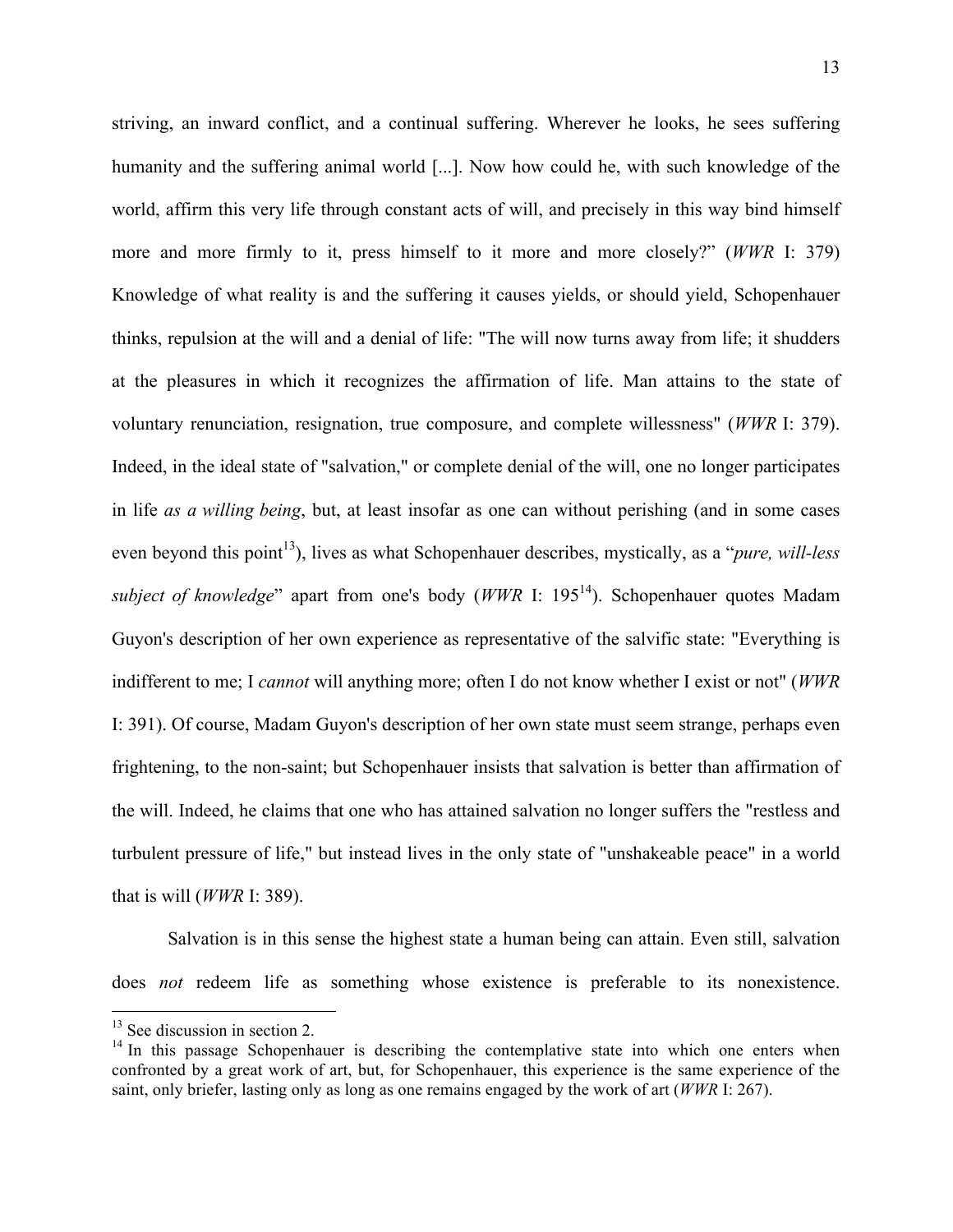Schopenhauer does not make this claim explicitly, but it is implicit in his definitive judgment that it would have been better if life had not come into existence. He writes that "nothing else can be stated as the aim of our existence except the knowledge that it would be better for us not to exist" (*WWR* II: 695). Elsewhere he puts it comically: "it is well said that life should be, from one end to the other, only a lesson [i.e., the lesson that it would have been better not to exist], to which, however, anyone could reply: 'For this reason, I wish I had been left in the peace of the all-sufficient nothing, where I should have had no need either of lessons or of anything else'" (*WWR* II: 580).<sup>15</sup> Quite obviously, none of these passages can be reconciled with the claim that salvation redeems life. And although *Schopenhauer* does not explain why salvation fails to redeem life, there is an explanation. On Schopenhauer's account, salvation has only negative value, i.e., it is only valuable because it frees one—for extended periods of time, anyway—from the suffering of willing; but it offers nothing positive beyond this freedom from suffering. Schopenhauer explains that, in the state of salvation, "only knowledge remains; the will has vanished," but the knowledge of salvation is knowledge of "nothingness" (*WWR* I: 411). We can understand this apparently strange claim as follows. The phenomenal world of space and time is a phenomenon *of will*. Experience of this objectification of will, according to Schopenhauer, actually depends on the will's *affirmation*—that is, on attention to the body, its needs and desires, and the this-worldy objects that stimulate it. But when an individual turns his attention completely *away* from his body and the phenomenal realm—that is, when he successfully abolishes the will and attains salvation—his conscious states are no longer filled by this-worldy contents: "the whole phenomenon of the will [...], the universal forms of this phenomenon, time and space, and also the last fundamental form of these, subject and object; all these are abolished

<sup>&</sup>lt;sup>15</sup> See also, "On the Sufferings of the World," 129 (the passage with which this essay began).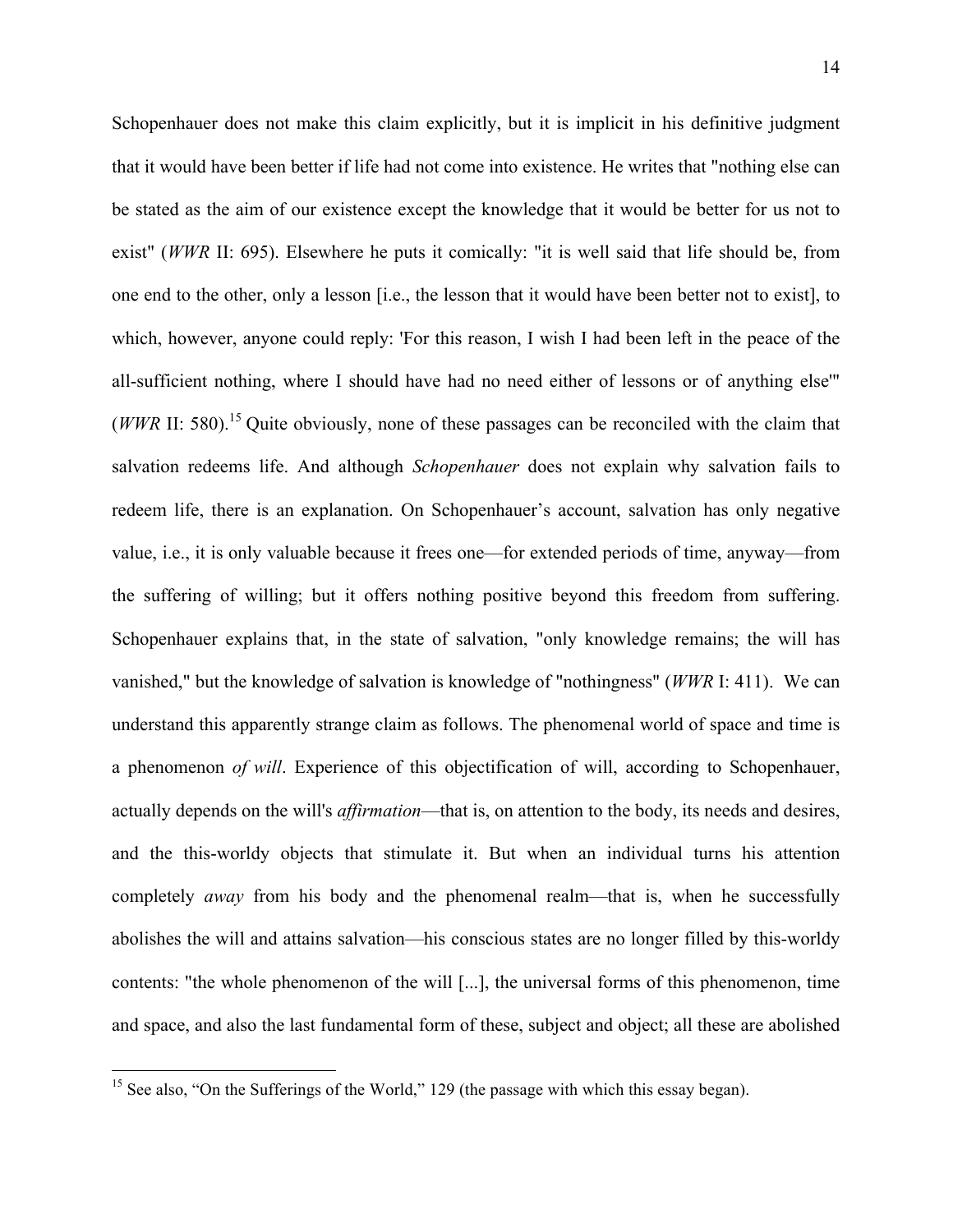with the will. No will: no representation, no world" (*WWR* I: 411).<sup>16</sup> But, to return to the original point, if the highest state a human being can attain is one in which he is merely free from suffering, secure in "nothingness," then there is nothing positive—not even in salvation—to redeem life as worth the suffering it causes. Indeed, it would be quite strange to say that life is redeemed just because it affords us the opportunity to escape it. $17$ 

We can summarize Schopenhauer's main argument for pessimism as follows. According to Schopenhauer, the world is essentially an eternally striving will. Because all striving presupposes the painful lack of an object, all striving involves suffering; furthermore, since attaining an object of striving only brings either oppressive boredom or more striving, life is, with the exception of salvation, always and everywhere suffering. Salvation, or pure willessness, is attained by denial of the will, or the renunciation and abolition of the will through asceticism, and is occasioned by repulsion at the nature of the will as the cause of all suffering. Because salvation offers merely an escape from suffering in "nothingness," though, it does not redeem life as worth its own existence. Therefore, Schopenhauer claims, no aspect of life redeems it, and it would have been better had it never come into existence. Before evaluating Schopenhauer's main argument for pessimism in section 3, in the next section I draw out the consequences of Schopenhauer's thoroughly pessimistic *Weltanschauung*, particularly with regard to the question of whether, if the world is as bad as he says it is, one has any good reason not to kill himself.

 <sup>16</sup> Schopenhauer does at times describe the salvific state as only <sup>a</sup> "relative nothingness" (e.g., *WWR* I: 408)—i.e., as nothingness relative to the phenomenal world of space and time. In this way he distances his view from the absurd one that the saint actually *experiences nothing*, which is impossible for obvious reasons. But as for the question of *what* the saint experiences, the answer, as the religious mystics tell us, is that the experience is of its nature indescribable.

<sup>&</sup>lt;sup>17</sup> And yet, strangely, this seems to be precisely the view John Atwell attributes to Schopenhauer in his *Schopenhauer: The Human Character* (Philadelphia: Temple University Press, 1990, 178.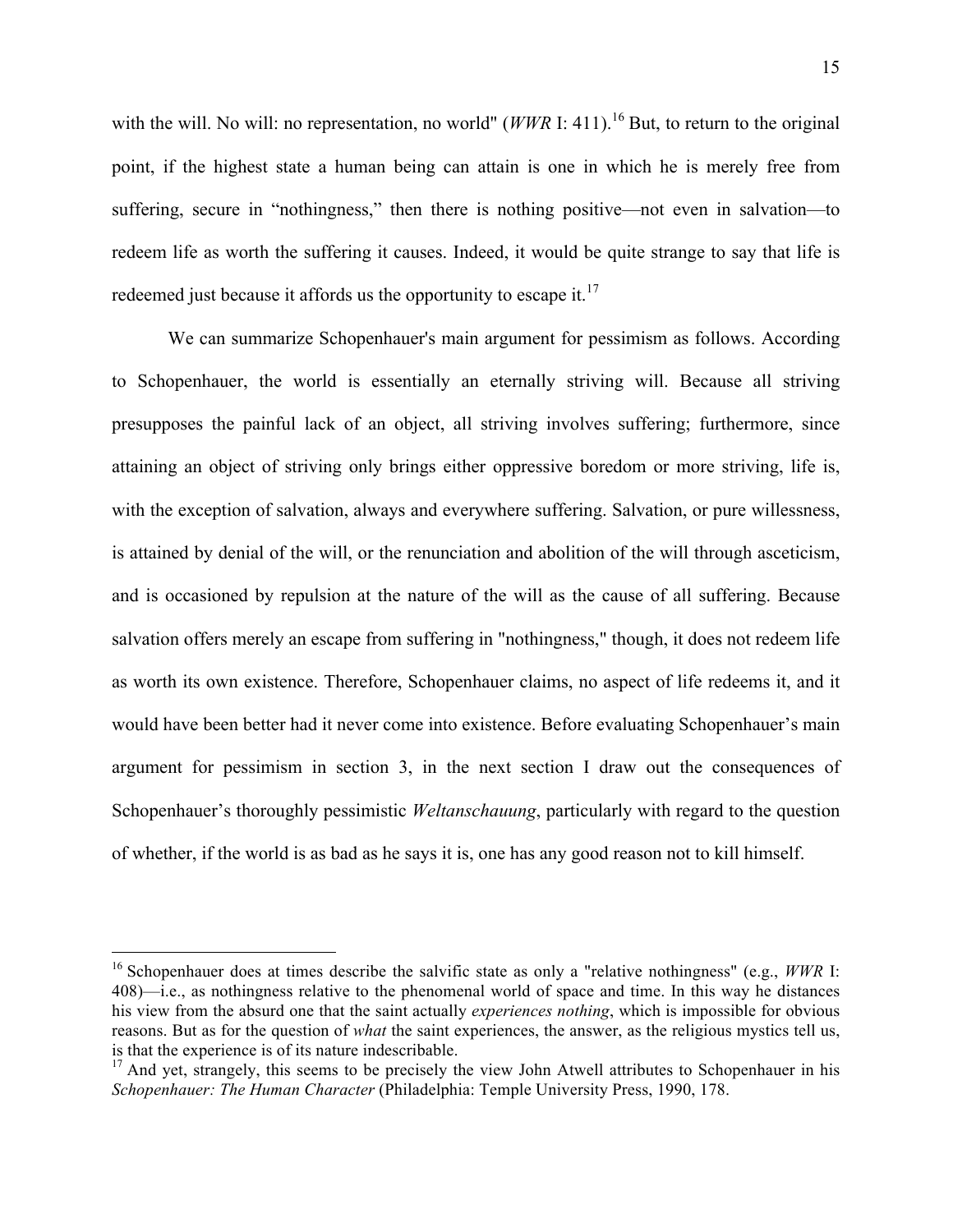#### 2 SUICIDE, DEATH AND SALVATION

If life is as bad as Schopenhauer says, the question arises whether it is not best to commit suicide. After all, if salvation requires an ascetic lifestyle, surely it is difficult to attain and maintain. Is not suicide, then, the surest and quickest way to attain peace, or at least to escape the pain of living as an objectification of will? Schopenhauer claims that suicide is a foolish mistake. In this section, I will argue that Schopenhauer's objection to suicide is unsuccessful, and that, if the world really were as he says it is, it is difficult to see why one would *not* kill himself.

According to Schopenhauer, there is a fundamental difference between suicide and denial of the will. The difference concerns the motives behind them. The suicide, he claims, is motivated by the desire for relief from *his* suffering. Thus it is not *life itself* that repels the suicide; rather, he is "dissatisfied merely with the conditions on which it has come to him" (*WWR* I: 398). An individual might commit suicide, for example, because his wife has died, or because his business has gone bankrupt. But in these cases what motivates the suicide is merely a contingent feature of his own life, meaning that if that feature were absent or replaced with a more satisfying feature—if the man's wife did not die or his business did not fail—the suicide would choose to continue living. What this shows, according to Schopenhauer, is that suicide represents the "will's strong affirmation" rather than its denial (*WWR* I: 398). Denial of the will, remember, is motivated by repulsion at the nature of *life itself* as an objectification of will. The suicide "wills life," but dislikes *his* life (*WWR* I: 398).

Is Schopenhauer constraining the motives for suicide too narrowly? After all, is it not possible for someone to be motivated *by repulsion at the nature of the will* to kill himself? Can one not be so disgusted with the nature of the world that he simply chooses not to participate in it any longer? For Schopenhauer, the answer is no. First, consider that a precondition of repulsion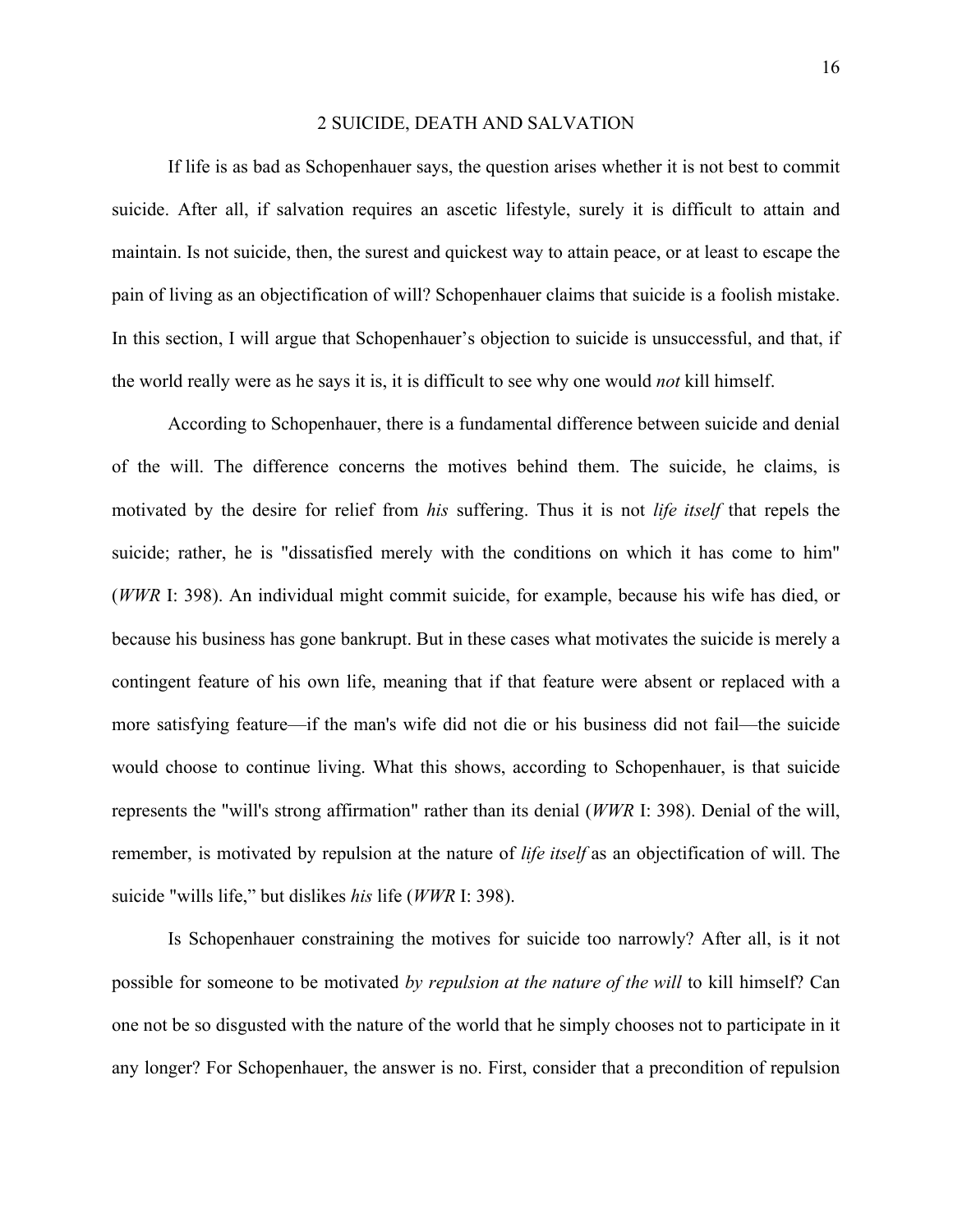at the nature of will is the knowledge that will constitutes the inner essence of all things. As we have seen, one becomes repulsed by the will precisely because he recognizes it as the cause of not just his own suffering, but of all suffering, a precondition of which is that he knows that will underlies all things. The true saint, according to Schopenhauer, even begins to identify the suffering of others as his own, since the underlying cause of both is their shared nature as objectifications of the will. Since we are all at bottom *one*, we must recognize the suffering of others as our own, and do as much to alleviate their suffering as we do our own; that is, as Jesus puts it—and Schopenhauer approves (*BM* 18)—we must "love our neighbors as we love ourselves." But, as we have seen, compassion for others is not enough for the saint: "it is no longer enough for him to love others like himself, and to do as much for them as for himself, but there arises in him a strong aversion to the inner nature whose expression is his own phenomenon, to the will [...], the kernel and essence of that world recognized as full of misery" (*WWR* I: 380). What motivates the saint to deny the will, then, is *not* dissatisfaction with his own suffering, but repulsion at the will as the cause of *all* suffering.

By contrast, as Julian Young has pointed out, suicide betrays a kind of *egoism*. <sup>18</sup> The suicide is so immersed in his own situation that he fails to realize that suffering is not only *his* problem, but *the world's* problem as an objectification of will. And here is the crucial point: If the suicide realized that suffering is essential to will and therefore a universal problem, he would also realize that suicide is foolish, for the simple reason that one cannot solve a universal problem by eliminating a particular instantiation of it. Suffering will persist beyond the suicide's life, "just as the rainbow remains unmoved, however rapidly the drops may change which sustain it for the moment" (*WWR* I: 399). In short, if the suicide is repulsed by the nature of a world that

 <sup>18</sup> Young, *Schopenhauer*, 194–95.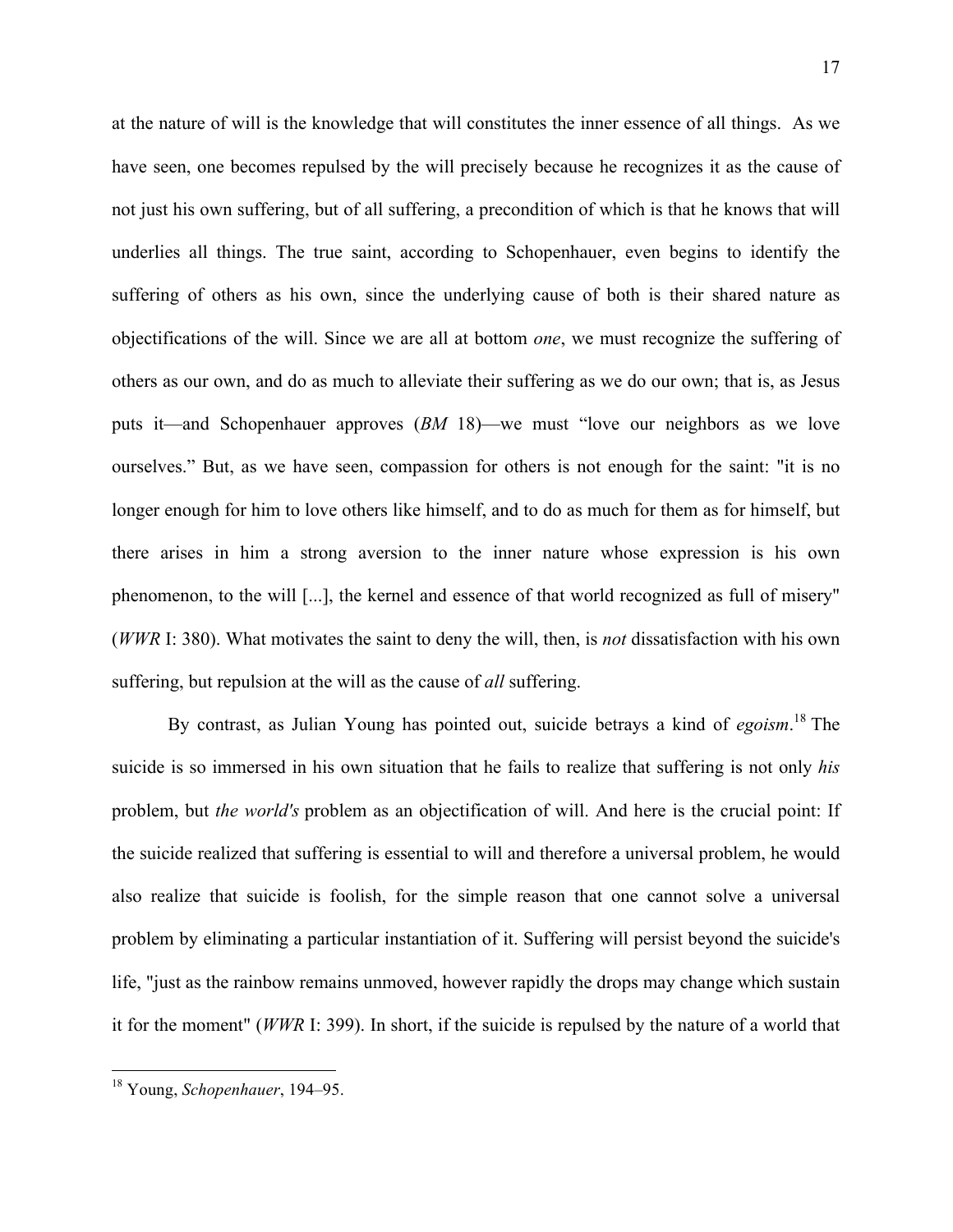is will, then he knows that suffering is essential to will. But if he grasps this latter point, he also recognizes the foolishness of suicide, and hence will not be motivated to do it.

Still, we might wonder why suicide is a *bad idea*. Even if one cannot solve the universal problem of suffering by killing himself, one might retort that a universal problem is by definition unsolvable, and that therefore the fact that suicide does not solve the universal problem of suffering fails as a reason not to do it. But Schopenhauer offers another reason not to commit suicide—namely, it prevents one from attaining salvation. If an individual is experiencing suffering to the point that she is considering killing herself, then she is certainly not guilty of the naive optimism that prevents most people from taking the first step towards salvation. The suicide is thus close to recognizing the *world's* suffering, if only she overcomes the egoism that engrosses her in, so to speak, her own world. Were she to hold on to life, she might, in the midst of her misery, identify with the misery of others, and thereby recognize that the root of her suffering is not her *particular* life, but *life itself* as an objectification of will. This recognition would prompt her to deny the will, and through asceticism attain the only peaceful state on earth. "[I]n this respect," Schopenhauer claims, "the suicide is like a sick man who, after the beginning of a painful operation that could completely cure him, will not allow it to be completed, but prefers to retain his illness" (*WWR* I: 399).

Still, we might wonder why Schopenhauer is convinced that attaining salvation is better than death. After all, the fact that death prevents one from attaining salvation is a good reason not to kill oneself only if salvation is somehow qualitatively better than death by suicide. But while there is a clear difference between the after-life of a suicide and that of a saint according to some religious-metaphysical traditions, it is difficult to see what difference there could be according to *Schopenhauer's* philosophy. In Christianity, for example, it is better to be a saint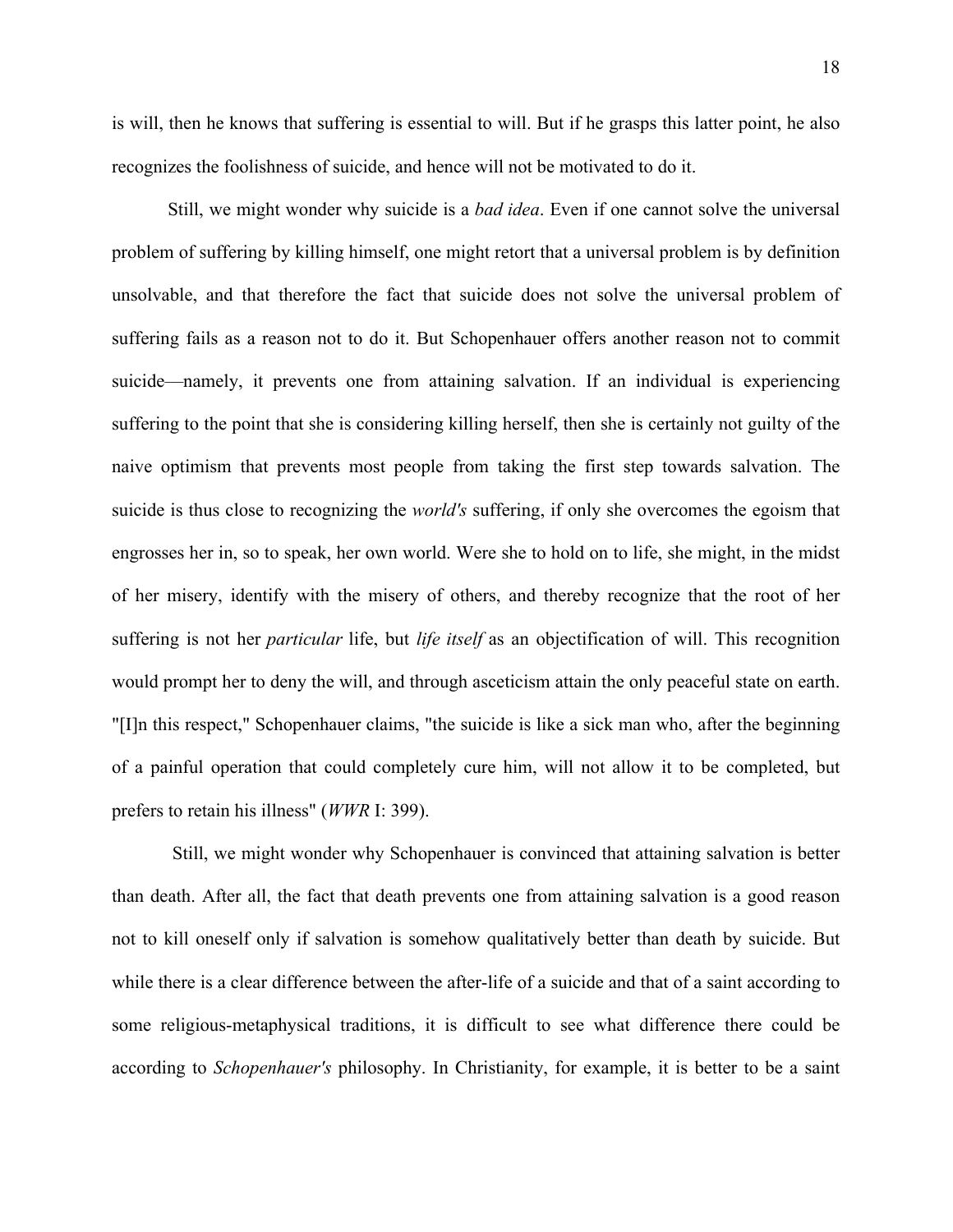than a suicide (partly) because of postmortem differences between these two states: the suicide goes to hell, while the saint unifies with God. But Schopenhauer does not believe in a transcendent world in which desserts are doled out postmortem; indeed, in both volumes of *WWR* he claims that subjective experience depends for its existence on a functioning brain, and that the only aspect of any person—both the suicide and the saint, then—that continues to exist after death is the universal reality of which the person is an objectification, i.e., will (*WWR* I: 282; II: 199). But if Schopenhauer is right here, then death is the end of suffering, and it is unclear that salvation is qualitatively better than death, since it is difficult to attain and a negative freedom at best. So why is salvation worth living for?

Unfortunately, there are no resources within Schopenhauer's texts for a clear answer to this question. Indeed, further consideration of the question reveals an ambiguity in Schopenhauer's thoughts about the relationship between death and salvation. Consider that one (plausibly Schopenhauerian) answer to the question is that salvation is qualitatively better than death because the will is a repulsive thing, and hence it is better to *live* in denial of the will than to persist as will in a form incapable of denying itself—i.e., in the noumenal (and therefore nonhuman) form. After all, the reason the saint denies the will in the first place is that it is *utterly repugnant*. In this way, we could take Schopenhauer's view to be that salvation is qualitatively better than death (and hence worth not killing oneself for), but that it (and therefore also its qualitative superiority) is restricted to *life*.

But this view is inconsistent with one of Schopenhauer's recurring claims about salvation, namely that the saint is not only unafraid of death, but *welcomes* it*.* Indeed, he claims that the "principal end" of philosophy is to provide an "antidote" to the natural fear of death, and he clearly thinks his own philosophy achieves this end (*WWR* II: 463). If one accepts that ultimate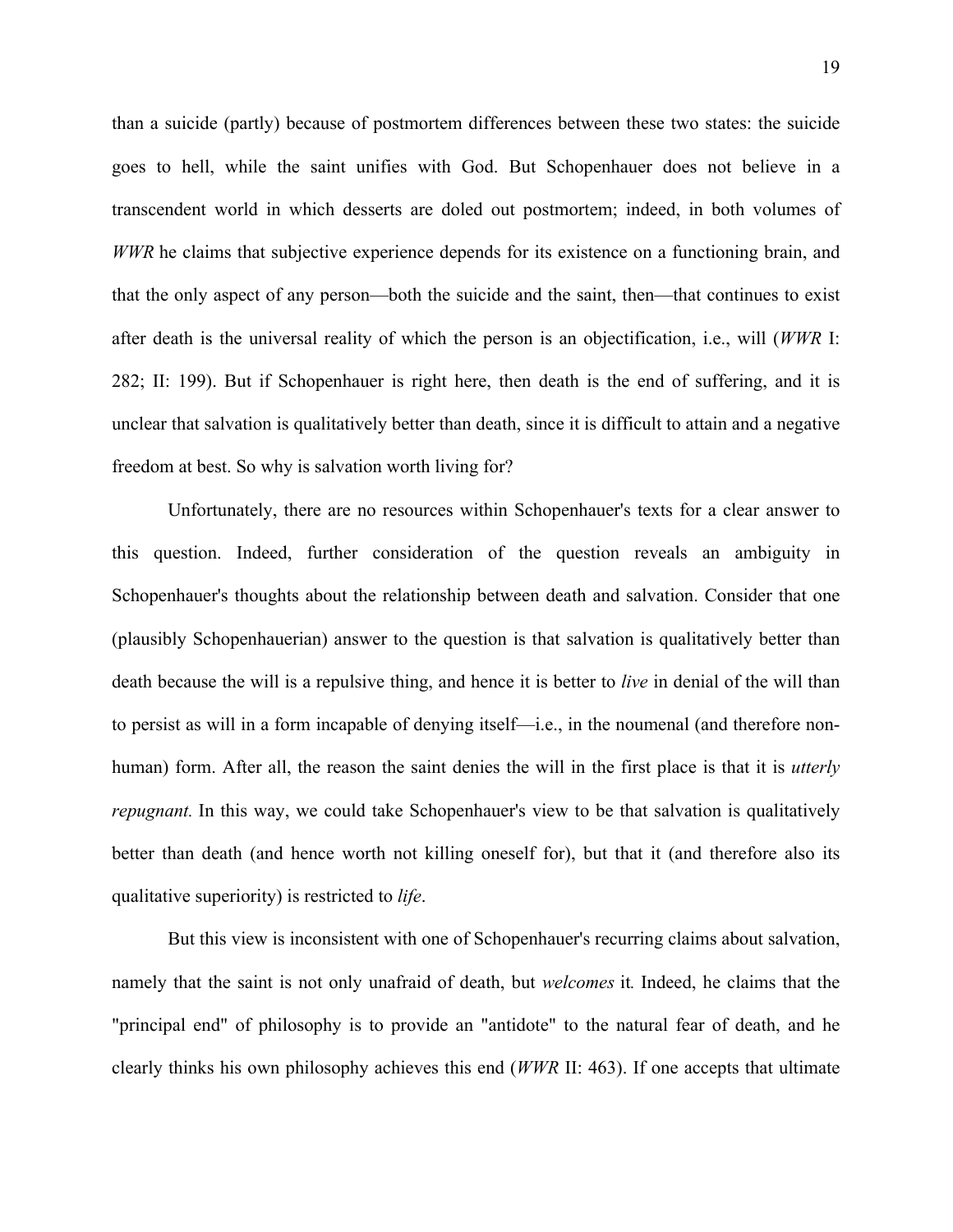reality is will, he claims, one will see that although death is the destruction of one's ego, it is not the end of *will*, which constitutes one's true nature. In other words, if one identifies his "true self" as will, then, since it is universal, he will not regard death as *his* utter destruction: "[E]xcretion, the constant exhalation and throwing off of matter, is the same as what at a higher power is death [...]. Now, if here we are always content to retain the form without lamenting the discarded matter, we must behave in the same way when in death the same thing happens at a higher potential and to the whole, as occurs every day and hour in a partial way with excretion. Just as we are indifferent to the one, so we should not recoil at the other" (*WWR* I: 277). The saint, having successfully abolished the will in himself, is no longer tempted by the enticements of the world to identify his true self with his ego. Thus: "to die willingly, to die gladly, to die cheerfully, is the prerogative of the resigned [...]. [He] needs and desires no continuance of his person (*WWR* II: 508)."

But here lies the inconsistency in Schopenhauer's ideas about the relationship between death and salvation. If, as we saw above, what leads the saint to deny the will in the first place is that it is *utterly repulsive*, how could the fact that she will continue to exist *as will* after death be comforting to her? Young puts the question here well: "But if *that* [i.e., a wicked will] is what our true self is then, far from receiving 'consolation' in the face of death, to realise the character of one's true self is to descend into a realm of cosmic self-disgust."<sup>19</sup> If the will is so repugnant, and the only time one can achieve any degree of separateness from the will is when one *lives* as a saint, then, far from being a matter of comfort or indifference to a saint, death drags her from salvation back to hell.

 <sup>19</sup> Julian Young, "Schopenhauer, Nietzsche, Death and Salvation," *European Journal of Philosophy* 16.2 (2008): 311–24, at 317.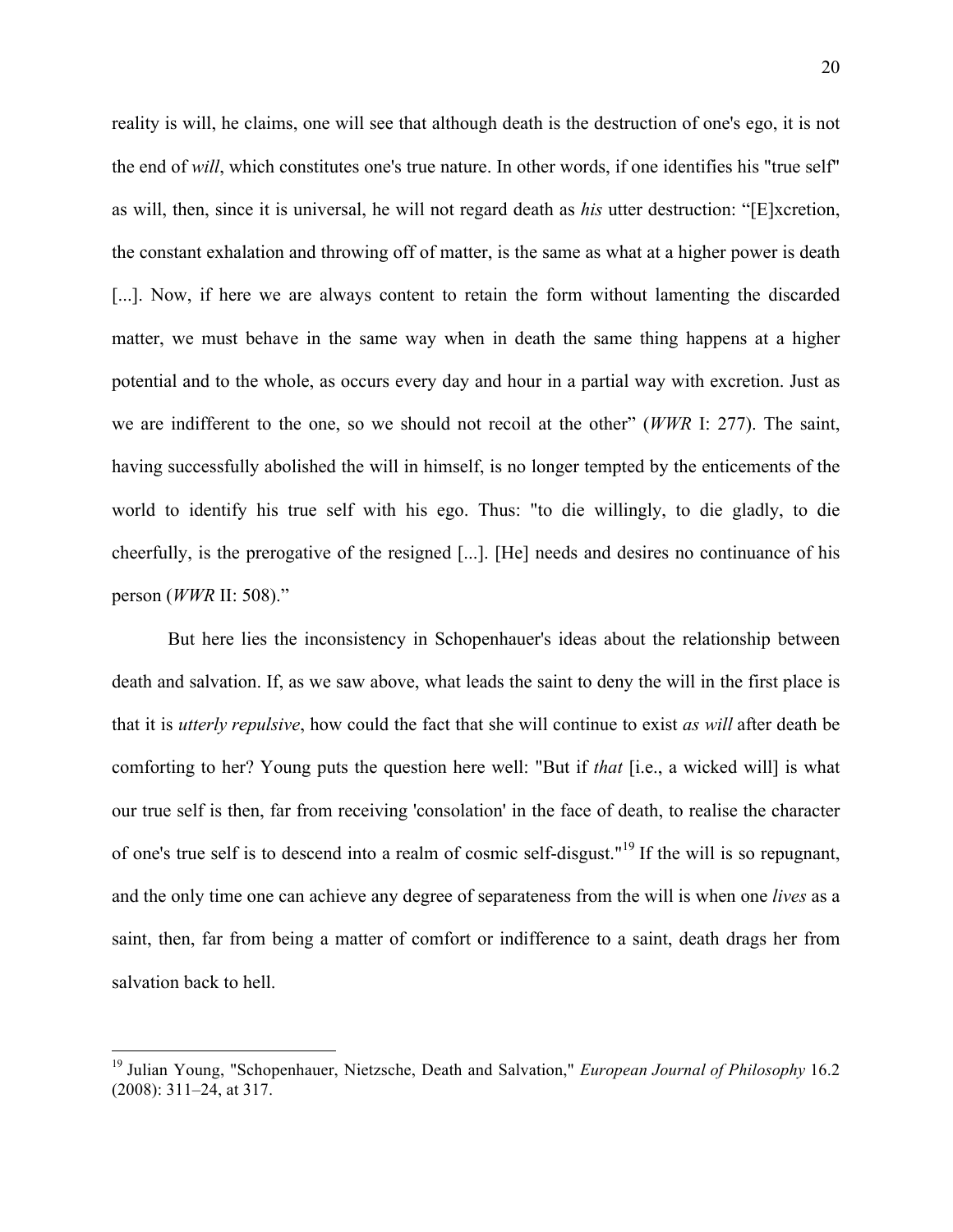There is a way to resolve this inconsistency. In the second volume of *WWR*, written twenty-one years after the first, Schopenhauer recognizes a serious problem with his claim to know that what Kant calls the thing-in-itself is will. As we have seen, he claims in the earlier work that we have "direct" experience of the thing-in-itself through our own subjective experience, and that we can thus know that the thing-in-itself *is* will (*WWR* I: 100, 282). In the later work, however, we find the following passage:

[...] [T]he act of will is indeed only the nearest and clearest *phenomenon* of the thing-in-itself; yet it follows from this that, if all the other phenomena could be known by us just as immediately and intimately, we should be obliged to regard them precisely as that which the will is in us. Therefore in this sense I teach that the inner nature of everything is *will*, and I call the will the thing-in-itself. In this way, Kant's doctrine of the inability to know the thing-in-itself is modified to the extent that the thing-in-itself is merely not absolutely and completely knowable; that nevertheless by far the most immediate of its phenomena, distinguished *toto genera* from all the rest by this immediateness, is its representative for us. Accordingly we have to refer to the whole world of phenomena to that one in which the thing-in-itself is manifested under the lightest of all veils, and still remains phenomenon only in so far as my intellect, the only thing capable of knowledge, still always remains distinguished from me as the one who wills, and does not cast off the knowledge form of *time*, even with *inner* perception. (*WWR* II: 197–98)

Strangely enough, Schopenhauer never once acknowledges that this passage reflects a *change* in his views. But it does. Schopenhauer now recognizes that although we do experience willing in our subjective experience without the form of *space*, we still experience it *in time* and hence only as phenomenon. But if so, although we experience subjectively the will under a "thinner veil," experience does not provide us with knowledge of the will (or world) in-itself. In the paragraph after the above passage, Schopenhauer explicitly connects the recognition that we cannot know what the thing-in-itself *really* is to his conception of salvation, suggesting a resolution to the inconsistency with which we are concerned presently:

Accordingly, [...] the question may still be raised what the will, which manifests itself in the world and as the world, is ultimately and absolutely in itself; in other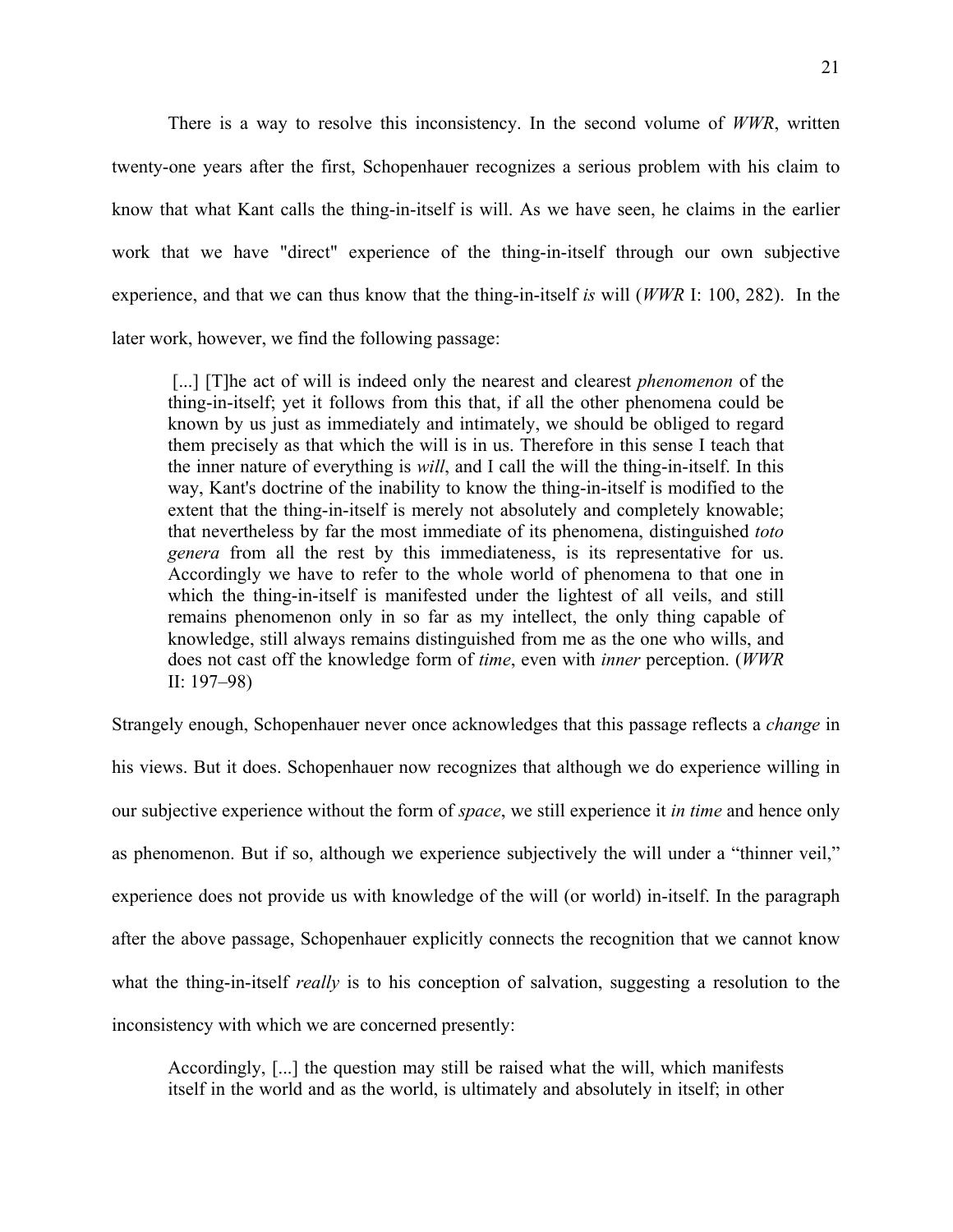words, what it is, quite apart from the fact that it manifests itself as *will*, or in general *appears*, that is to say, *is known* in general. This question can *never* be answered [...]. But the possibility of this question shows that the thing-in-itself, which we know most immediately in the will, may have, entirely outside all possible phenomena, determinate qualities, and modes of existence which for us are absolutely unknowable and incomprehensible, and which then remain as the inner nature of the thing-in-itself, when this, as explained in the the fourth book, has freely abolished itself as *will,* has thus stepped out of the phenomenon entirely, and as regards our knowledge, that is to say as regards the world of phenomena, has passed over into empty nothingness. (*WWR* II: 199)

Although experience tells us that the *will* is a wicked thing, the cause of mass suffering, we cannot infer from this that the *thing-in-itself* is wicked; indeed, the nature of the thing-in-itself cannot be known through experience at all. Or at least not through the experience of *non-saints*. In the last sentence of the above passage, Schopenhauer suggests that an individual who has successfully abolished the will in himself can experience the thing-in-itself directly. I am not sure what to make of this claim, however. An experience must take place *in time*, and hence even the experience of a saint must be characterized by at least that category of cognition, which places it on the phenomenal side of the phenomenal and noumenal divide. Leaving this problem aside, however, the fact that Schopenhauer recognizes that we—or at least we non-saints cannot know what the thing-in-itself *really* is does free him from the inconsistency under consideration: if we cannot infer from the wickedness of the will that the *thing-in-itself* is wicked, the latter might for all we know be something with which it is good to be unified in death; if so, perhaps the saint *can* be comforted in the face of death by the thought that his "true self" is indestructible.

But although, as Young writes, this resolution of the inconsistency "makes genuine room for [Schopenhauer's] doctrine of salvation,"<sup>20</sup> it generates once again the question of why suicide is a bad idea, even if it prevents one from attaining salvation. Above we saw that one possible

 $20$  Young, "Schopenhauer, Nietzsche, Death, and Salvation," 318.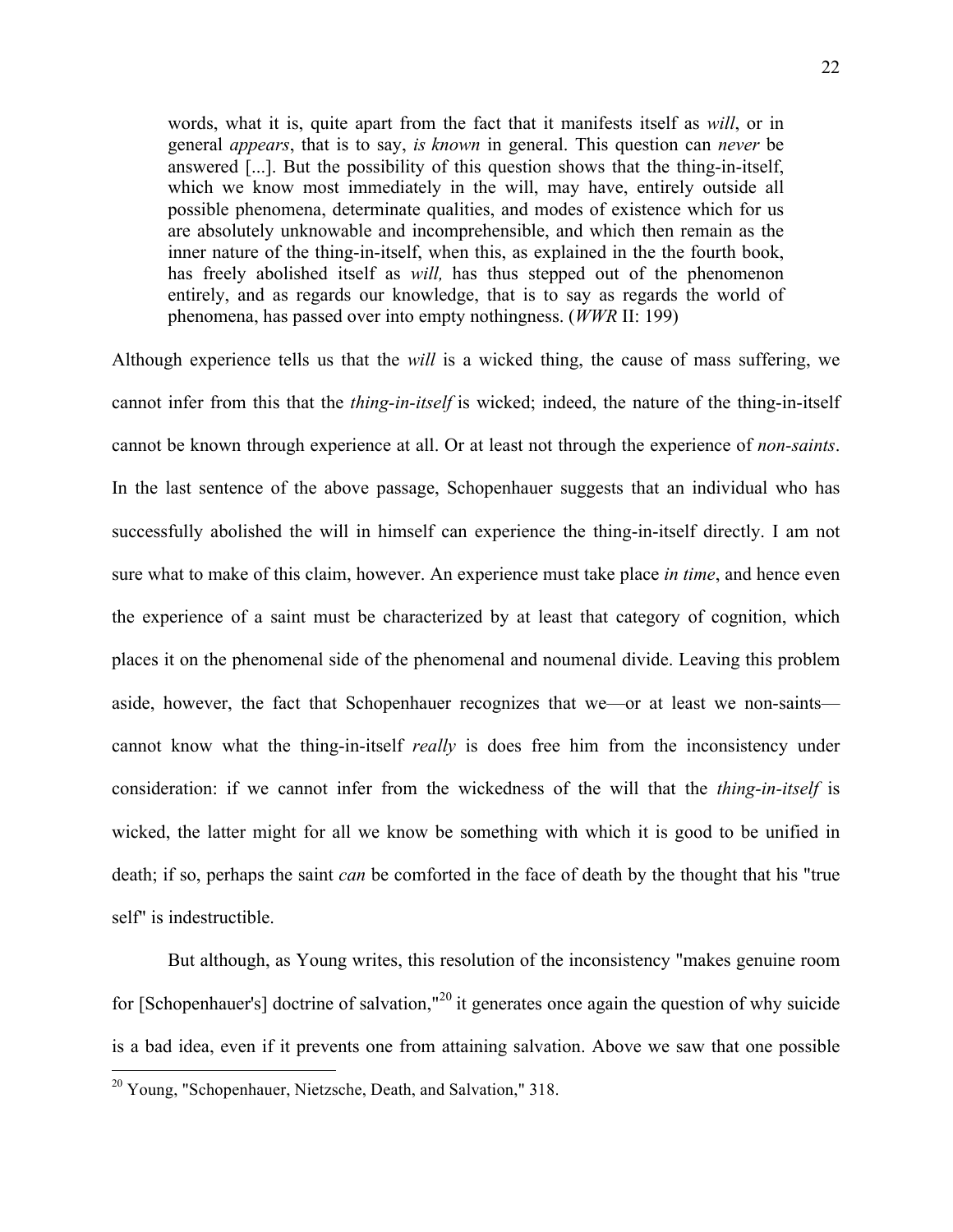answer to this question is that the will is both the thing-in-itself and utterly reprehensible; if this were true, *living* as a saint would be the only way to attain some degree of separateness from the will, if only for a brief time. But if the will is *not* the thing-in-itself, and hence we cannot infer from the wickedness of the world that the *thing-in-itself* is wicked, then, if one is convinced that the will is so repugnant, why choose a life *as will* over death, existence as the thing-in-itself? Indeed, it would seem that the most decided denial of the will would be deliberate and total renunciation of the will through suicide, the refusal to *be* an objectification of *the will* at all, even a saintly one. I see no resources in Schopenhauer's philosophy for denying this conclusion.

### 3 EVALUATING SCHOPENHAUER'S PESSIMISM

For convenience's sake, I reproduce here Schopenhauer's main argument for pessimism:

(1) The world is essentially an eternally active will.

(2) Willing always involves suffering.

(3) As an objectification of will, unless one attains salvation, life is necessarily always and everywhere suffering.

(4) But salvation does not redeem life.

Therefore,

(5) It would have been better if life had not come into existence

The argument suffers devastating objections. In this section, I will consider objections to premise (3) in particular, which are sufficient to refute the argument. That premise can be broken down into the following three claims: (a) Willing (i.e., striving) is a form of suffering; (b) Satiety always gives rise to boredom; and (c) With the exception of the saint, life is always in flux between striving and boredom. As others have argued, there are sound objections to each of these three claims. I will rehearse and develop some of those objections here. In the next section, however, I will argue that Schopenhauer has another, more plausible argument for pessimism.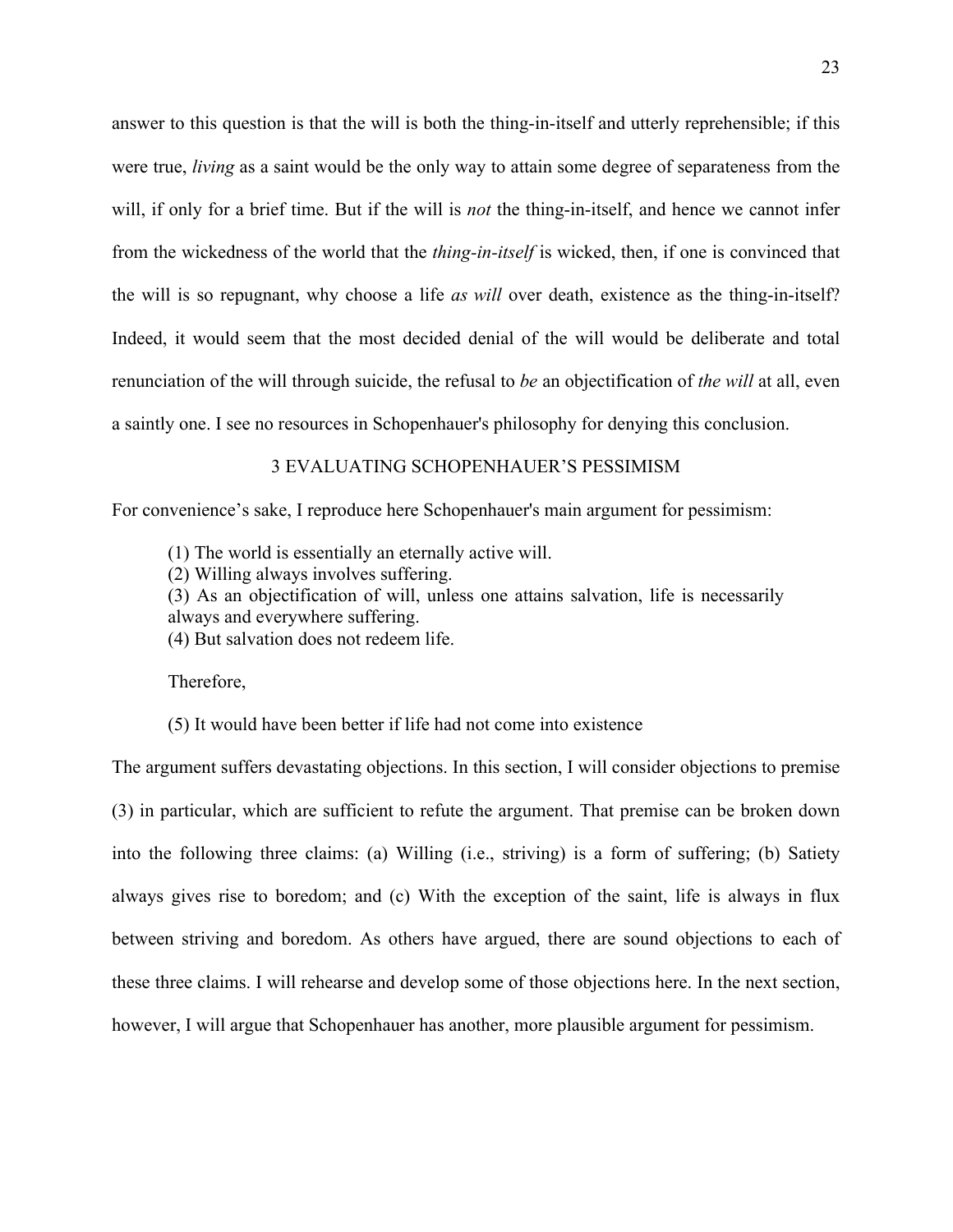Consider first Schopenhauer's claim that willing is always suffering. Recall that his reason for this claim is that "all striving springs from want or deficiency, from dissatisfaction with one's own state or condition, and is therefore suffering so long as it is not satisfied" (*WWR* I: 309). Now the idea that striving for *x* presupposes that one lacks *x* and experiences this lack as dissatisfying is certainly true; if one is wholly satisfied with the state wherein *x* is lacking, one will not take measures to acquire *x*. But, as George Simmel first pointed out and others have noted after him, it is a mistake to exaggerate the amount of suffering involved in dissatisfaction with one's lack of  $x$  in every case, no matter what  $x$  is. And in some cases striving can even be mixed with pleasure.<sup>21</sup> There is a remarkable difference, after all, between the suffering involved in striving to, say, find drinking water after a day with none, and the suffering involved in the attempt to write a novel. Some novelists, even great ones, may indeed experience writing as an utterly torturous process. But surely not *every* writer experiences his art this way. And here is the crucial point: even if striving for *x* always implies some dissatisfaction with one's lack of *x*, the pain of striving for *x* may well be mixed with pleasure to the extent that one views it as mostly enjoyable and on the whole worthwhile. It is, after all, easy to imagine that a novelist who grows too weak in old age to finish her last and greatest novel may not regard her efforts in its service as wasted suffering; she may instead regard the many days spent writing it as days of worthwhile and enjoyable striving.

Next consider Schopenhauer's claim that satiety is always followed by boredom. As we saw above, he claims that when we have attained an object of striving, either we find something else to strive for or a "fearful emptiness and boredom come over [us]" and our own existence

 <sup>21</sup> George Simmel, *Schopenhauer and Nietzsche*, trans. Helmet Loiskandl, Deena Weinstein, and Michael Weinstein (Amherst, MA: University of Massachusetts Press,1986*)*, 55–56. See also Janaway, "Schopenhauer's Pessimism," 56–57; Young, *Schopenhauer*, 217–18; Magee, *The Philosophy of Schopenhauer*, 41–42.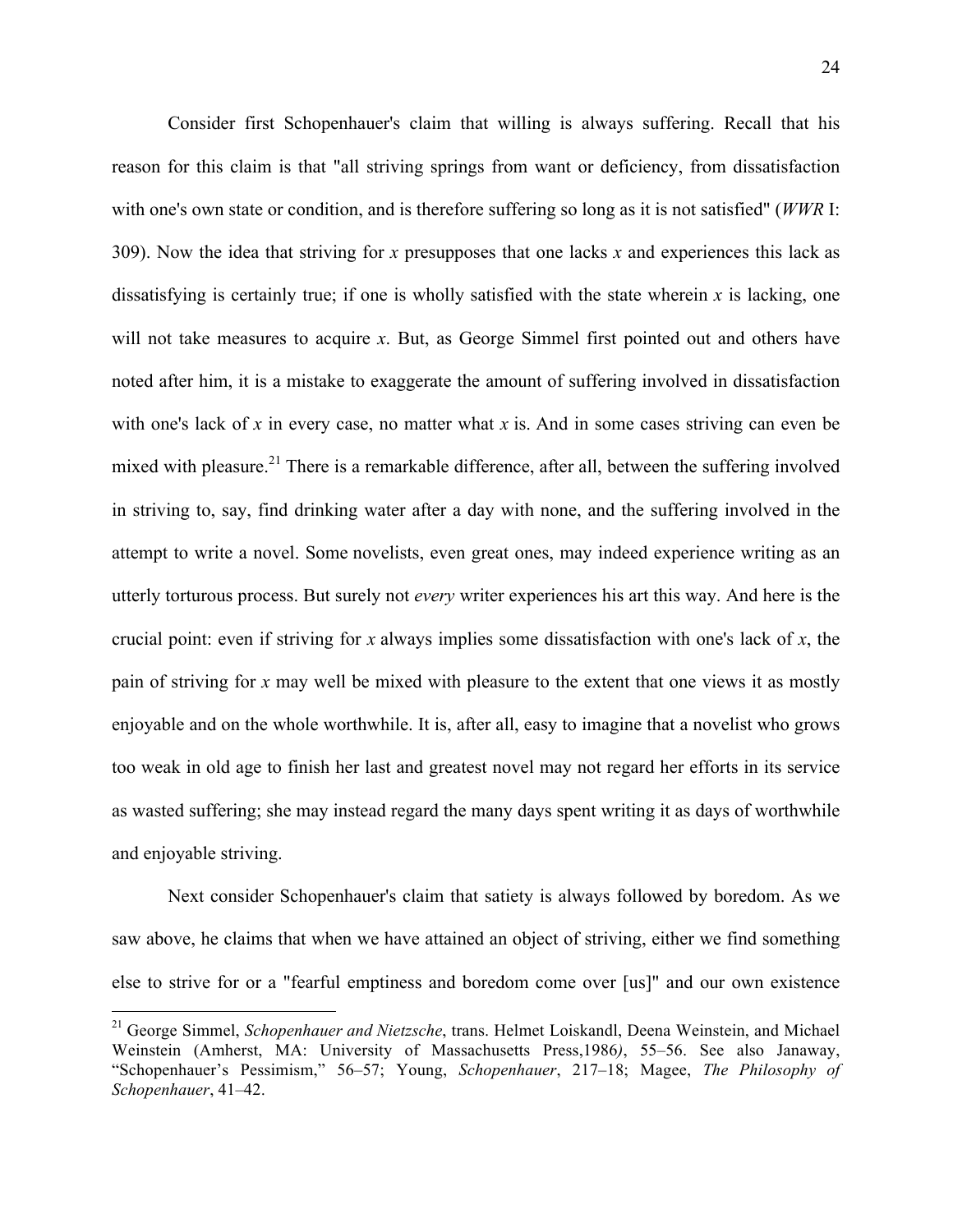"become[s] an intolerable burden for [us]" (*WWR* I: 312). The feeling is familiar enough. Upon completing a task that has required most of our time for a long while, our excitement at our new freedom may shortly give way to frustration over "what to do now." But Schopenhauer seems to overlook that there are ways to avoid boredom in one's leisure that do not simply amount to more striving, such that there is actually an enjoyable middle-ground, as it were, between the two. Indeed, the distinguishing mark of *good entertainment* is that it satisfies throughout its duration. A good film, for example, or a conversation with a friend on a mutually agreeable topic, can provide immediate entertainment that lasts throughout its duration. But then there *is* an enjoyable middle-ground, as it were, between striving and boredom.

Schopenhauer has a response here, however, namely that satisfaction is really only "negative" in character: "All satisfaction, or what is commonly called happiness, is really and essentially always *negative* only, and never positive. [...] [T]he satisfaction or gratification can never be more than a deliverance from a pain, from a want [...]. Nothing can ever be gained but deliverance from suffering or desire; consequently, we are only in the same position as we were before this suffering or desire appeared" (*WWR* I: 319). The claim is that there is no positively felt joy or satisfaction in life, but only a neutral feeling of relief. Following others, I will call this the "negativity of joy thesis."22 If this thesis is true, the "enjoyment" of entertainment, or indeed of anything else, has neutral value at best. Thus it counts neither for the value of life nor against it. And if it really were the only state apart from salvation that was not characterized solely by suffering, life would be miserable indeed.

Fortunately, there is no reason to accept the negativity of joy thesis. Schopenhauer supports it as follows: "[D]esire, that is to say, want, is the precedent condition of every pleasure;

<sup>&</sup>lt;sup>22</sup> Christopher Janaway calls it the "thesis of the negativity-of-satisfaction" ("Schopenhauer's Pessimism," 55); Julian Young calls it the "negativity-of-happiness thesis" (*Schopenhauer*, 214).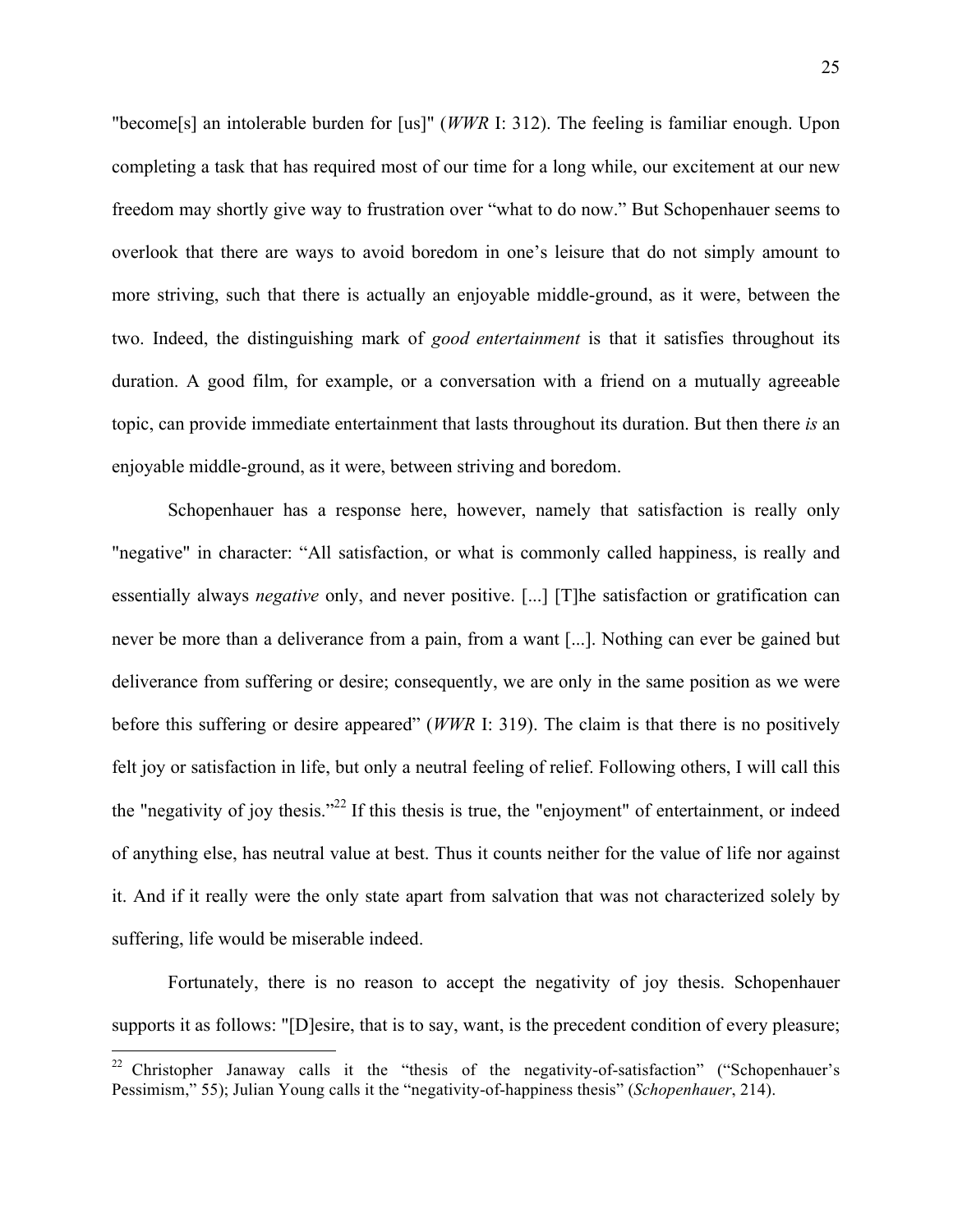but with the satisfaction, the desire and therefore the pleasure cease; and so satisfaction and gratification can never be more than deliverance from a pain, from a want" (*WWR* I: 319). There are two assumptions here: first, that lacking an objection is a precondition for *desiring* it; second, that desiring an object is a precondition for deriving pleasure from it. While the first of these assumptions is clearly true, the second seems perfectly false. First, why assume that one cannot derive pleasure from things one *does* possess? I do not want to overstate the objection here. The satisfaction of a desire often does yield only a neutral feeling of relief (e.g., Magee mentions the neutral-satisfaction of an addicted smoker "getting his fix"<sup>23</sup>). But surely it is not true that the satisfaction of *every* desire leads only to a neutral feeling. Consider, for example, enjoying dinner with one's best friends, or a walk on a nice day with a loved one. Is it not *obvious* that enjoyment of these activities is more than the neutral feeling of being satisfied that one is not deprived of good company, that one actually *feels* such joy? I see no good reason for a negative answer to this question. Indeed, it seems that a relatively enduring positive feeling of joy is precisely the characteristic of time spent in good company that distinguishes a particular such occasion as a "great time" rather than one to be summed up as "okay" or "so-so." Second, why think one cannot derive pleasure from something without desiring it beforehand? Clearly we often do derive pleasure from something not only without desiring it beforehand (as when we unexpectedly run into an old friend), but even when we expect nothing but misery on its occasion. Leading up to a conference, for example, one may experience nothing but dread at its approach, but on its occasion find himself thoroughly pleased to be in attendance. Indeed, he might accurately describe his unexpected reaction to the conference as—*pleasantly surprised*.

 <sup>23</sup> Magee, *The Philosophy of Schopenhauer*, 241.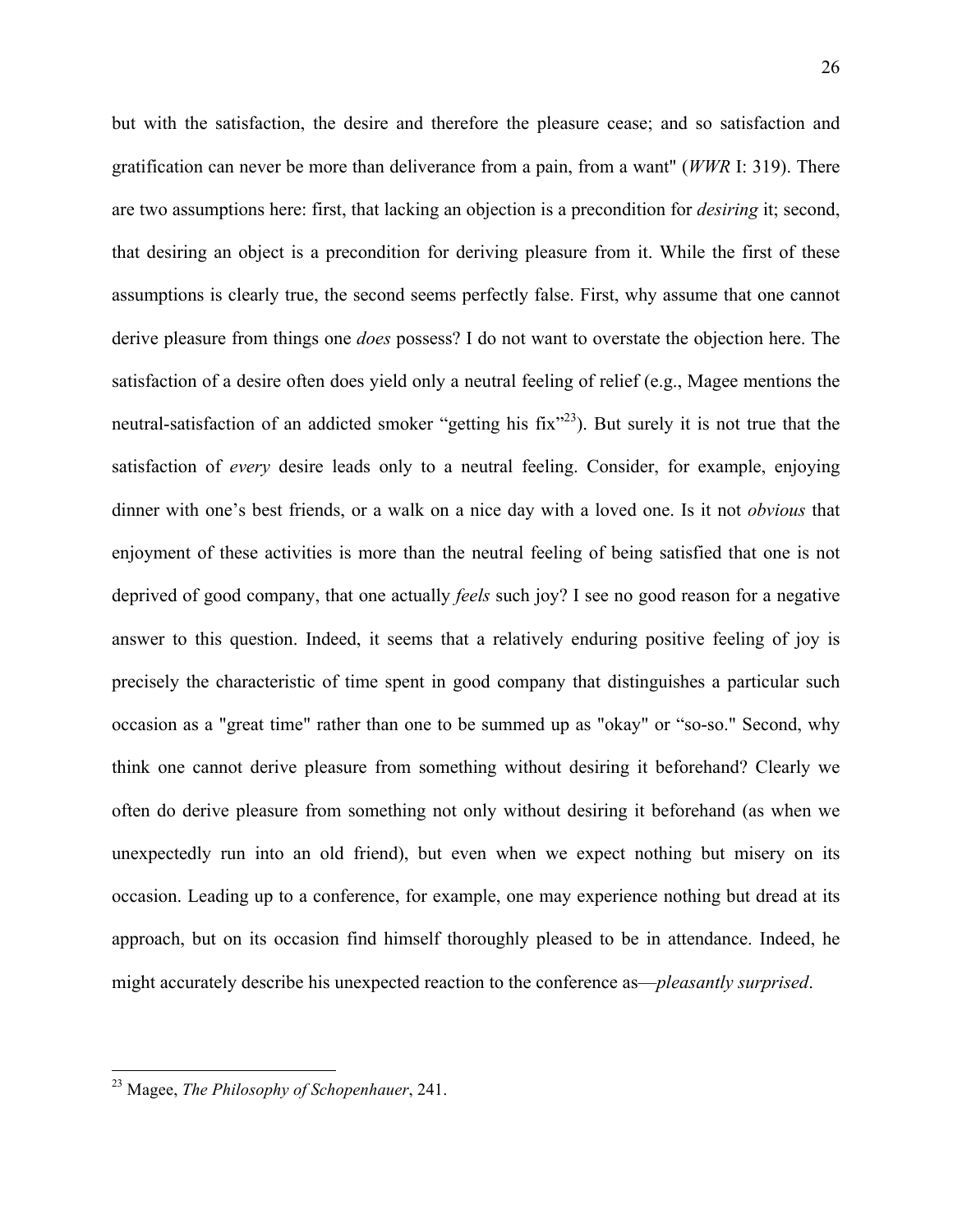Consider, finally, Schopenhauer's claim that, with the exception of salvation, "life swings like a pendulum to and fro between pain [i.e., the pain of striving] and boredom, and these two are in fact its ultimate constituents" (*WWR* I: 312). First we must address a potential confusion. Is Schopenhauer claiming that suffering and boredom are the mutually exclusive and jointly exhaustive mental states of human life? He is not. Surely he is well aware of the fact that some human mental states cannot be described accurately in terms of striving or boredom (the stupor one experiences just after awakening from a deep sleep, for example). This is why, in the above passage, he says only that suffering and boredom are life's "*ultimate* constituents" rather than its *only* constituents. However, Schopenhauer obviously *does* think that whatever mental states there are other than striving and boredom are negligible with respect to the value of life. The reason is that the only thing that *could* make life worthwhile is genuine happiness or joy. But since these are unattainable in this world, suffering and boredom are the only human mental states pertinent to the question of the value of life, a grim picture indeed.

However, we can reject Schopenhauer's claim that suffering and boredom are life's ultimate constituents on familiar grounds. We have seen that striving can be pleasurable, boredom can be avoided without resorting to more striving, and positive joy is real. Of course, given that the conditions in which humans live vary greatly, it would be mistaken to infer from the fact that there is joy in life that life is joyous. The latter claim would be a gross generalization, insensitive to the many people whose lives truly are mostly suffering. More accurate would be to say that there is at least some joy in most people's lives, and a lot of joy in the lives of some. Indeed, for the lucky ones, joy may actually be one of life's ultimate constituents. We shall return to the question of whether joy and suffering can be measured below. But for now notice that so long as *some* lives are joyous, the optimist may legitimately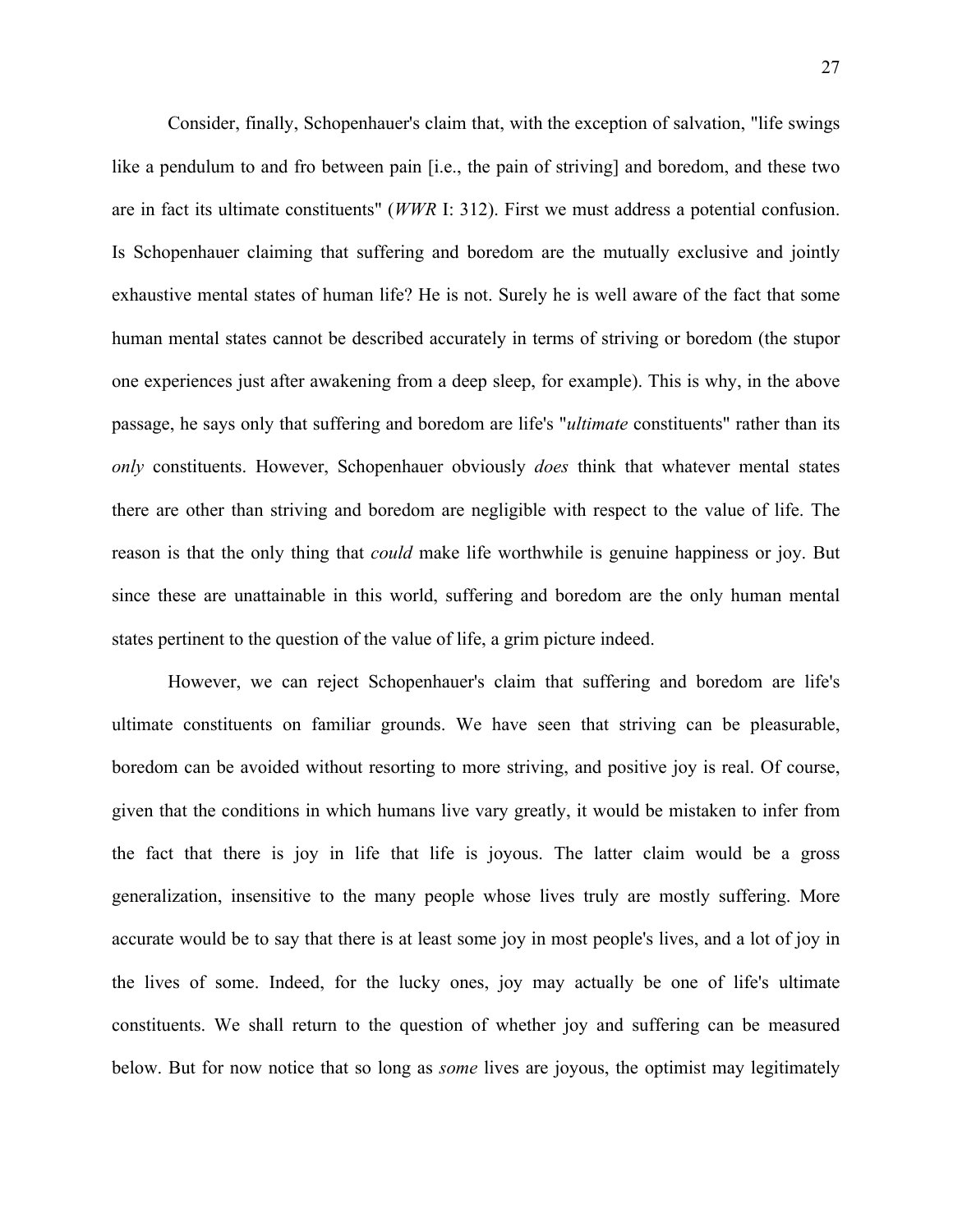deny Schopenhauer's pessimism. Premise (3) of Schopenhauer's main argument for pessimism must be denied, and hence the universal evaluative judgments underlying the conclusion of that argument no longer seem warranted. That is, some aspects of life in our world appear to warrant optimistic evaluation, and thus it no longer seems true that only the delusional would deny Schopenhauer's pessimistic evaluation of life in our world.

Recall Schopenhauer's claim to have demonstrated the truth of pessimism "a priori" (*WWR* I: 323–24). We can now make sense of this claim, as well as see why it is false. Schopenhauer claims to have demonstrated pessimism "a-priori" because he thinks we can derive the fact that life is always and everywhere suffering from the concept of what ultimate reality is: *will*. If reality is an eternally active will, and in turn willing is painful and insatiable striving, then it follows from the fact that reality is will that life is suffering through and through and hence something whose nonexistence would have been better than its existence. But now we can see that the foundation of Schopenhauer's pessimism is actually an a posteriori claim based on our *experience* of willing, an experience Schopenhauer seems to have grossly mischaracterized.24 If, as Schopenhauer claims, our subjective experience of willing provides the "secret passage" to reality in itself, then, *contra* Schopenhauer, reality in itself seems to be a will whose striving sometimes causes pain, sometimes a mix of pain and pleasure, and that sometimes even admits—sometimes lasting—joy. But if *this* is the concept from which we are to characterize life, then obviously it does not follow from the fact that reality is will that life is so hellish. For some, life is actually quite good, and Schopenhauer has no grounds for claiming that

<sup>&</sup>lt;sup>24</sup> I owe the point that Schopenhauer's metaphysics rests on an a posteriori foundation to Bernard Reginster, *The Affirmation of Life: Nietzsche on Overcoming Nihilism* (Cambridge, MA: Harvard University Press, 2006), 106–7: "Many of the observations [Schopenhauer] invokes to support his metaphysical speculations are of a very general nature: for example, the observation that happiness is, by and large, unattainable in this life. This is the sort of observation that requires more than mere acquaintance with objects in space and time, or with my own body as a kind of willing."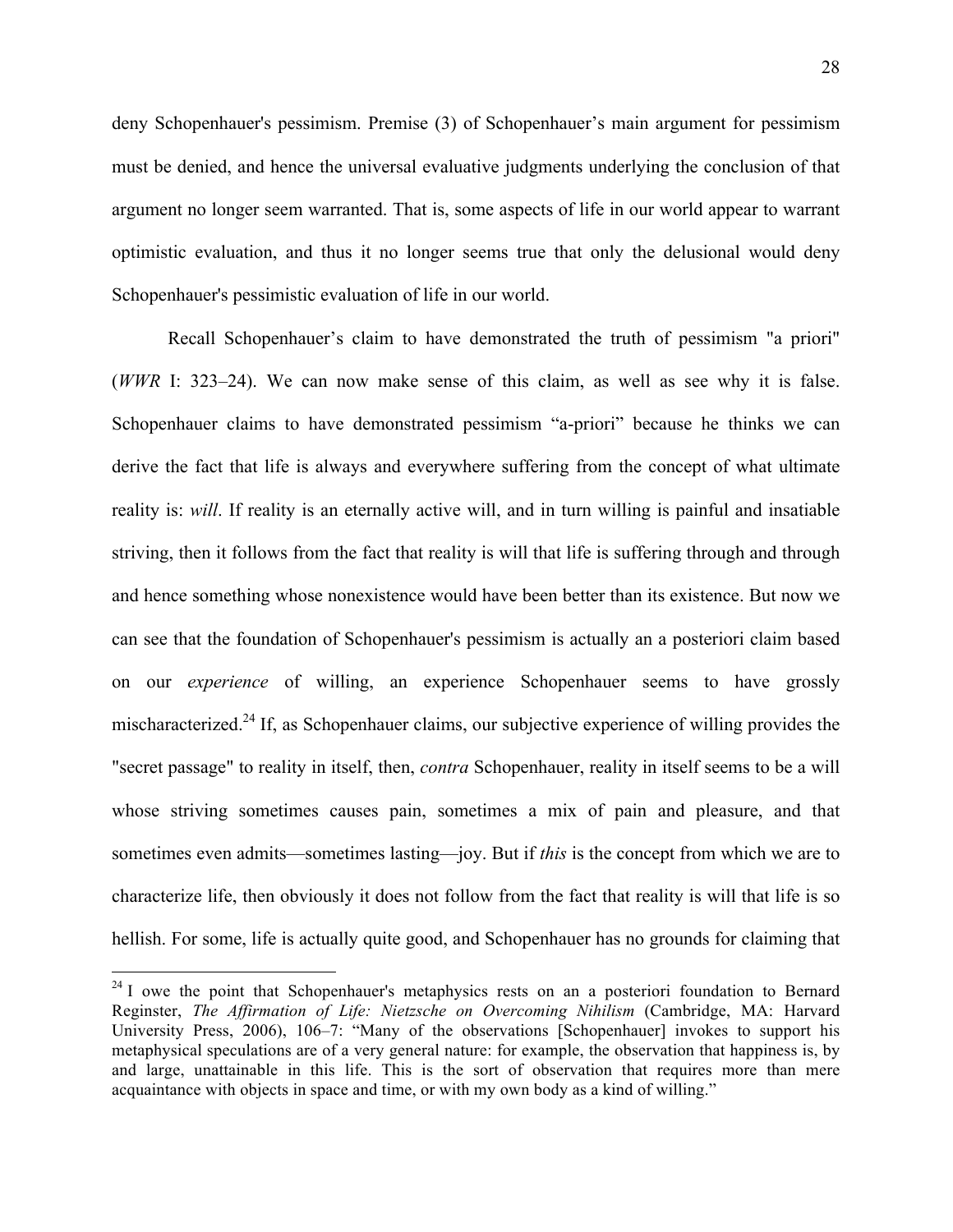a person with such a life who evaluates it optimistically is delusional. Indeed, it seems that *Schopenhauer* is the one that suffers a delusion, at least if he really believed, as he surely seems to have believed, that the honest introspection of every competent person would reveal to her that the core of reality is a wicked will that any sane and morally upright person must repudiate.

Contra Magee, *this* is where Schopenhauer's gloomy temperament seems to have had decisive influence on his philosophy. We saw above that, according to Magee, Schopenhauer's pessimism is merely a temperamental negative evaluation of the world as he saw it, a world that, for Magee, is "equally compatible" with "non-pessimism."<sup>25</sup> We have also seen that Magee's claim is mistaken. I am not denying that Schopenhauer's temperament played an important role in the development of his philosophy; but it did not play the role Magee claims. Schopenhauer's temperament seems to have led him to ignore the genuinely good aspects of life (e.g., positive joy). Rather than influencing the way Schopenhauer *evaluated* the world, then, his temperament seems to have influenced how he *saw* the world, i.e., what he considered to be the *facts* of the world. And the facts of the world according to Schopenhauer—he is at least right about this warrant only pessimistic evaluation.

We now have the beginnings of a justification for (B). We have seen that

(A)Denial of Schopenhauer's pessimistic judgment that it would have been better if life had not come into existence constitutes delusion in some possible worlds.

is true, and now we can now begin to see that

(B) Ours is not such a world.

is also true. If Schopenhauer were right that life in our world is always and everywhere suffering, then his judgment that it would have been better had life never come into existence in our world

 <sup>25</sup> Magee, *The Philosophy of Schopenhauer*, 13.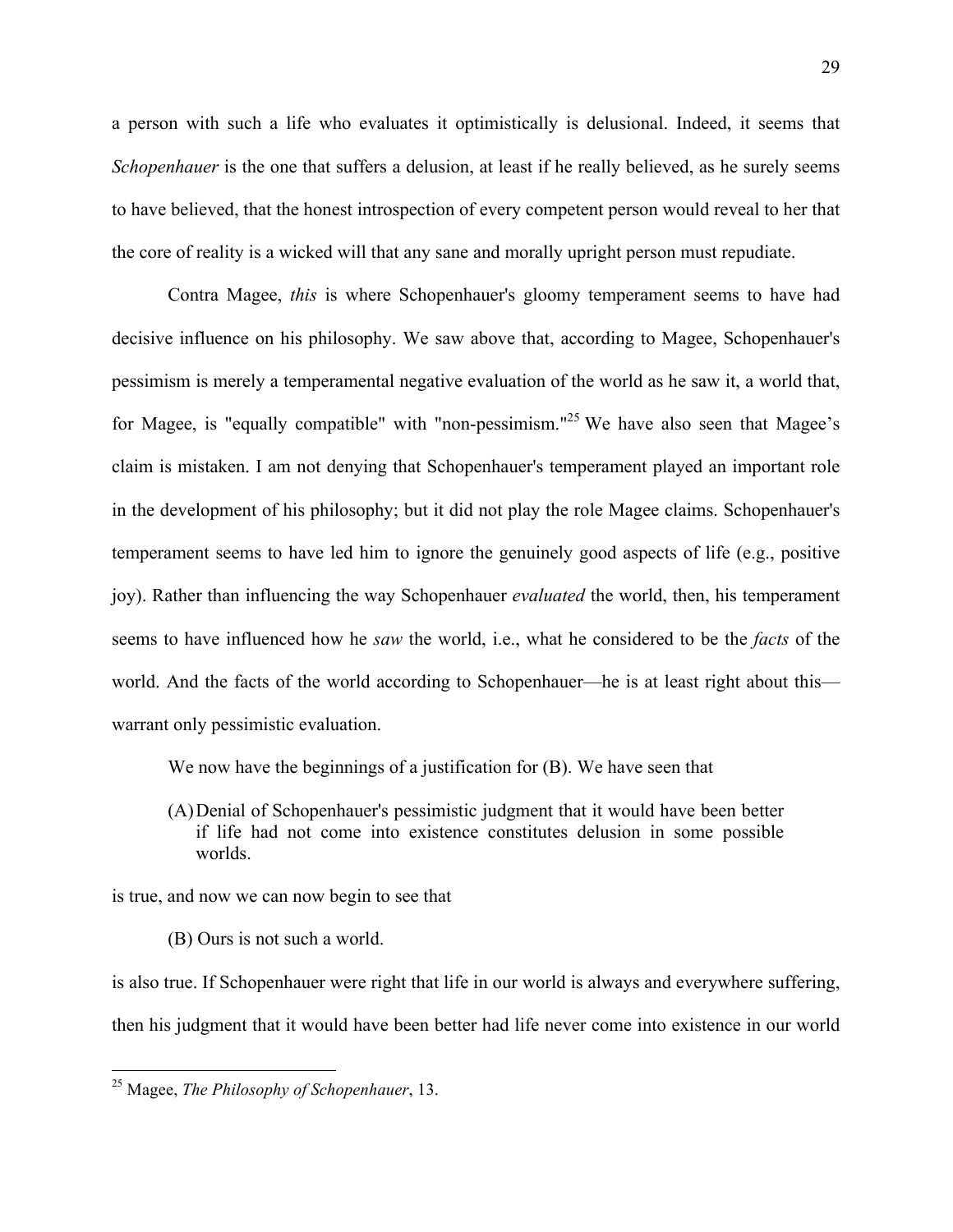would be correct. However, life in our world is *not* always and everywhere suffering, and indeed some aspects of life leave open the possibility of warranted optimism. This alone is not enough to establish (B), however, since the bad aspects of life in our world might clearly outweigh the good. I will discuss this possibility in the next section. I shall show that Schopenhauer has another argument for his pessimistic judgment about life, which I call the "simple argument" for pessimism. I will argue that although the simple argument is plausible, its crucial premise admits of reasonable disagreement. This means that one can disagree with that premise and reject the argument's conclusion in favor of the optimistic judgment that it is a good thing that life exists in our world despite the immense suffering it involves—in other words, it means that the question of optimism or pessimism *about life in our world* cannot be definitively answered.

### 4 ANOTHER ARGUMENT FOR SCHOPENHAUER'S PESSIMISM

So far we have seen that although Schopenhauer's main argument for pessimism is valid, it suffers devastating objections and therefore fails to establish his pessimistic judgment that it would have been better if life had not come into existence. In this section, I will argue that scholars have been too quick to reject Schopenhauer's pessimism on the grounds that his main argument for pessimism is unsound. Schopenhauer has another, more plausible argument for his pessimistic judgment about life that has been neglected. That argument, the "simple argument" for pessimism, runs as follows:

- (1) If the value of the existence of a thing  $x$  is not worth a consequence of  $x$ 's existence, then it would be better for *x* not to exist than for *x* to exist.
- (2) The value of life is not worth a consequence of its existence, the unmitigated suffering of as many living creatures as have endured such suffering in its course.

Therefore,

(3) It would have been better if life had not come into existence.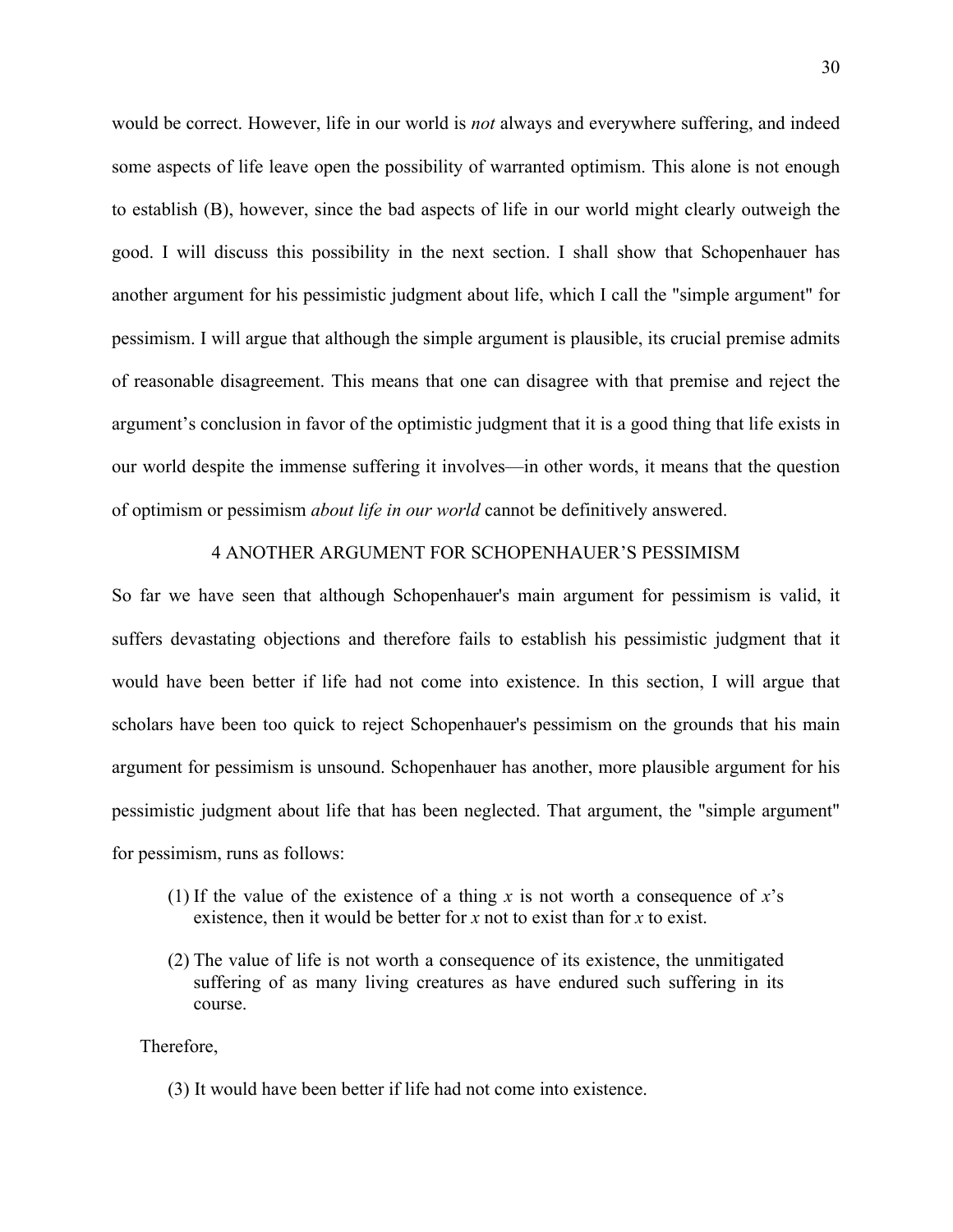The simple argument is formally valid. Its major premise, furthermore, seems to me uncontroversial. Consider an example. Imagine that someone is deliberating about whether to use new technology to create the most advanced robot to date. Also imagine that he knows the robot will torture and kill many innocent people. I think most will agree that the production of an advanced robot is not worth the cost of innocent people being tortured and killed, and that for this reason it would be better for the robot *not* to exist than for it to exist. So much for (1). The minor premise, however, is not only contentious, it is also quite unclear how to settle its truthvalue. After all, doing so appears to require "measuring" the "value of life" and "weighing" it against the "cost of unmitigated suffering," and what this means and whether it can be done is difficult to know. Which aspects of life count in favor of its "value"? What "unmitigated suffering" does the premise refer to? What do the phrases "the value of life" and "the cost of unmitigated suffering" even mean? I will return to these difficult questions below. I want to show now that the simple argument is one of *Schopenhauer's* arguments for pessimism. I hasten to add that the simple argument is not Schopenhauer's *central* argument for pessimism; he clearly believed that his main argument was sufficient to establish pessimism. However, it is an argument he makes for a conclusion he accepts, and in this sense it is his argument for pessimism. After showing that this is so, I will defend the simple argument against an objection scholars have made against Schopenhauer's main argument for pessimism that might wrongly be taken to apply to the former also. Then I will turn to motivating premise (2) of the simple argument.

I begin with an uncontroversial point: Schopenhauer is deeply moved by the immense suffering in the world, and in part this is what motivates his pessimism. We have seen already that suffering plays an essential role in Schopenhauer's main argument for pessimism, although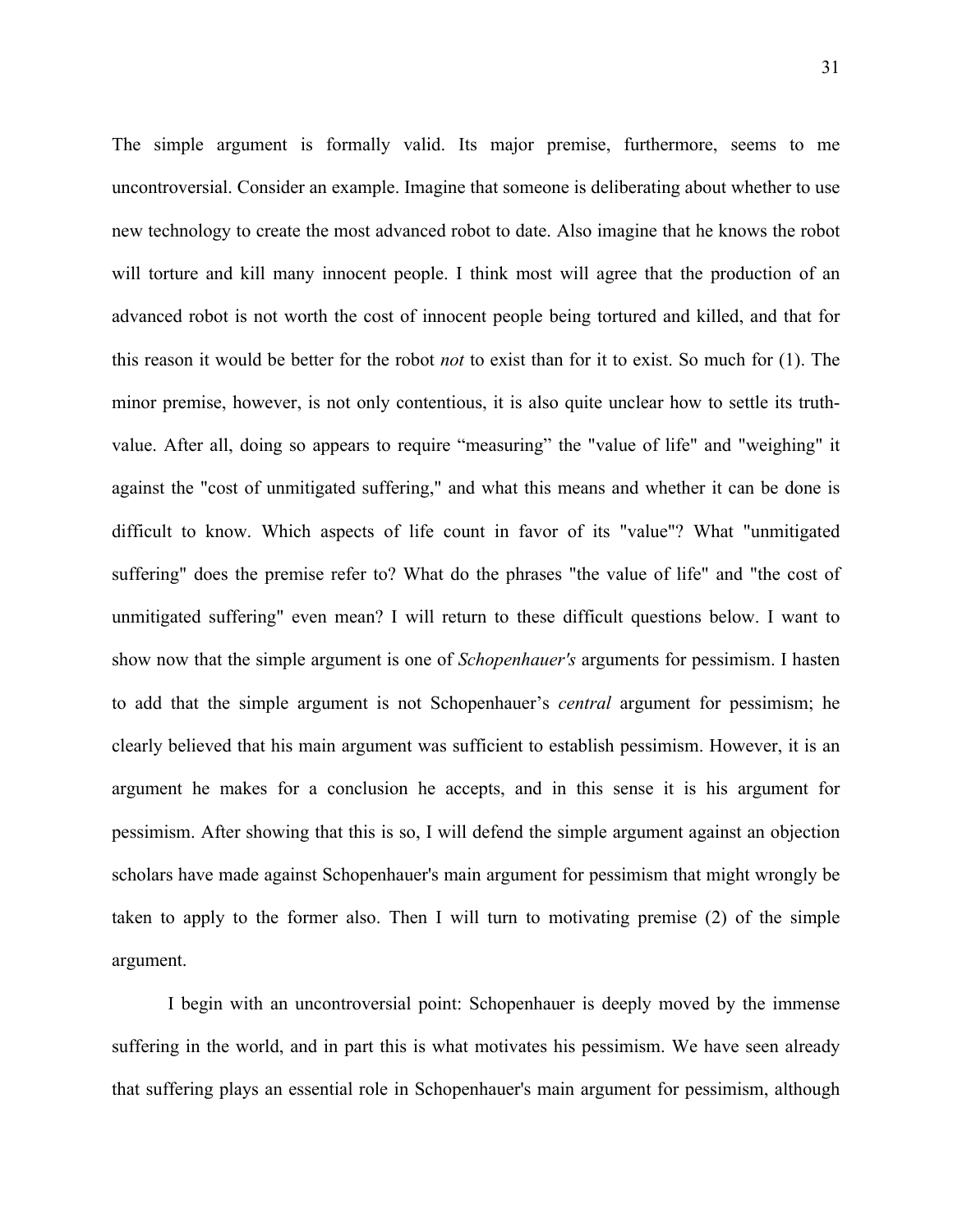in that argument he claims, wildly, that life is *always* and *everywhere* suffering. What remains to be seen, then, is that Schopenhauer has an argument for pessimism that rests on *plausible* claims about suffering. The simple argument is one. Indeed, the only claims about suffering the simple argument relies on are that *suffering exists* and that *suffering is a consequence of the existence of life*. I hope it is enough to say about the first claim that no one of integrity and sound wits would deny it. The claim that suffering is a consequence of the existence of life is, once clarified, just as uncontroversial. I intend by "life" sentient biological creatures such we see in our world, i.e., fragile, needy, mortal and morally imperfect creatures in this world of limited resources, natural disaster and disease. It is uncontroversial, I think, that a consequence of the existence of creatures like us in a world like this one is that all of them will undergo some suffering and many of them will endure extreme suffering. Thus, the simple argument rests on descriptive claims about suffering we can all accept. But are they *Schopenhauer*'s claims?

They are. Many of Schopenhauer's descriptions of suffering are sober and simple reflections on the ails of sentient creatures living in a naturally imperfect world. Thus he laments the immense suffering of millions caused by natural disasters such as "the earthquake of Lisbon, of Haiti, [and] the destruction of Pompeii" as "only small, playful hints" of the potential of the world to torture its inhabitants (*WWR* II: 581). He bemoans the misfortune of those who suffer "sickness, poverty, mutilation, loss of sight or reason" and of those for whom "*work, worry, labor*, and *trouble*, form the lot [...] their whole life long."<sup>26</sup> And he repeatedly reminds us, since we are prone to forget it, of the misery of non-human animal life, characterized as it is by "momentary gratification, fleeting pleasure conditioned by wants, much and long suffering,

 <sup>26</sup> Schopenhauer, "On the Sufferings of the World," 128–29.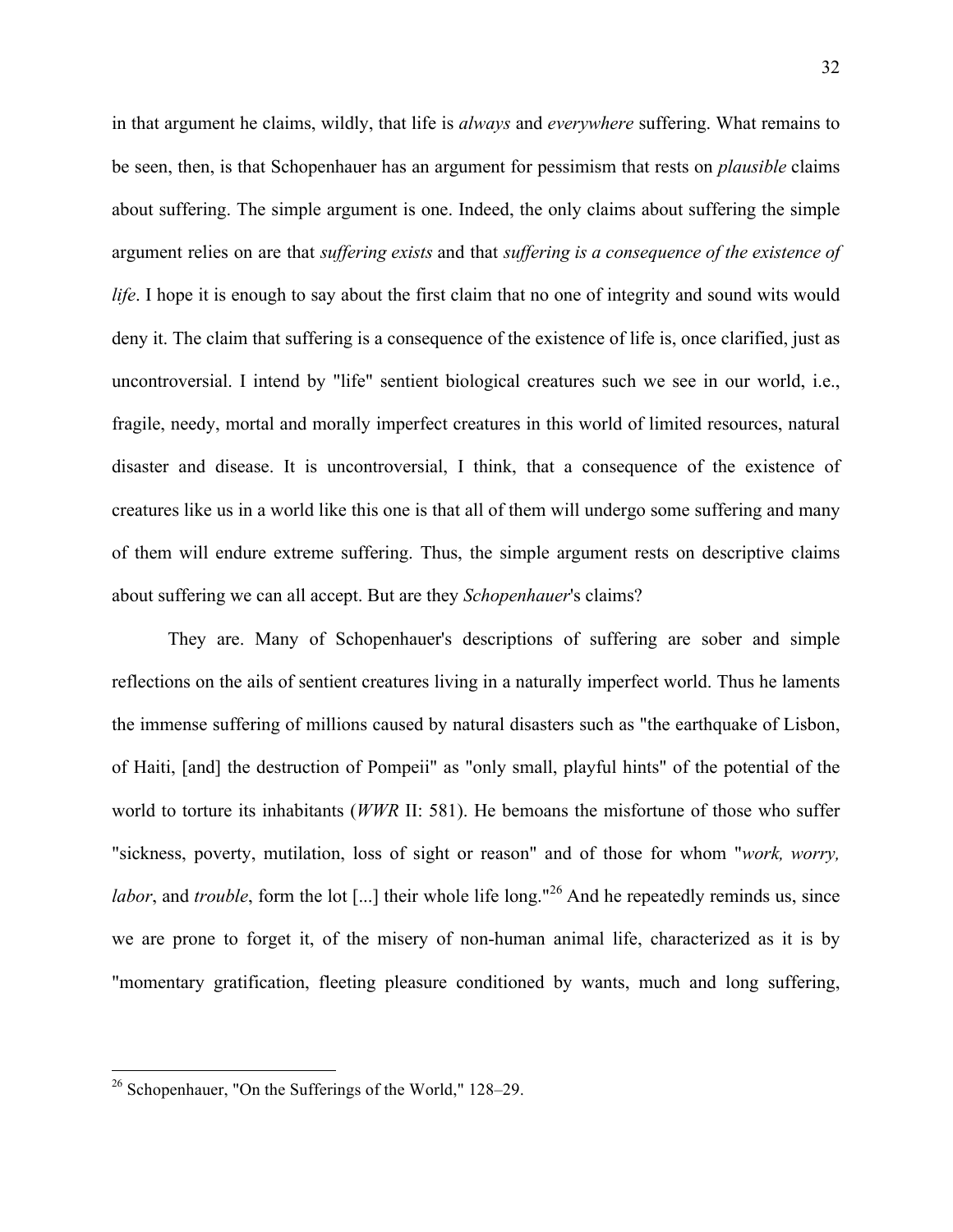constant struggle, *bellum omnium*, everything a hunter and everything hunted, pressure, want, need, and anxiety, shrieking and howling [...]" (*WWR* II: 354).

So the descriptive claims about suffering implied by the simple argument are Schopenhauer's own, but the same remains to be seen of the evaluative claim in (2). The following passages suggest that it, too, is Schopenhauer's. Recall the passage from, "On the Sufferings of the World": "If you try to imagine, as nearly as you can, what an amount of misery, pain and suffering of every kind the sun shines upon in its course, you will admit that it would be much better if, on the earth as little as on the moon, the sun were able to call forth the phenomena of life; and if, here as there, the surface were still in a crystalline state."<sup>27</sup> Here we find Schopenhauer drawing his pessimistic conclusion from a more plausible claim about the *amount* of suffering in the world rather than from the claim that life is *always* and *everywhere* suffering. In *WWR* II, he makes the even stronger claim that the existence of suffering *in-itself* i.e., whatever the amount—is sufficient to establish pessimism:

[...] it is quite superfluous to dispute whether there is more good or evil in the world; for the mere existence of evil decides the matter, since evil can never be wiped off, and consequently can never be balanced, by the good that exists along with or after it.

### *Mille piacer' non vagliono un tormento*. 28

For that thousands had lived in happiness and joy would never do away with the anguish and death-agony of one individual [...]. Therefore, were the evil in the world even a hundred times less than it is, its mere existence would still be sufficient to establish a truth that may be expressed in various ways [...], namely that we would have not to be pleased but rather sorry about the existence of the world; that its non-existence would be preferable to its existence; that it is something which at bottom ought not to be, and so on.  $(WWR \, II: 576)^{29}$ 

 $27$  Schopenhauer, "On the Sufferings of the World," 129

<sup>&</sup>lt;sup>28</sup> A quote from Petrarch, translated as: *A thousand pleasures do not compensate for one pain*.<br><sup>29</sup> It is worth noting that in this passage Schopenhauer concludes from the existence of suffering that it

would have been better if *the world* (not just life) did not exist. But this need not cast doubt on Schopenhauer's commitment to the simple argument, for it is clear that the reason Schopenhauer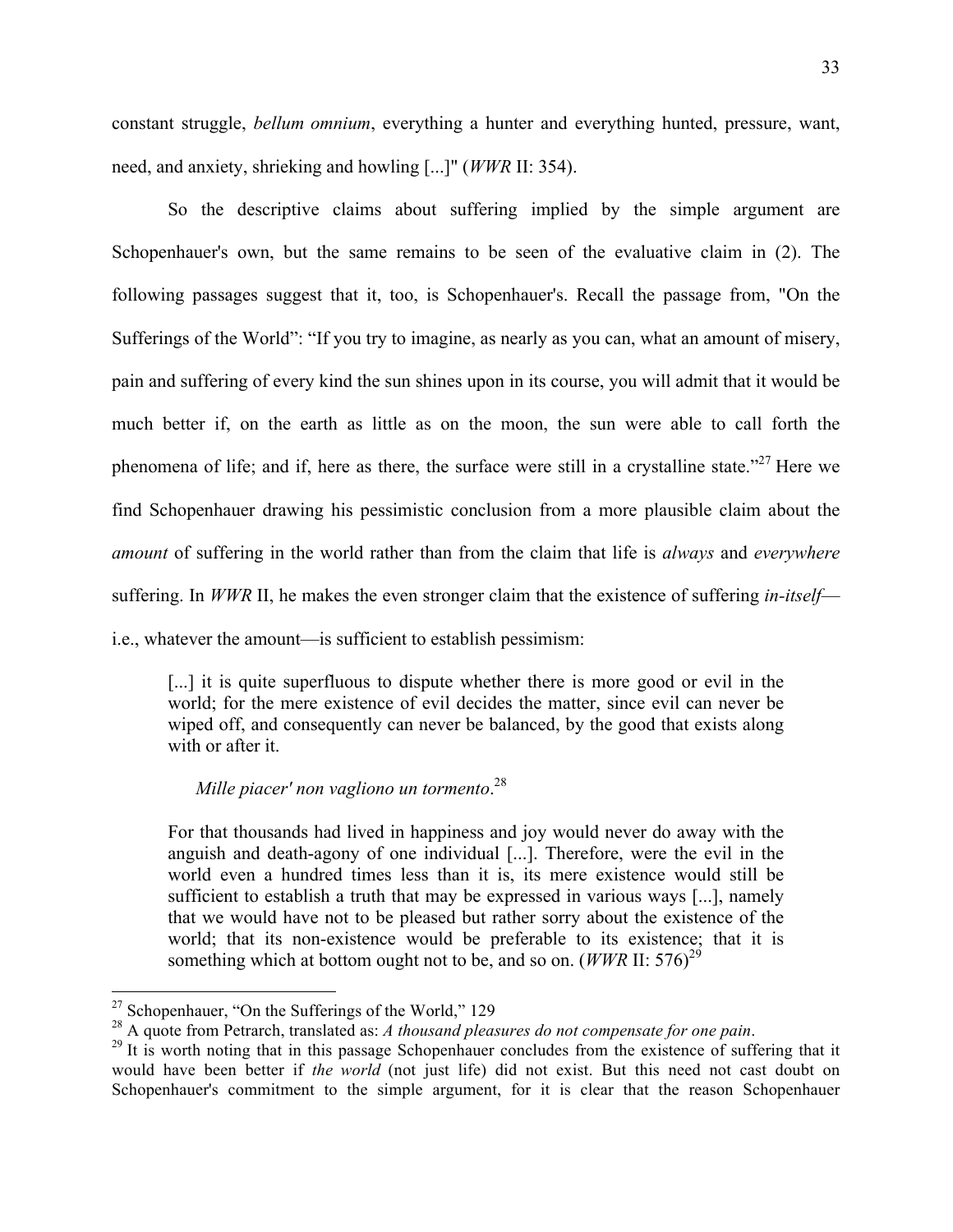It might at first seem as if the claim here is that the presence of *any* suffering—e.g., even the minor pain of a paper-cut—has a negative value nothing could possibly outweigh. And of course this is implausible. If paper-cuts were the worst affliction facing sentient creatures, surely some of us should be very glad to be alive. Moreover, worse pains than paper-cuts (e.g., the pain that sets in after an hour of running) are often accepted as worth a gain for which they are necessary (e.g., the health benefits of running). Fortunately, the passage suggests that Schopenhauer's claim is not that the presence of *any* suffering, however trivial, is enough to support his pessimistic conclusion, but that the presence of *profound* suffering, what he characterizes as "evil," "anguish" and "death-agony" is sufficient.<sup>30</sup> But it is worth asking what distinguishes "death-agony" from the kind of suffering that does not threaten the value of life. I hesitate to give a definitive answer to this question, but I think one distinguishing characteristic of suffering that can appropriately be characterized as "death-agony" and that poses a potential problem for the value of life is that it is unmitigated—that is, it is the kind of suffering from which there is no redemption, that leaves one hopeless to the extent that even thoughts of bygone pleasures fail to provide comfort and instead serve only to remind one what is lost. Of course, the claim that unmitigated suffering poses a threat to the value of life is also controversial; but surely

<u>.</u>

concludes that it would have been better if the world did not exist is that the world *supports life*, the nonexistence of which is better than its existence because of the suffering it involves.

 $30$  Christopher Janaway misses this point when he writes of the above passage, "This is the most extreme" statement of pessimism: any suffering at all invalidates the whole world," and dismisses it as "perversely one-sided" ("Schopenhauer's Pessimism," 55). For Janaway, Schopenhauer's claim in this passage "depends crucially on the thesis of the negativity-of-satisfaction" (i.e., what I have called the 'negativityof-joy thesis'). The reason is that, if Schopenhauer is claiming that any suffering threatens the value of existence because it cannot be expunged by any joy, then one could retort that happiness redeems existence, because no suffering can expunge it either. Thus the only way out for Schopenhauer is to deny that joy is possible, and this is precisely what the negativity-of-joy thesis does. But if I am right that Schopenhauer does not think that *any* suffering poses a potential threat to the value of existence, but rather that only what he characterizes as "death-agony," i.e., profound unmitigated suffering, does, then we can see that his claim is not so easily dismissed.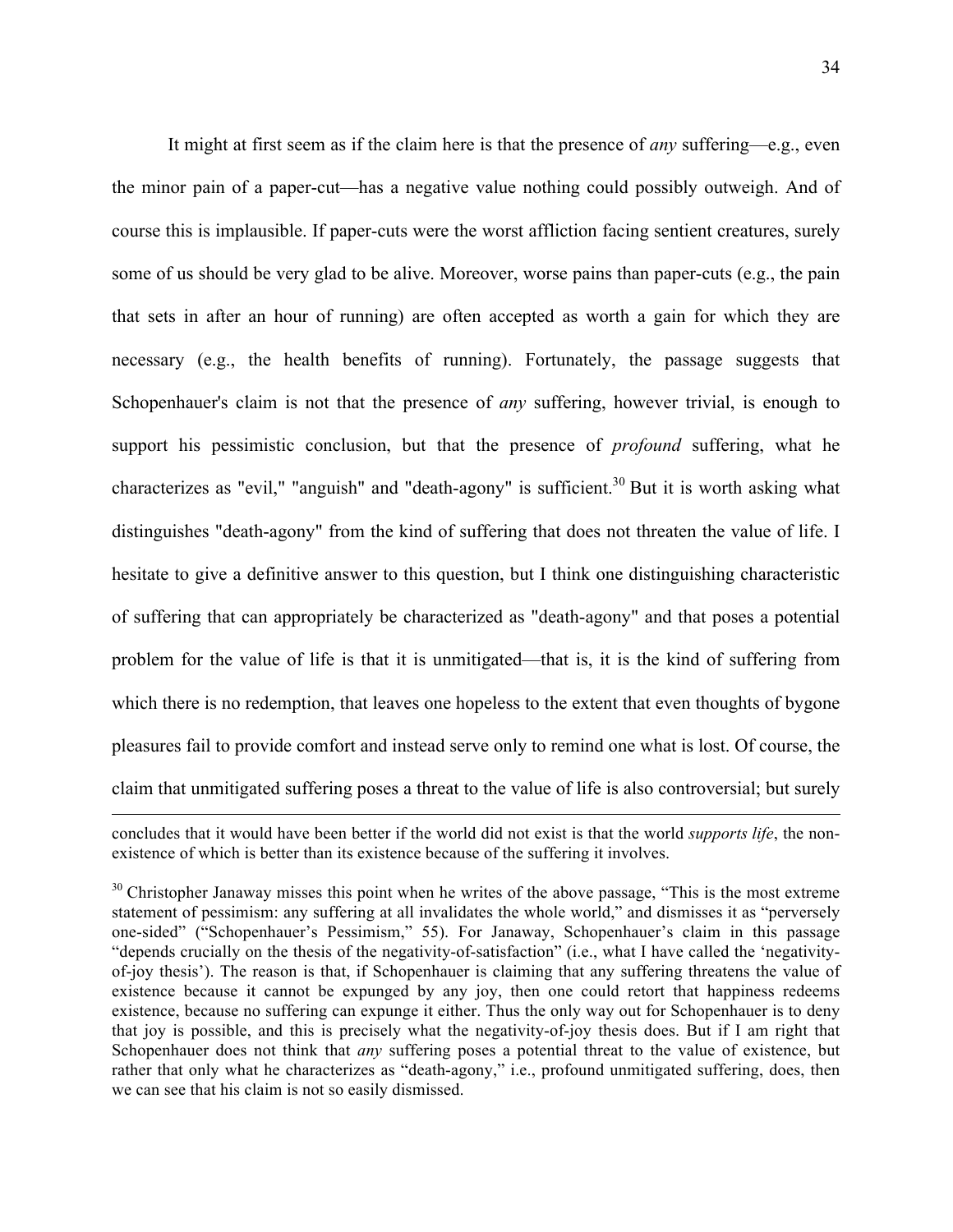it is more plausible than the whiney claim that the pain of a mere paper-cut undermines life's goodness. In any case, my task so far has been to show that the simple argument for pessimism is Schopenhauer's own. I will return to the question of whether we ought to *accept* the simple argument below.

For now, I want to free the simple argument from an objection scholars have made against Schopenhauer's main argument for pessimism that might wrongly be taken to apply to the former also. The objection runs as follows. Schopenhauer's main argument for pessimism clearly relies on a "hedonic calculus"—i.e., he determines the value of life by weighing only the amount of felt pleasure and felt pain within it. And since for Schopenhauer life is always and everywhere pain, the pain in life obviously outweighs the pleasure. But (setting aside the problematic claim that life is always and everywhere pain) are there not aspects of life other than felt pleasure that count in its favor? What about knowledge, beauty, and love? Surely Schopenhauer is wrong to exclude these as irrelevant to an estimation of life's value, and since it is possible that such aspects redeem life as worth the pain it involves, the main argument fails.

Both Janaway and Young advance this objection, claiming that Schopenhauer's main argument betrays a "stark form of hedonism" we must reject.<sup>31</sup> Thus Janaway: "Are felt pleasures and pains the sole bearers or contributors of value? Why do outcomes of our actions other than pleasures and pains count for nothing?"<sup>32</sup> And Young: "A great difficulty with Schopenhauer's evaluative pessimism, however, is the hedonistic assumption that the *only* thing we value is pleasure. For there might be other things which we not only value but value more highly than pleasure."33 We must agree with Janaway and Young. Schopenhauer's evaluation of life must

<sup>&</sup>lt;sup>31</sup> Young, *Schopenhauer*, 218. Janaway, "Schopenhauer's Pessimism," 56. Both use this same phrase.

<sup>32</sup> Janaway, "Schopenhauer's Pessimism," 57.

<sup>33</sup> Young, *Schopenhauer*, 219.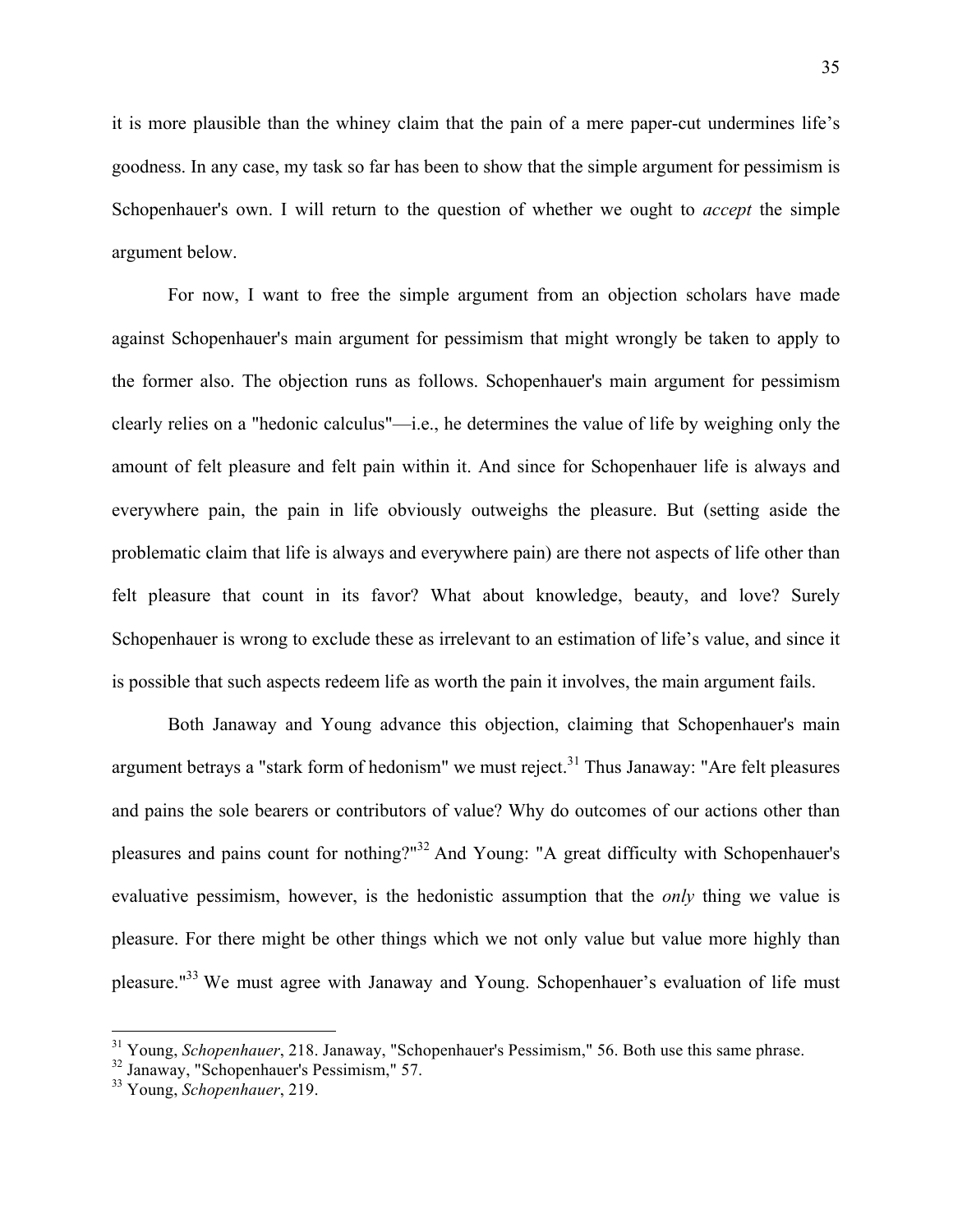account for the aspects of life, such as those mentioned above, that arguably are *the* sources of its value. And since his main argument for pessimism relies on a hedonic calculus that ignores those aspects, we have yet another reason to reject it.

Notice, though, that the *simple argument* implies no objectionable hedonism. Premise (2) does indeed state that the value of life is not worth its suffering, but this may well be true *even if* we consider the perhaps high value of things like love, beauty and knowledge. For all those aspects of life are worth, they may in the end *not* be worth the price of countless creatures experiencing "anguish" and "death-agony." So although Schopenhauer's crude hedonism *is* a reason to reject his main argument for pessimism, it counts for nothing against the simple argument. However, up to now no reason to accept the controversial second premise of the simple argument has been advanced. I turn to this now.

To ask whether we should accept premise (2) of the simple argument is equivalent to asking whether we should give a negative answer to the following question: "*Is life worth the suffering it involves?"* I will refer to this question as "the question of pessimism." We need to clarify the question of pessimism, since it is apt to be confused with a related but importantly different question: "Is *my* life worth the suffering *I* have endured?" At first it may seem that one can answer the question of pessimism by examining his own life, but in fact self-examination cannot answer it, for even if an individual were to consider both the good and bad aspects of *his* life and conclude that *it* is well worth the suffering it involves, the question of whether *the phenomenon of life itself* is worth the suffering of many living creatures remains open. Neither does this question about an individual's life *entail* any answer to the question of pessimism. One may affirm the worthiness of his own life—or the life of someone else, for that matter—and yet consistently answer the question of pessimism in the negative. To see this clearly, imagine a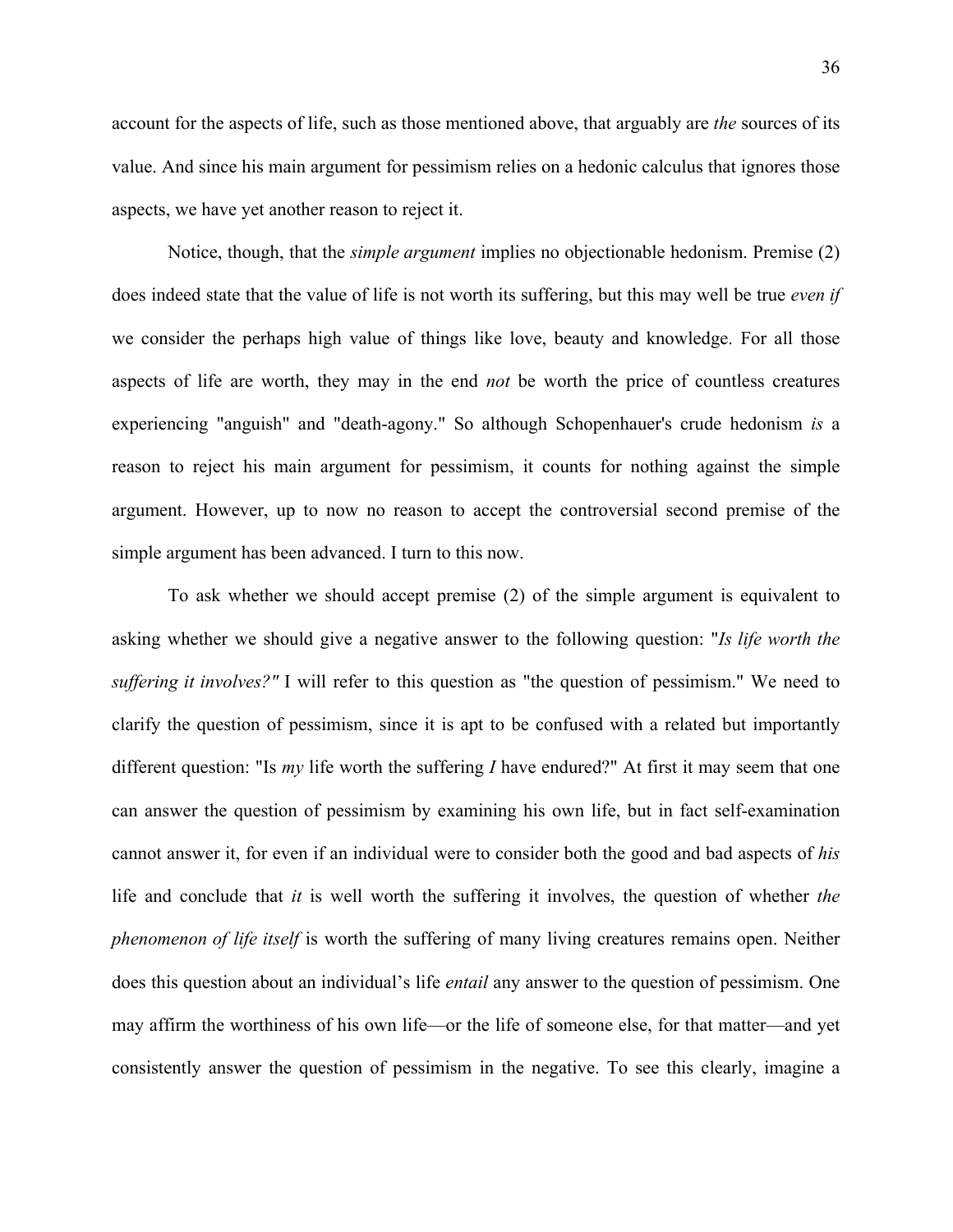world in which one individual lives a joyous life while literally every other living creature endures perpetual unmitigated suffering. The joyous individual may affirm the worthiness of his own life, and yet consistently deny (as it seems he should) that the phenomenon of life itself is worth the unmitigated suffering of everyone but him. There is, after all, nothing inconsistent about the two propositions, 'My life is worth the suffering it involves', and, 'The phenomenon of life as a whole involves so much suffering that, on balance, the former is not worth the latter'.<sup>34</sup>

The term 'life' in the question of pessimism refers not to an *individual* human life, then, but to *the phenomenon of sentient living creatures*. But the question requires still further clarification, for when we ask whether the phenomenon of sentient living creatures is worth the suffering life involves, it is left unstated what about those creatures even might be worth the suffering. Surely the *mere existence* of sentient living creatures is not what we think potentially makes life worth its suffering; rather, it is something (or a variety of things) sentient creatures can *do* or *experience* that potentially makes life worth its suffering. To see this, imagine a world in which sentient living creatures exist, but do not have the capacities for joy, knowledge, love, art, or, in short, for anything that might make life worthwhile. Such a world seems irrelevant to the question of pessimism, which we ask about *our* world, such as it is, one aspect of which is that it contains sentient living creatures with capacities for worthwhile actions and experiences. Thus the question of pessimism asks: *Is anything sentient living creatures (such as those with which we are acquainted and to which category we belong) do or experience worth the suffering life involves?* This way of putting it focuses the question on our own world, and makes clear that we are asking whether anything that seems to make life worth the suffering it involves actually does.

<sup>&</sup>lt;sup>34</sup> I return to this point in section 5 below.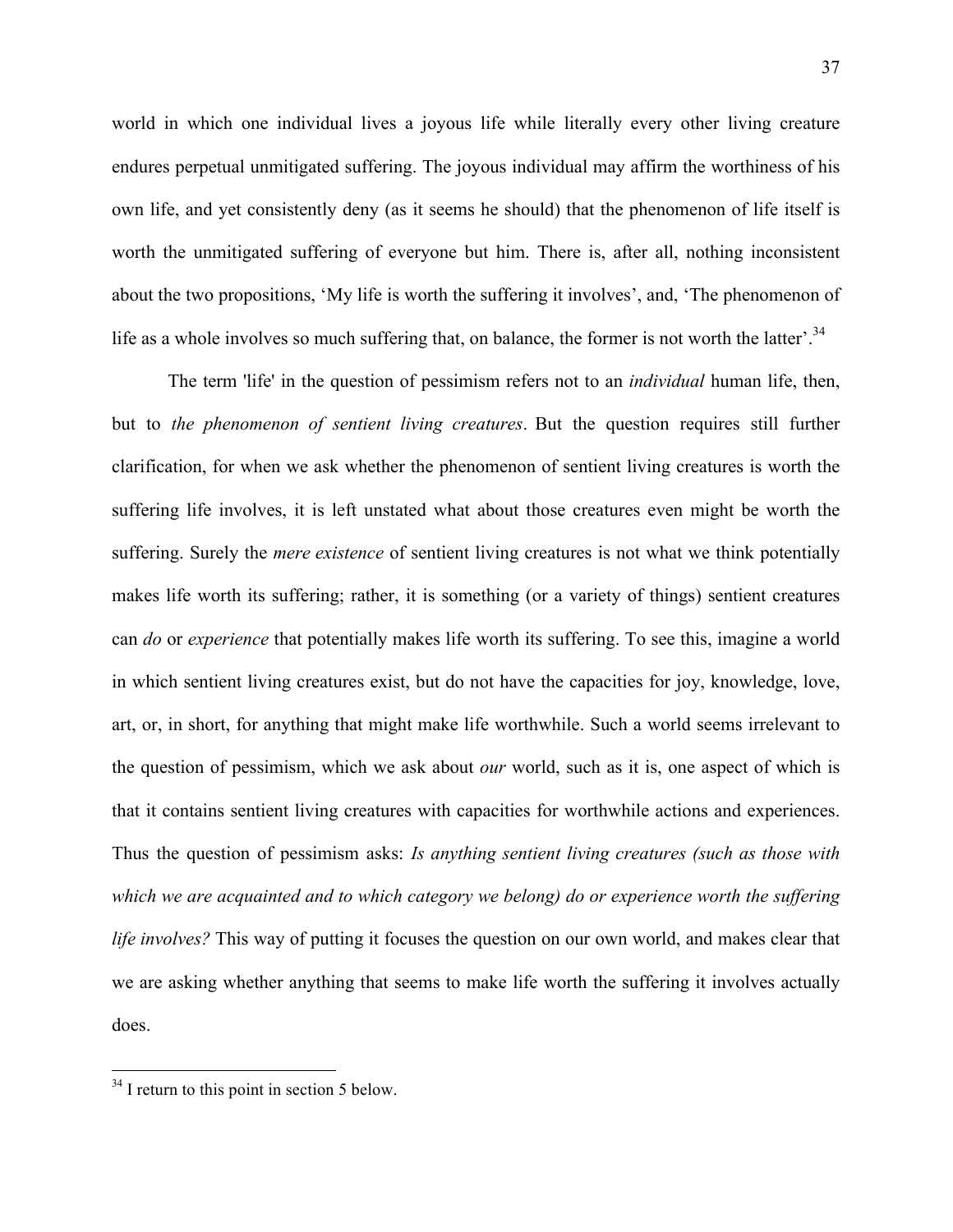But how could we possibly give a compelling answer to the question of pessimism? Indeed, here we seem to face the difficulties mentioned above. Answering the question of pessimism seems to require first, (a) assigning positive quantitative value to worthwhile actions and experiences and negative quantitative value to the suffering of living creatures and, (b) calculating how many of each there has been, is, and will be in the world. Only once (a) and (b) are accomplished will we be able to tell whether there is enough value in the worthwhile actions and experiences in life to outweigh its suffering. I must admit, however, that I see no intelligible way to accomplish (a) and (b). For one thing, (a) would involve answering incredibly elusive questions such as the following: Are certain *kinds* of actions and experiences worth more than others? For example, is a moral action "worth" more or less than the experience of love? How does duration and intensity factor into these evaluations? For example, how does a brief but intense positive experience compare to a mild but long-lasting one? Does the same apply to suffering? How do mental and physical pleasures and pains compare with one another? Is the experience of appreciating the *Pieta* or the theory of relativity worth more or less than the experience of a great massage? Does regretting having undergone a pleasurable experience detract from its quantitative value? And by what standard do we measure what counts as a "positive" or a "negative" experience anyway? Such questions as these are bound to leave us bewildered. And, for another thing, when we consider that (b) requires assigning a quantitative value to *every* action, positive experience and experience of suffering that *has occurred, is occurring, and will occur*, we see clearly that, barring a drastic change in our capacities, human beings cannot accomplish it either. This appears to devastate the simple argument. If (a) and (b) really are required to answer the question of pessimism, perhaps there is no reasonable way to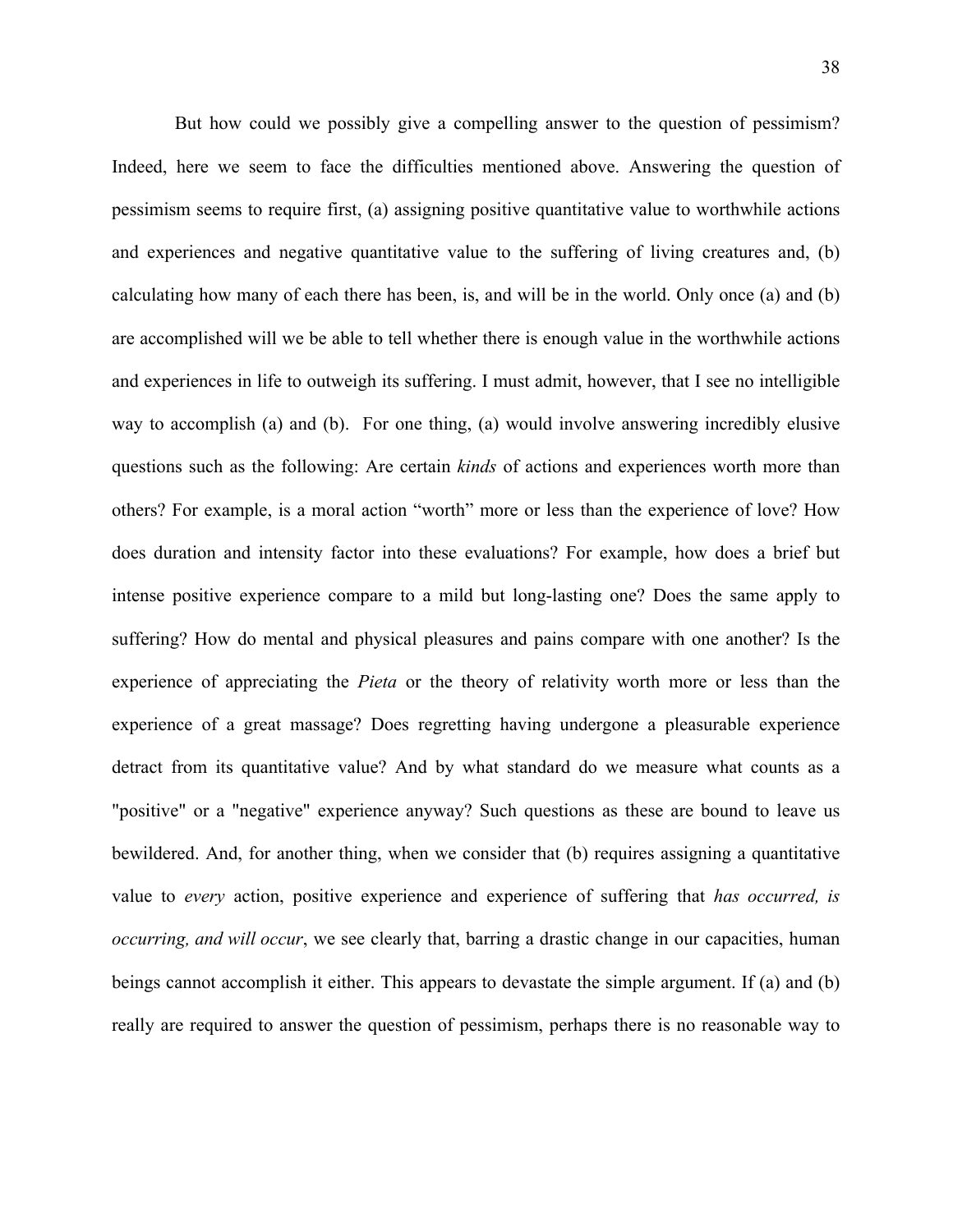answer it. And if the question of pessimism cannot be answered, then neither can we affirm premise (2) of the simple argument for pessimism. But then pessimism appears to be groundless.

However, there is a route to answering the question of pessimism that does not require assigning quantitative value to every action and experience and then weighing the positive and negative according to a thoroughly impracticable calculus. Consider the following claim:

(P) No good action or experience or set thereof is worth the unmitigated suffering of as many living creatures as have endured such suffering in this world.

Claim (P) entails a negative answer to the question of pessimism, and it does not rest on a quantitative evaluation of every action and experience or an impracticable calculus. Rather, it expresses that the unmitigated suffering of many living creatures has infinite negative value when compared to worthwhile actions and experiences, such that the latter could *never* be worth the former. If (P) is true, clearly the good actions and experiences that obtain in this world are *not* worth the actual unmitigated suffering of many living creatures, the answer to the question of pessimism is thus *no*, premise (2) of the simple argument is true, and pessimism is established.

It is difficult to know how to assess the truth status of (P). What it means to assign infinite negative value to a thing  $x$  when compared to another thing  $y$  is, upon reflection, perfectly clear: it means that no matter what value assignment *y* receives, and no matter how many  $y'$ 's there are or how much of  $y$  there is,  $y$  is never worth  $x$ . What is unclear is how one decides whether anything actually has infinite value when compared to another thing, and, if so, which things have it when compared to what others. This is a complex and difficult question, and I will not attempt to settle it here. Rather, I would simply point out that (P) is obviously not irrational, and no known facts about the world obviously contradict it. Furthermore, as I shall show now, there is reason to think that (P) is an evaluative intuition shared by many.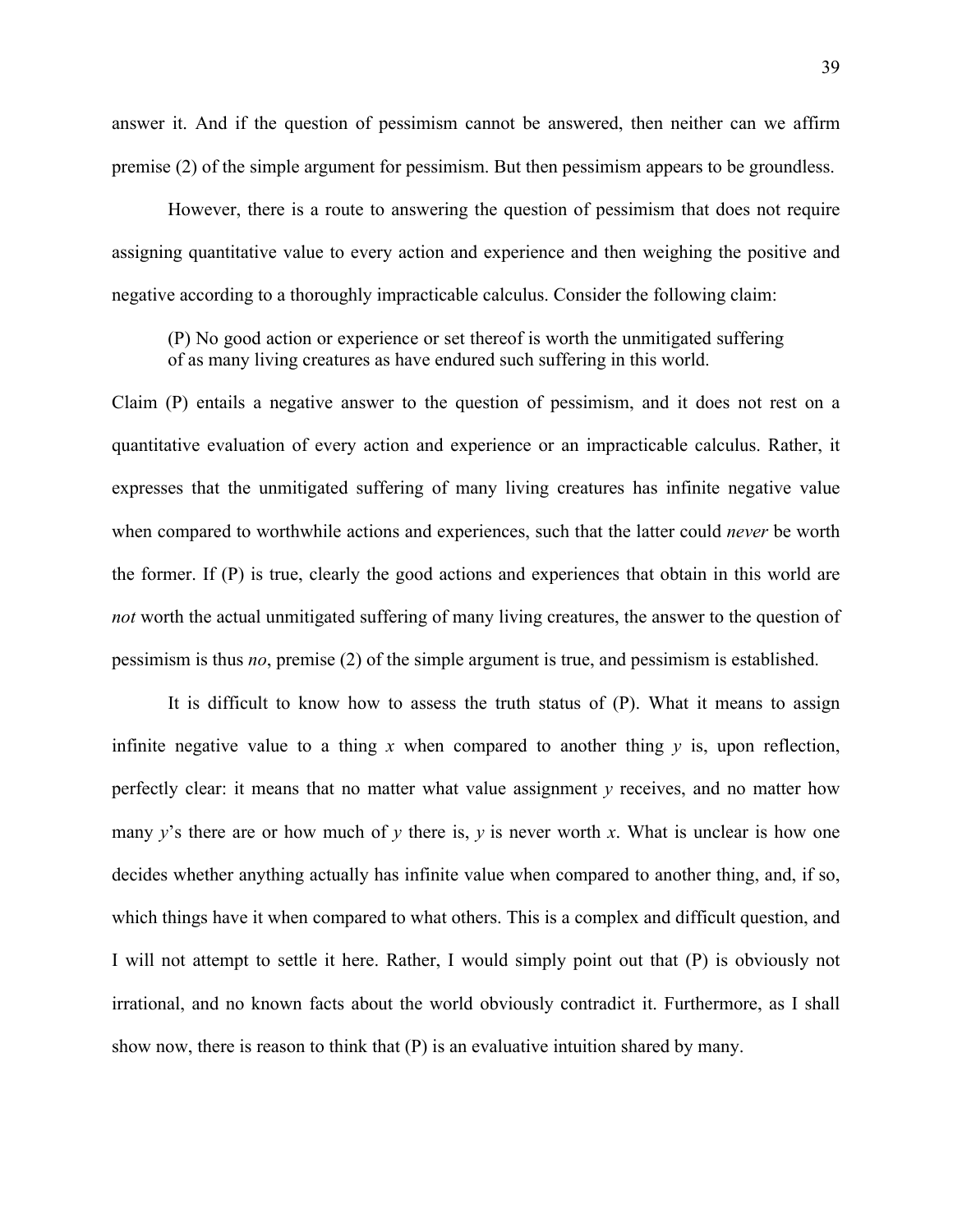Dostoevsky's *The Brothers Karamazov* furnishes a thought experiment with which we can test our own intuition about  $(P)$ .<sup>35</sup> In the chapter entitled, "Rebellion," Ivan describes to Alyosha several documented instances of evil, each of which involves the torture of innocent people. One such instance of evil involves a five-year-old girl whose parents hate her and are annoyed by her childish habits (e.g., wetting the bed). The girl's parents "'beat her, flogged her, kicked her [...] until her whole body was nothing but bruises.'" "'Finally,'" Ivan says, "'they attained the height of finesse: in the freezing cold, they locked her all night in the outhouse, because she wouldn't ask to get up and go in the middle of the night [...]—for that they smeared her face with her excrement and made her eat the excrement [...].'" Ivan describes vividly the child in the midst of her anguish: the "small creature, who cannot even comprehend what is being done to her, in a vile place, in the dark and the cold, beat [ing] herself on her strained little chest with her tiny fist and weep[ing] with her anguished, gentle, meek tears for 'dear God' to protect her."<sup>36</sup> Ivan then poses Alyosha two questions, which we might ask ourselves:

*Ivan*: Tell me straight out, I call on you—answer me: imagine that you yourself are building the edifice of human destiny with the object of making people happy in the finale, of giving them peace and rest at last, but for that you must inevitably and unavoidably torture just one tiny creature, that same child who was beating her chest with her little fist, and raise your edifice on the foundation of her unrequited tears—would you agree to be the architect on such conditions? Tell me the truth.

*Alyosha*: No, I would not agree.

*Ivan*: And can you admit the idea that the people for whom you are building would agree to accept their happiness on the unjustified blood of a tortured child, and having accepted it, to remain forever happy?

*Alyosha*: No, I cannot admit it.<sup>37</sup>

 <sup>35</sup> Quotations are from Dostoevsky, *The Brothers Karamazov* trans. Richard Pevear and Larissa Volokhonsky (New York: Faraar, Straus, and Giroux, 1990).

<sup>36</sup> Dostoevsky, *The Brothers Karamazov*, 236.

<sup>37</sup> Dostoevsky, *The Brothers Karamazov*, 245–46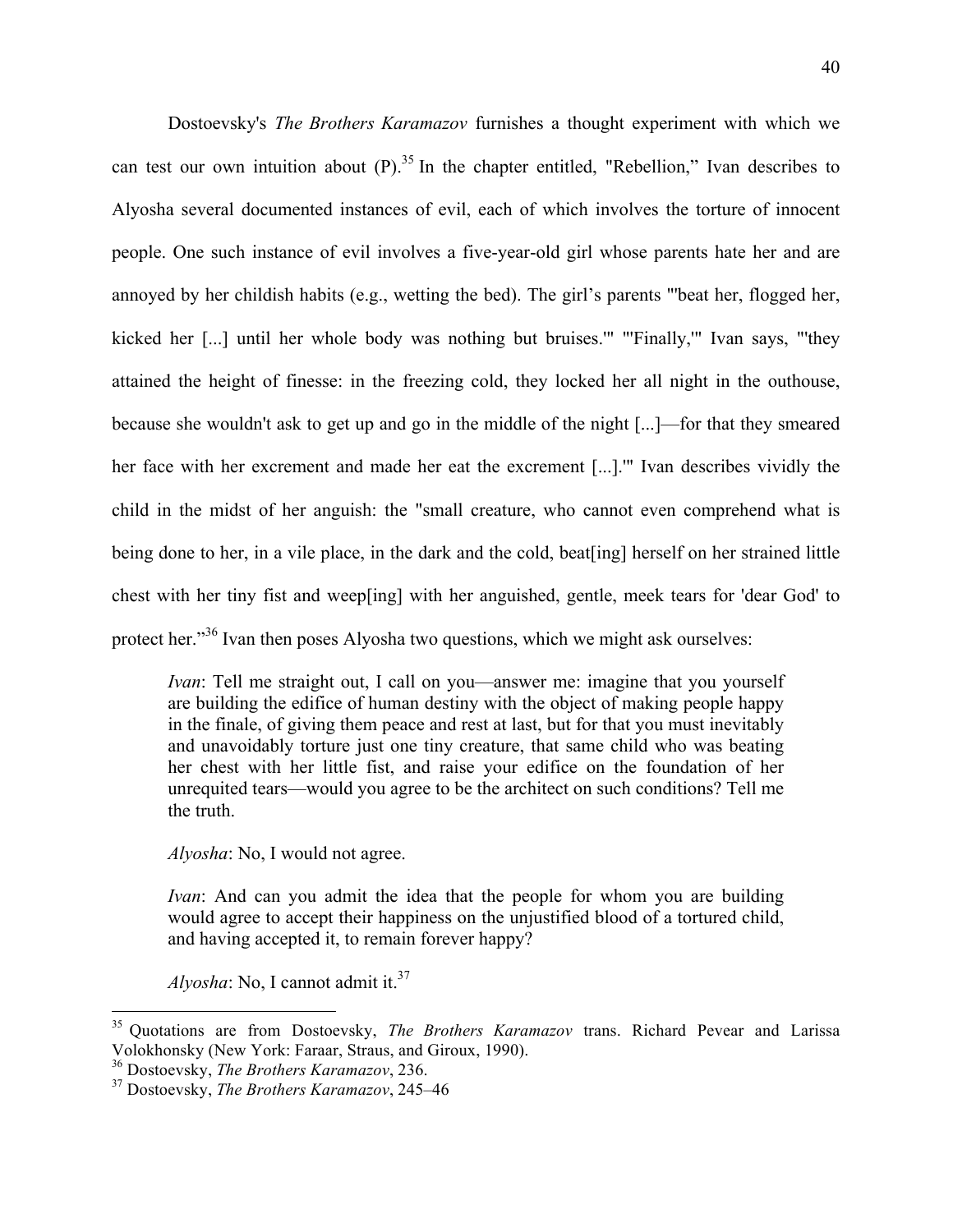To strip Ivan's first question of all embellishment: would you create a world in which (almost) everyone eventually enjoys perfect happiness on the condition that one child endures constant and unmitigated suffering until her death? I am confident that many people will answer "No" to this question (as is Alyosha, as evidenced by his answer to Ivan's second question). But then these people will also accept (P), or so it seems. For if they do not think that securing many blissful lives is worth the unmitigated suffering of just one child, they will agree that securing many blissful lives is not worth the unmitigated suffering of as many living creatures as have endured it in this world. But accepting (P) entails a negative answer to the question of pessimism and therewith an acceptance of premise (2) of the simple argument. And since the simple argument is valid and its first premise is uncontroversial, accepting premise (2) amounts to accepting the pessimistic conclusion that it would have been better if life had not come into existence.

Of course, I do not take myself to have shown that the simple argument is sound. I am sure some would answer "Yes" to Ivan's question and to the question of pessimism, and it is difficult to see how one could demonstrate conclusively that such people have answered these questions incorrectly. Thus we can begin to see why it is true that:

> (B) Denial of Schopenhauer's pessimism about life *in our world* does not constitute delusion.

If I am right that many people would answer "No" to Ivan's question and the question of pessimism, then, at least if a valid syllogism whose first premise is uncontroversial and whose second premise rests on an evaluative intuition many people accept is a plausible one, I have shown that Schopenhauer provides us with a plausible argument for pessimism. However, whether one accepts premise (2) of the simple argument seems to come down to whether one has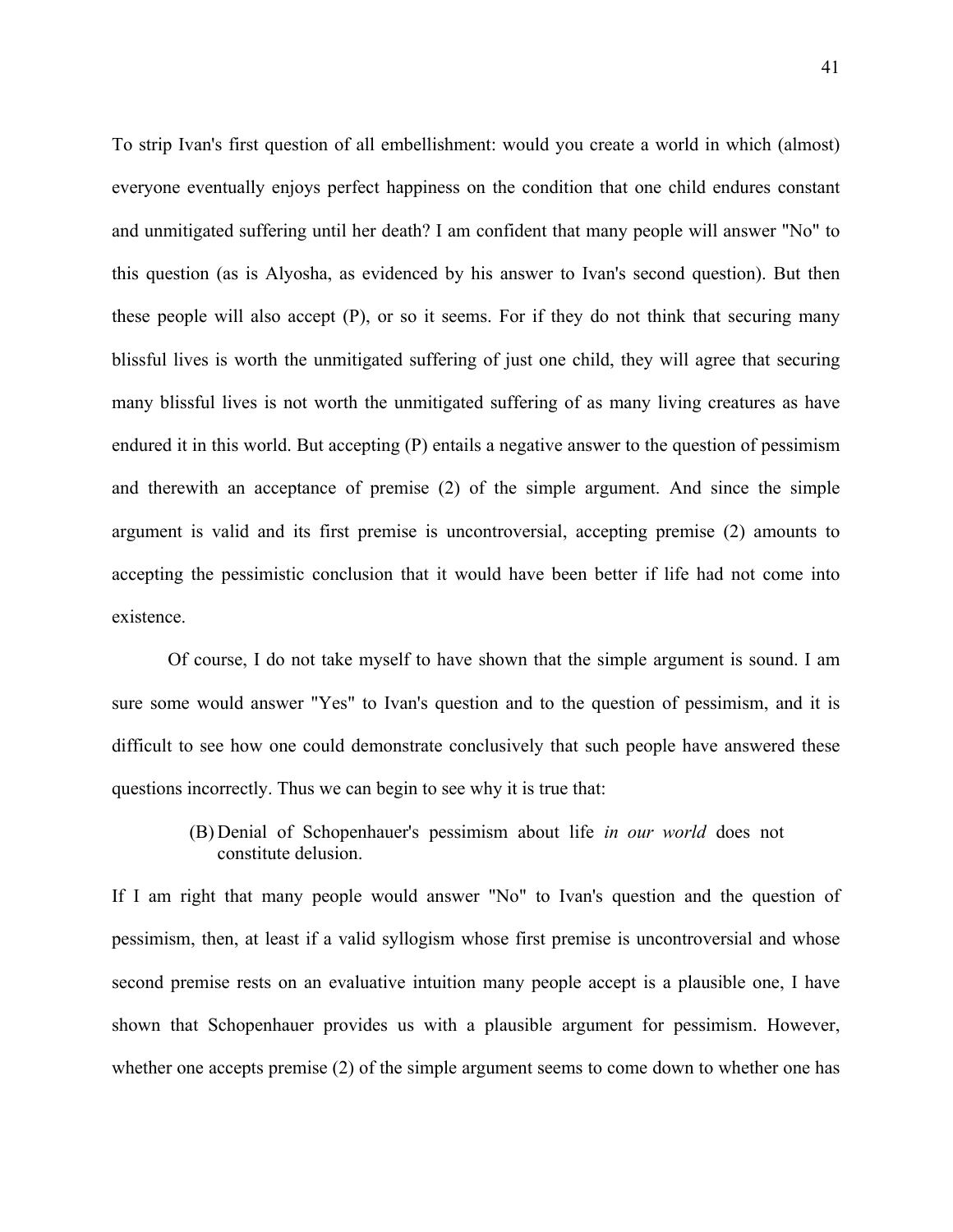the evaluative intuition (P), which appears to admit of reasonable disagreement. I will discuss the precise sense in which (P) admits of reasonable disagreement in the next section. But, assuming this discussion for now, notice that insofar as (P) does admit of reasonable disagreement, premise (2) of the simple argument can be rejected legitimately by someone who thinks that the good actions or experiences of living creatures actually *are* worth the unmitigated suffering of as many creatures as have endured it in this world. Such a person would reject Schopenhauer's pessimistic judgment about life in favor of the optimistic judgment that it is a *good thing* that life came into existence. Hence although Schopenhauer's pessimism can be established beyond question about *some possible worlds*, ours appears not to be among them.

#### 5 PESSIMISM AND PHILOSOPHY

We can now return to the questions regarding the relationship between pessimism and philosophy with which this essay began and answer them in light of the foregoing discussion. To begin with, recall the question of whether his negative evaluation of life necessarily betrays something objectionable about the pessimist. I gave the following answer:

(C) While some arguments for pessimistic judgments about life in our world betray an objectionable aspect of their proponent's temperament, not all of them do.

Now we can see why (C) is true. Consider again Nietzsche's claim that Schopenhauer's pessimism is the work of a "tyrannical will of one who suffers deeply, who struggles, is tormented, and would like to turn what is most personal, singular, and narrow, the real idiosyncrasy of his suffering, into a binding law and compulsion—one who, as it were, revenges himself on all things by forcing his own image, the image of his torture, on them, branding them with it" (*GS* 370). For Nietzsche, Schopenhauer's pessimism is ultimately the product of the latter's gloomy temperament. His temperament led him to ignore the genuinely good aspects of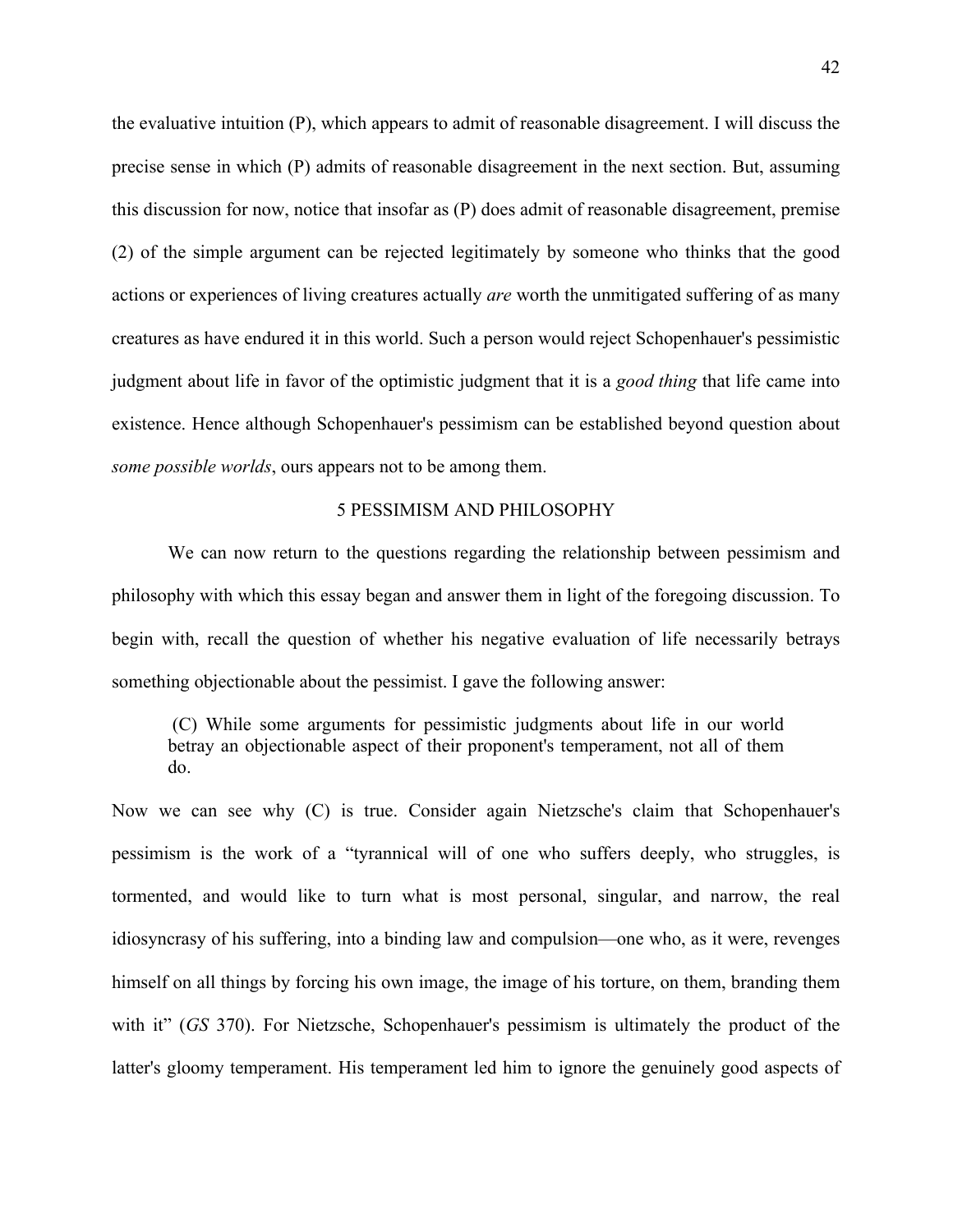life—such as positive joy—and to generalize from the misery of *his* life to the misery of *life itself*. It is easy to see why Nietzsche thinks pessimism was Schopenhauer's way to gain redemption from his "impoverished life": believing that perpetual suffering is an essential aspect of life itself, rather than a contingent aspect of some lives to which group one's own life unfortunately belongs, surely makes one's personal misery more tolerable (indeed, it makes it *im*personal)*.* In this way, Nietzsche views Schopenhauer's pessimism as both symptomatic of and a remedy for the latter's own misery.

As a partial explanation of Schopenhauer's main argument for pessimism Nietzsche's is perfectly plausible. Schopenhauer's temperament and personal suffering surely contributed to his distorted worldview, and one plausible explanation for why he arrived at this particular worldview is that it made his own life easier to endure. And it *is* an objectionable aspect of his character that Schopenhauer condemned life *simpliciter* to make his own life easier to endure, if he did. But at this point we must ask if pessimism about life is *necessarily* symptomatic of either an objectionable temperament or a miserable life or both. And if we consider pessimism as the conclusion of the simple argument, we see that the answer is that it is not.

Note first that the primary reason we consider psychological explanations of Schopenhauer's pessimism such as Nietzsche's plausible is that the former's main argument for pessimism contains an obviously false premise, and we should like to know why he believes it is true. The premise in question, of course, is (3) that life is always and everywhere suffering. And since intellectual grounds for assent to (3) are lacking, we demand an alternative explanation for Schopenhauer's pessimism, and Nietzsche's explanation in terms of Schopenhauer's need to "revenge himself on all things" so as to make his own life more tolerable is a good candidate. But where is the false premise in the *simple argument* that one cannot believe without distorting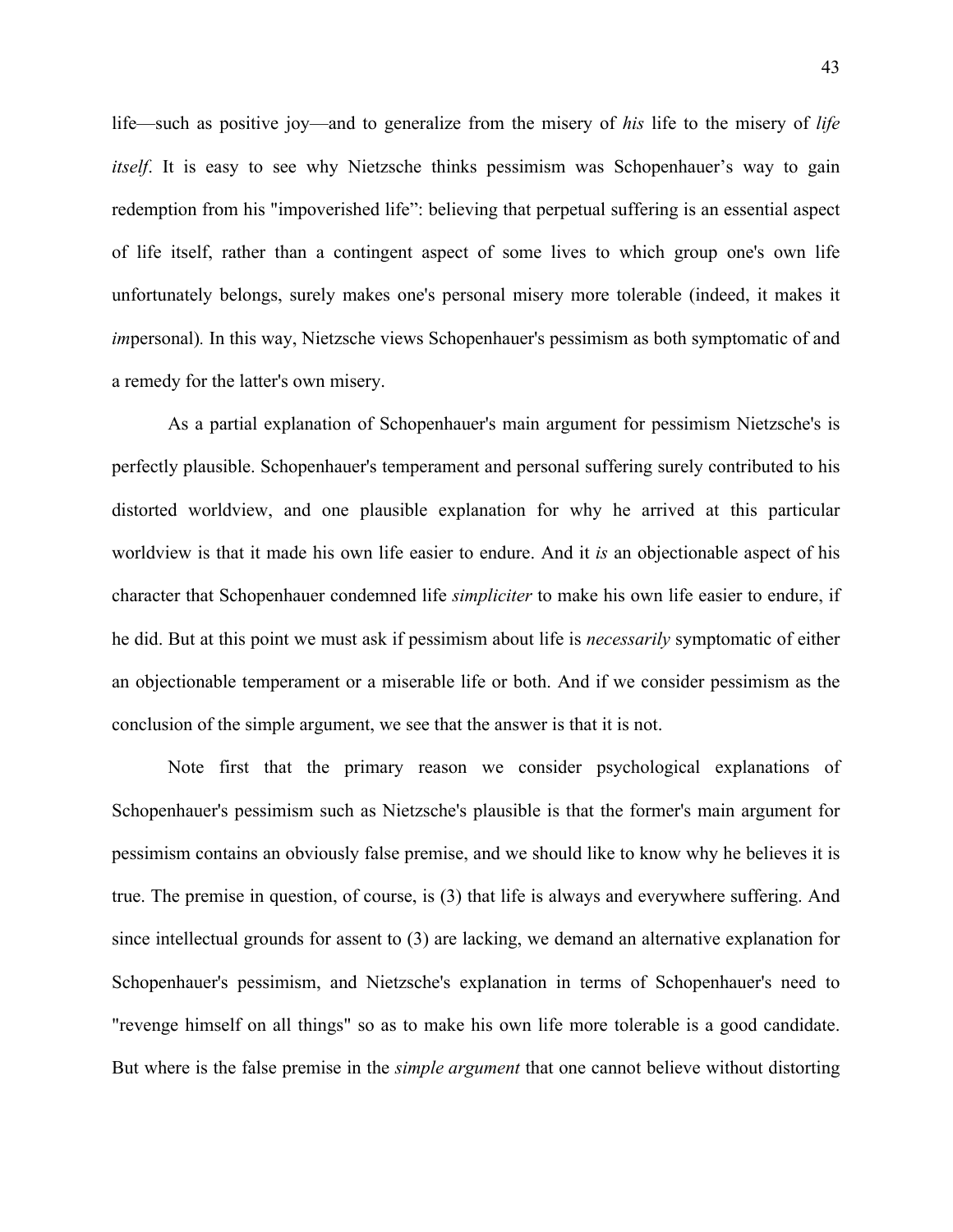the facts? Indeed, where is there *any* intellectual error in the simple argument? As we have seen, premise (2) is the only questionable premise, but what facts about the world must be distorted for one to believe it? The most obvious fact that Schopenhauer ignored in order to accept premise (3) of his main argument is that life has genuine goods to offer (to some of us, at least). But clearly no proponent of the simple argument must deny this. One can acknowledge the genuinely good aspects of life and yet consistently claim that these goods are not worth the unmitigated suffering of as many living creatures as have endured it in this world. Furthermore, if it turns out that—as may very well be the case—*all* evaluative judgments are ultimately explicable only in terms of temperament rather than reason, the temperament underlying the acceptance of premise (2) of the simple argument seems wholly unobjectionable. As I have said already, it is a temperament inclined neither to distort the facts nor to ignore the good aspects of life. Rather, it is a temperament that is deeply moved by and sensitive to the immense amount of suffering so clearly evident in this world, and it is difficult to see what is objectionable about that.

That one can endorse pessimism without betraying something pathetic about his own life becomes especially clear when we consider that endorsing pessimism is even compatible with a kind of life-affirming optimism. If one of the less fortunate aspects of Schopenhauer's main argument is that it ignores the existence of the genuinely good aspects of life and therewith the possibility of *genuinely happy people*, the advantage of the simple argument is that not only is it consistent with the acknowledgement of life's good qualities, its proponent can actually *be* a genuinely happy person—i.e., one who finds *his life* on balance joyful and affirms it as wholly worth living. For consider again that there is nothing inconsistent about the following two propositions:

(X) The value of the good qualities of *my* life renders it worth the suffering I have endured in its course.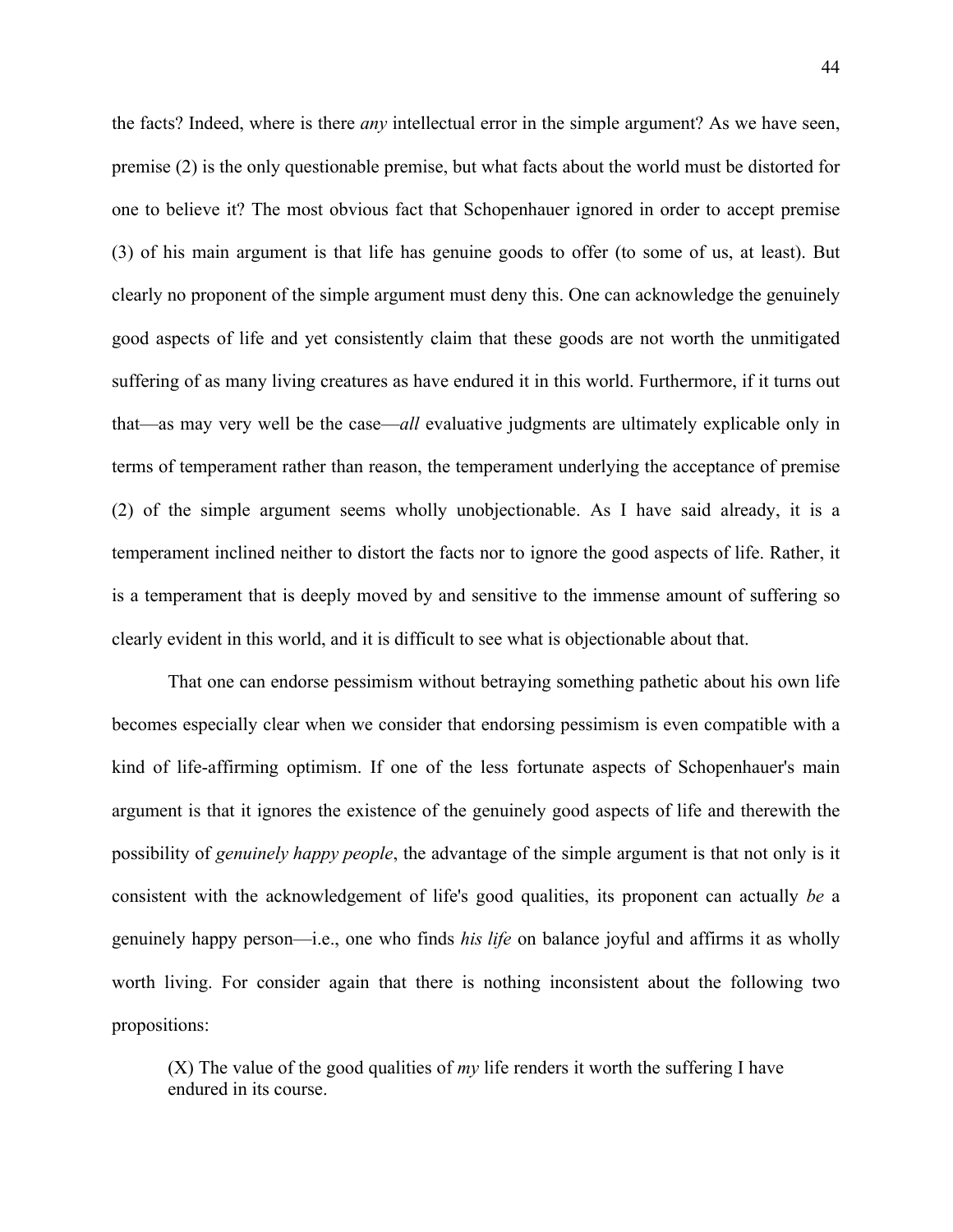(Y) Nothing (including the good qualities of any life) is worth the unmitigated suffering of as many living creatures as have endured it in this world.

To see that  $(X)$  and  $(Y)$  are compatible we must get clear on what each is about.  $(X)$  is about the relationship between the good qualities of a particular individual *S*'s life and the suffering that *S* has endured throughout *S*'s life. The proposition expresses that the good qualities of *S*'s life are sufficiently good to outweigh whatever suffering *S* has endured in *S*'s life. (Y), by contrast, is about the relationship between the value of *anything* (including the good qualities of *any* life) and the negative value of the unmitigated suffering of *as many living creatures as have endured it in this world.* It expresses that nothing is worth the unmitigated suffering of as many living creatures as have endured it in this world. (Y) entails absolutely nothing about the relationship between the good qualities of any individual's life and the suffering *that individual* has endured in its course, but only that the good qualities of any individual's life are not worth the unmitigated suffering of as many living creatures as have endured it in this world. But this means that a proponent of the simple argument can consistently affirm his own life as one worth living. So the fact that one endorses pessimism on the basis of the simple argument ought not be taken to betray his misery.

The second question I raised above is whether pessimistic judgments about life such as Schopenhauer's can be the subject of productive philosophical analysis. I gave this answer:

(D) The arguments for pessimistic judgments about life in our world can be the subject of productive philosophical analysis, at least insofar as we can separate the arguments for such judgments that establish them as plausible from those that do not.

Once I clarify the terms 'productive philosophical analysis' and 'plausible', we can see that (D) is true on the basis of the foregoing discussion. Since the subjects of philosophical analysis include such different things as phrases, concepts, terms, and arguments, I should clarify that I am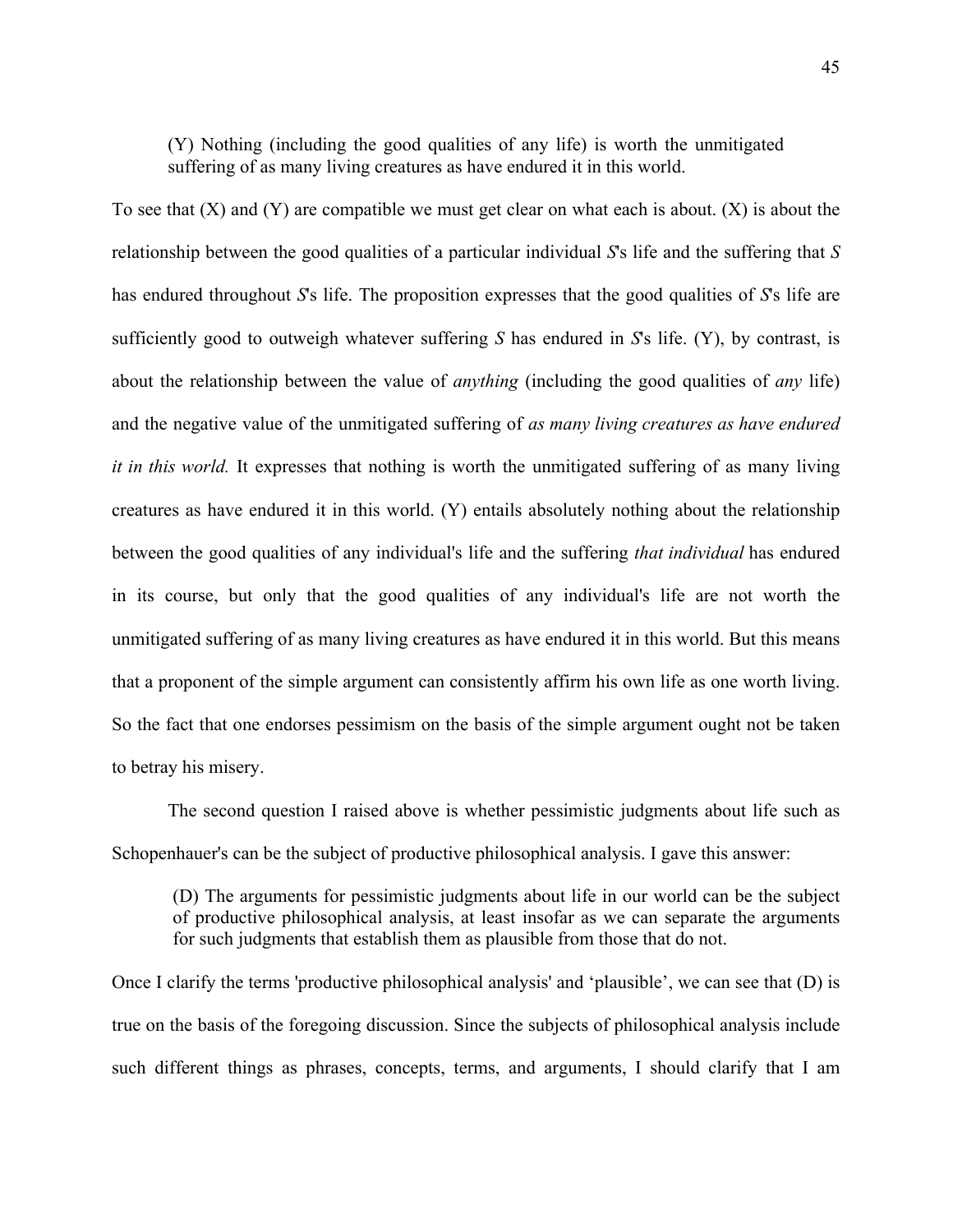concerned only to define 'productive philosophical analysis' *with respect to arguments*. So by 'productive philosophical analysis' I mean the following:

*Productive philosophical analysis*: analysis of an argument for a position that ultimately results in the demonstration that the argument is sound or unsound or, at the very least, that its conclusion is plausible or implausible.

The vague term in this definition is 'plausible'. As I intend the term, an argument is plausible when it is valid and all of its premises at least admit of reasonable disagreement. A premise admits of reasonable disagreement, I claim, when honest, diligent and rational people disagree about its truth-value even when presented with the total body of relevant evidence and facts. We see the need for the concept in this context when we consider that even if philosophy is incapable of showing that some arguments are *sound*, precisely because one or more of their premises admits of reasonable disagreement, surely there is a difference between a valid argument whose premises admit of reasonable disagreement and one that contains premises that no reasonable person could believe are true. The difference between these two arguments, I claim, is one of plausibility.

The concept is most useful, I think, when considering arguments that contain *evaluative judgments*, since such judgments often admit of reasonable disagreement in precisely the sense I have just described. Consider the simple argument. We have seen that the argument is valid and that only its second premise is questionable. Its second premise *is* questionable, I claim, precisely because honest, diligent, and reasonable people can disagree about whether or not it is true. And they seem to. The pessimist looks out at the world, with all of its suffering and its goodness, and claims that the former is not worth the latter. The optimist, on the other hand, claims that the goodness in the world is indeed worth the suffering it involves. And each wonders how the other could deny his claim. Even if philosophy cannot settle the debate between the optimist and the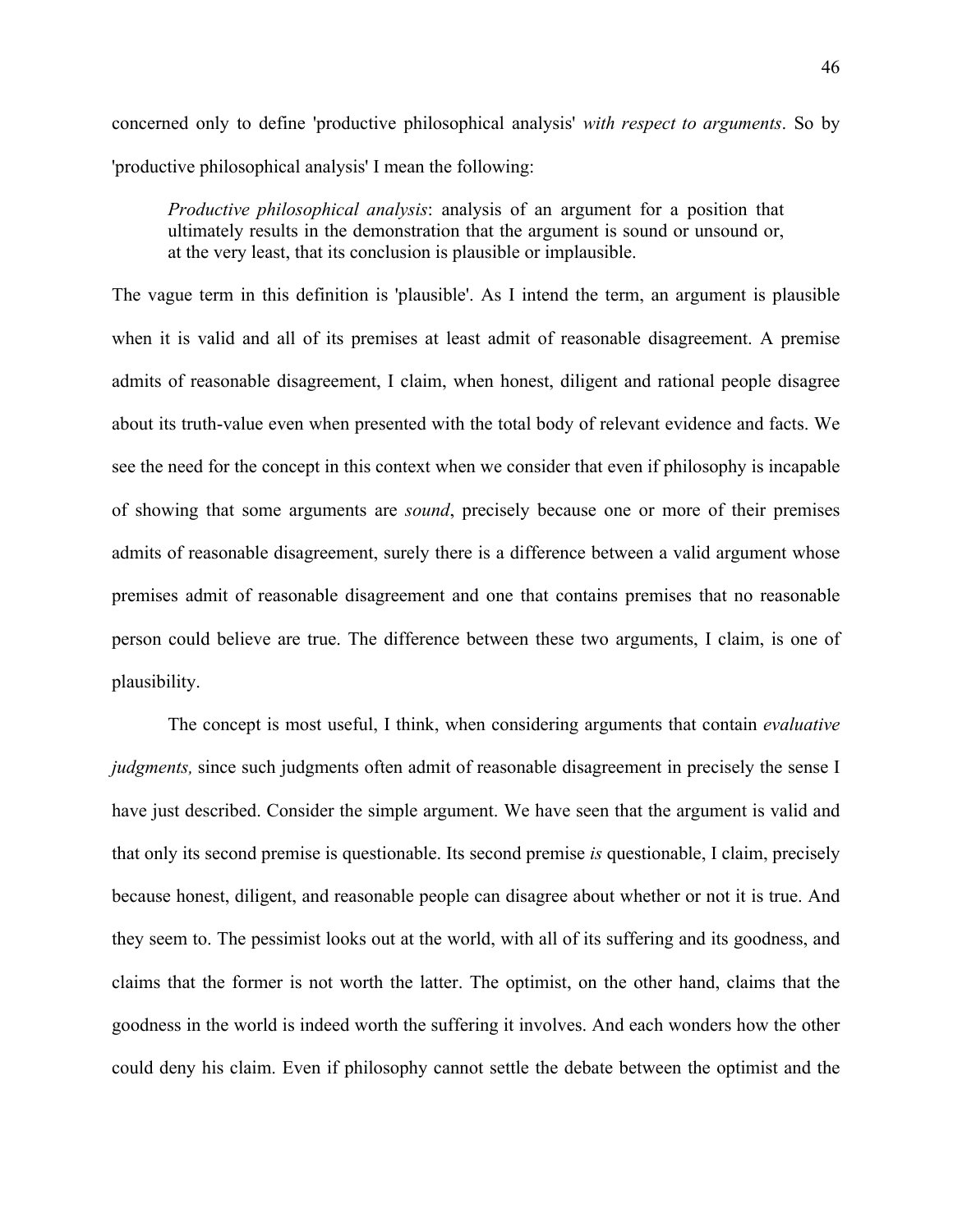pessimist, I think it is productive with respect to the question that separates them if it allows them to determine which arguments for their conclusions are plausible and which are not. And we have seen already that it *can* do this: while we have seen that Schopenhauer's main argument for pessimism is not even plausible because one of its premises is simply false—as we saw, premise 3—the simple argument *is* plausible because it is valid and its only questionable premise at least admits of reasonable disagreement.

Perhaps philosophy is capable of showing more than this. More specifically, perhaps philosophy *is* capable of showing that the simple argument is sound. This is a complex and difficult issue, and it deserves more space than I have here. I will, however, permit myself the following observations.

There is evidence of psychological mechanisms that inhibit individuals from acknowledging certain terrible facts about themselves and the world. Some of these mechanisms appear to distort an individual's perceptions about his own happiness and suffering, making him exaggerate the former and understate the latter. Examples of these mechanisms include the tendency to have an unrealistically positive view of oneself, to believe one has an unrealistic degree of control over one's own life, and to believe that one's chances of having a good life in the future are unrealistically high.<sup>38</sup> Other of these mechanisms appear to distort an individual's perceptions about the suffering of others, rendering him incapable of grasping the full extent of unmitigated suffering in this world. Examples include the tendency to become desensitized to the suffering of persons beyond those with whom one has conscious solidarity (e.g., one's friends, one's neighborhood, one's nation) and to believe that those undergoing profound suffering have

<sup>&</sup>lt;sup>38</sup> See Jonathon D. Brown and Shelley E. Taylor, "Illusion and Well-Being: A Psychological Perspective on Mental Health," in *Pyschological Bulletin* 103.2 (1988): 193–210. See their, "Positive Illusions and Well-Being Revisited: Separating Fact from Fiction," in *Psychological Bulletin* 116.1 (1994): 21–27 for a reply to their critics.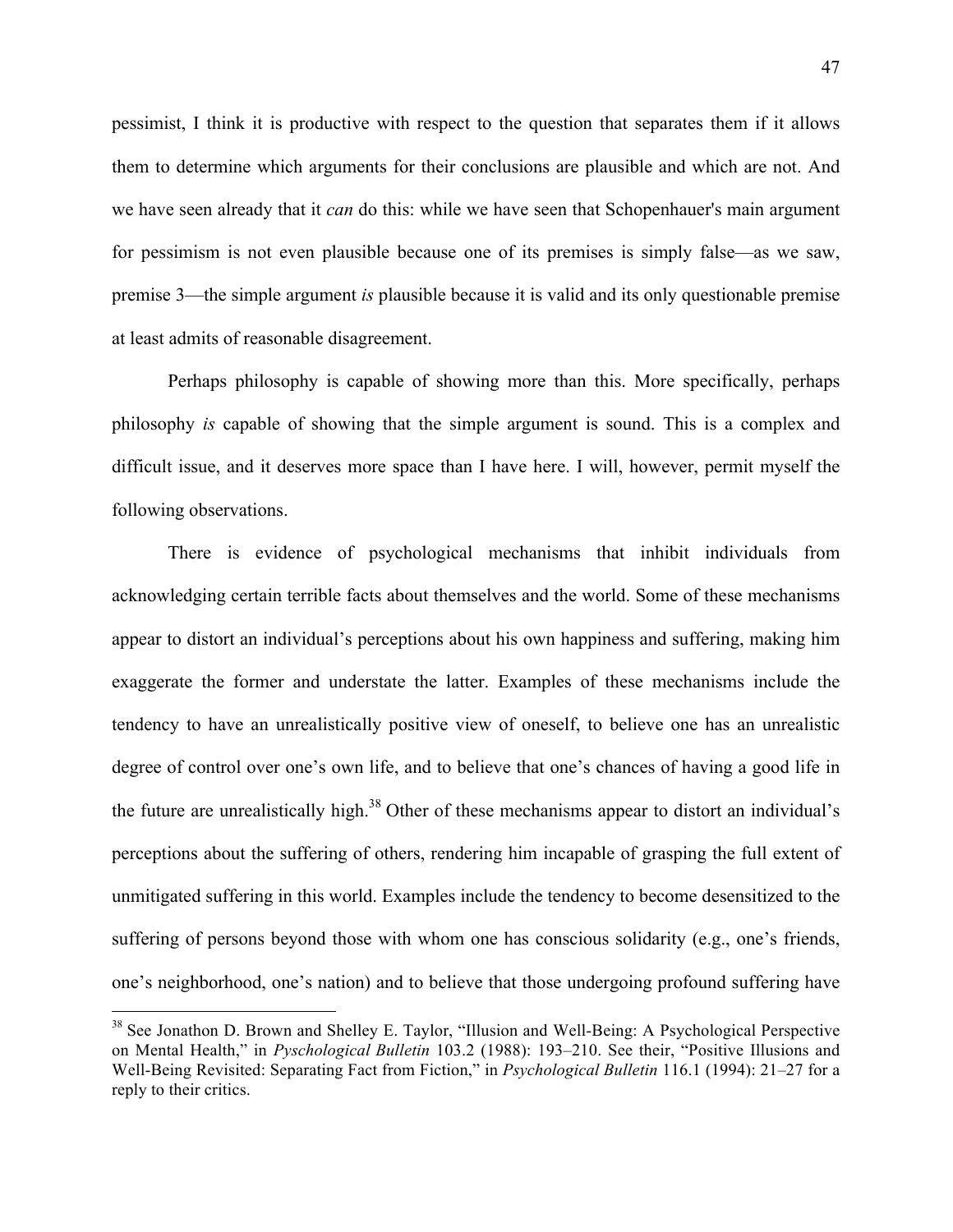done something to deserve it (part of the "just-world hypothesis," as it has come to be known).<sup>39</sup> Add to these mechanisms the shocking degree of historical and global ignorance among the majority of people and there is a strong case for the conclusion that many do not have an accurate conception of the terrors involved with life in this world.

I call attention to these psychological mechanisms because they may well bias people towards optimism by distorting their conception of what life in our world is actually like. If such mechanisms really do inhibit people from acknowledging the full extent of unmitigated suffering in this world, then perhaps those who deny premise two of the simple argument do so only because they have a distorted conception of reality. But if so, premise two of the simple argument does not admit of reasonable disagreement after all. The cockeyed optimist would deny it, but only because he is incapable of confronting the total body of relevant evidence and facts. It would therefore not be true of that premise that rational, diligent, and honest people disagree about it even when presented with the total body of relevant evidence and facts. In this case, the pessimist would be justified in his belief that the simple argument is sound: For the pessimist, the evaluative judgment in the argument's second premise is self-evident. And if the optimist denies that premise only because he is incapable of confronting reality, then the pessimist has no reason to doubt that his evaluative judgment *is* self-evident. After all, what is self-evident appears as such only to those whose truth-tracking faculties are functioning properly, and in the scenario we are considering the optimist's faculties are *not* functioning properly; they are inhibited by reality-

 <sup>39</sup> See Stanley Cohen's *States of Denial* (Cambridge, UK: Polity Press, 2001) on blindness to the suffering of persons beyond those with whom one has conscious solidarity. On the just-world hypothesis, Melvin J. Lerner's, *The Belief in a Just World: A Fundamental Delusion* (New York: Plenum Press, 1980) is the groundbreaking work. More recent experimental research on the issue is discussed in *Responses to Victimizations and Belief in a Just World*, ed. Melvin J. Lerner and Leo Montada (New York: Plenum Press, 1998).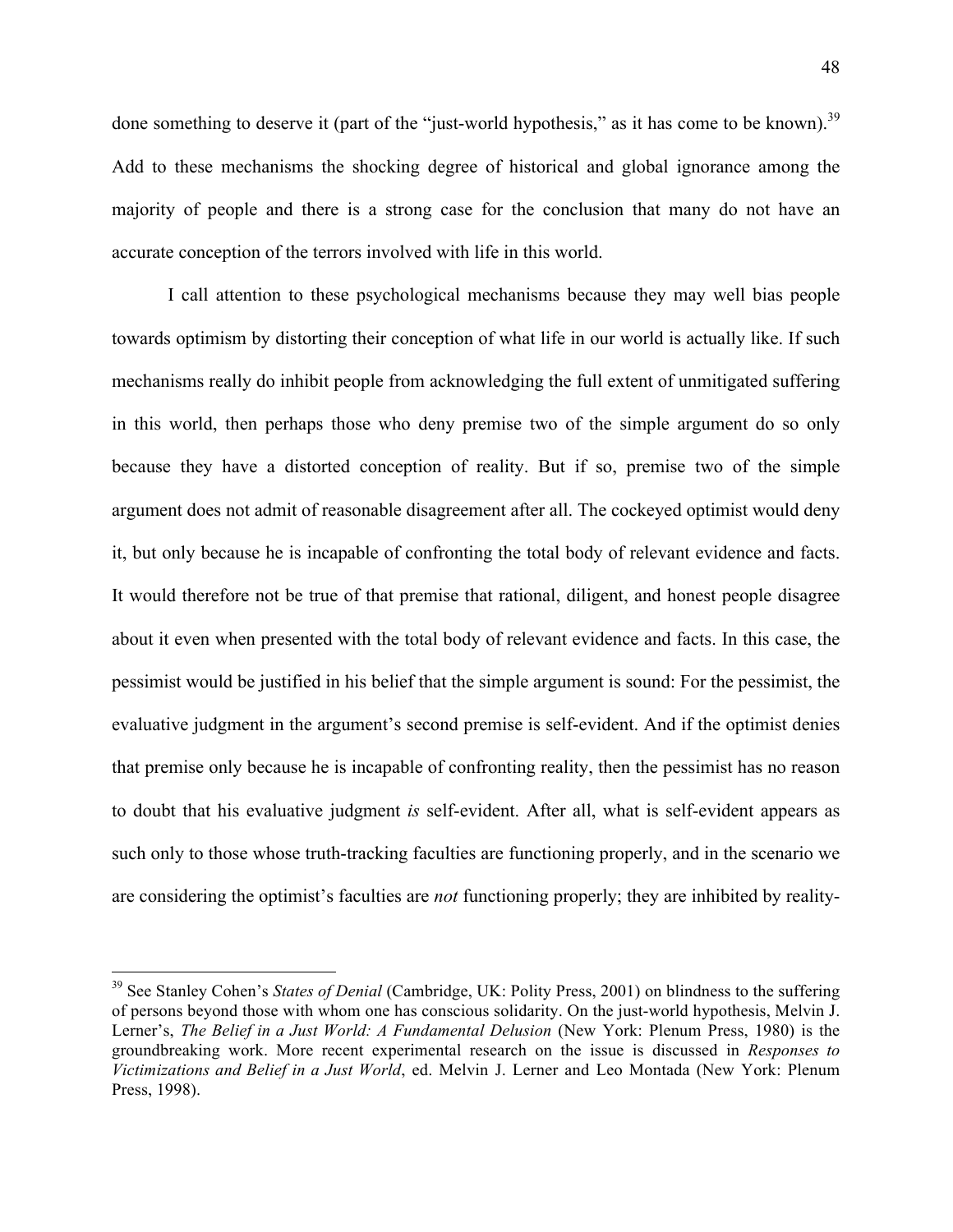distorting psychological mechanisms. At the very least, then, here we would have a coherent and compelling case for pessimism.40

Although the evidence just described does suggest that *many* optimists have a distorted conception of reality, however, it would be unreasonable to conclude on the basis of this evidence alone that there is no such thing as a competent and honest optimist about life in our world. Indeed, likely there are honest individuals who would, even upon acknowledging the full scope of the terrors of life in this world, claim that the good actions and experiences of some living creatures are worth these terrors. If so, premise two of the simple argument admits of reasonable disagreement.

#### 6 THE POINT OF PESSIMISM

One may wonder if there is any *point* to pessimism. In one sense the question is misguided. There is no point to pessimism in the sense of a pragmatic reason for being a pessimist. As I have been discussing pessimism, one is not a pessimist for pragmatic reasons, but because, quite simply, he thinks it is true that it would have been better if life had never come into existence. In another sense, however, the question is perfectly valid, for one may wonder if pessimism has any practical consequences, and this question may reasonably be said to be about the point of pessimism. In this section I will discuss Schopenhauer's recurring claim that pessimism encourages compassion, for him the hallmark of moral action.

<sup>&</sup>lt;sup>40</sup> It is worth noting that Schopenhauer himself seems to have thought that the optimist might be capable of overcoming the psychological inhibitions to affirming (what is for Schopenhauer) the self-evident fact of pessimism. He writes:

If we were to conduct the most hardened and callous optimist through hospitals, infirmaries, operating theatres, through prisons, torture-chambers, and slave-hotels, over battlefields and to places of execution; if we were to open to him all the dark abodes of misery, where it shuns the gaze of cold curiosity, and finally were to allow him to glance into the dungeon of Ugolino where prisoners starved to death, he too would certainly see in the end what kind a world is this *meilleur des mondes possibles* [best of all possible worlds]. (*WWR* I: 325)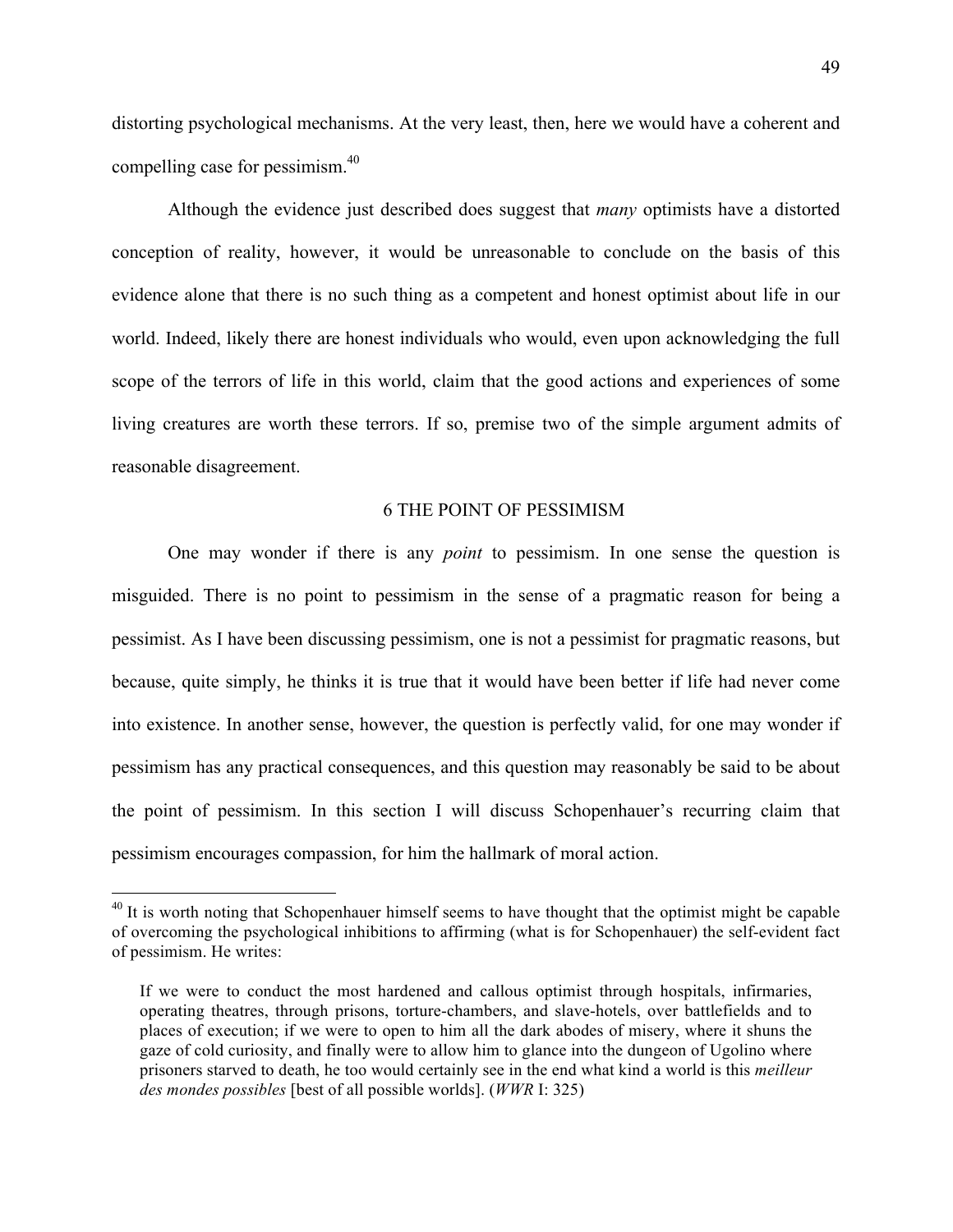First we must remind ourselves more precisely why one becomes a pessimist. We have seen that, according to Schopenhauer, one becomes a pessimist in virtue of acknowledging a particular fact about this world and of responding to that fact in a certain way. I agree. The pessimist recognizes that a vast amount of suffering is essential to life in this world, and, confronted with such a world, he draws (what is to him) the obvious conclusion: it ought never to have been. In several passages Schopenhauer claims that cognizance of the misery in this world, when combined with the deeply sympathetic reaction to suffering from which pessimism is born, can affect in a positive way how one comports oneself towards the world and its inhabitants.

The following passage from "On the Suffering of the World" is representative:

[T]he conviction that the world and man is something that had better not have been, is of a kind to fill us with indulgence towards one another. Nay, from this point of view, we might well consider the proper form of address to be, not *Monsieur, Sir, mein Herr,* but *my fellow-sufferer, Soci malorum, capgnon de misères!* This may perhaps sound strange, but it is in keeping with the facts; it puts others in a right light; and it reminds us of that which is after all the most necessary thing in life—the tolerance, patience, regard, and love of neighbor, of which everyone stands in need, and which, therefore, every man owes to his fellow. $41$ 

The key to understanding this passage is Schopenhauer's claim in its first sentence. But we must clarify that claim for, on its face, it is implausible. After all, is he really claiming that assent to the proposition, 'This world ought never to have been', is sufficient to fill us with compassion for others? This is implausible, I say, since one may assent to that proposition for all sorts of selfish reasons—e.g., "This world has not favored me. So curse it!"—or thoughtlessly, that is, for no *reason* at all. But of course this is not pessimism as Schopenhauer intends it. Pessimism is born of a sympathetic reaction to the vast amounts of suffering essential to life in this world. *This reaction to suffering*, and not merely the assent to a proposition, is the source of the "indulgence" towards others" Schopenhauer claims pessimism encourages. Or, more precisely: compassion is

 <sup>41</sup> Schopenhauer, "On the Suffering of the World," 144. Cf. *BM* <sup>18</sup> as well as part <sup>4</sup> of *WWR* I.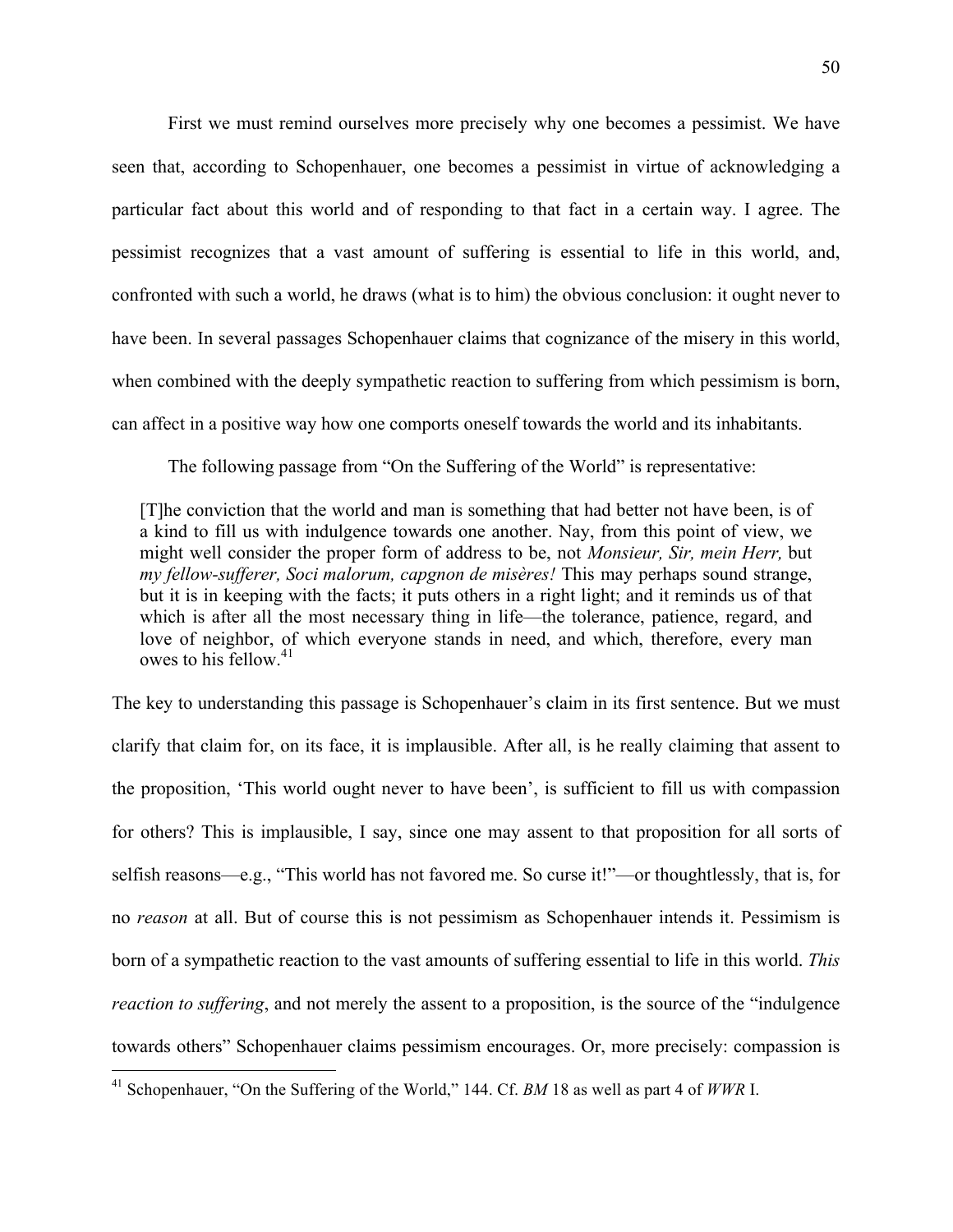essential to pessimism, since one assents to the latter in virtue of the same sentiment that engenders the former. $42$ 

We must remove one more barrier to understanding this passage. We have seen already that, in one sense, at least, Schopenhauer's claim that suffering is essential to life must be rejected. It is not true that we are all of us always suffering. Again, there is joy in life. But we have also seen that suffering *is* essential to life in the sense that it is an inevitable feature of the lives of creatures like us in a world like this one. Indeed, this world is not fitted for our wellbeing; it threatens us with thousandfold evils at every moment, and inevitably some of them will befall each of us—for example, death, disease, decay, war, betrayal, and so on. Schopenhauer's claim, then, is that one for whom the fact that suffering is essential to life is a living conviction, at least if he has the sympathetic response to suffering that leads to pessimism, will see others "in a right light" and treat them with compassion.

What is the "right light" in which to see others? This brings us to the heart of Schopenhauer's ethics. In a quite moving passage from "On the Basis of Morality," Schopenhauer explains that we see others aright when,

I have identified with the other to a certain extent, and as a result for the moment the barrier between I and Not-I has been suspended: only then will there be the opportunity immediately to take on as my own another's need, his distress, his suffering; then I no longer perceive him as he is given in empirical intuition, as completely distinct from me, as a stranger about whom I am indifferent; rather, I suffer *in him* even though his skin does not enclose my nerves. Only through this can *his* woe, *his* distress, become a motive *for me*; otherwise, it can only be my own.

<sup>&</sup>lt;sup>42</sup> Nietzsche seems to have been well aware of this essential connection between *Mitleid* and pessimism; indeed, he seems to have rejected *Mitleid* in part *because* of its connection with pessimism (see, e.g., section 5 of "What I Owe the Ancients" in his *Twilight of the Idols*). Also worth noting is that the *Mitleid*pessimism duo is one of the common elements of Buddhism, Christianity, and Schopenhauer's philosophy, all of which elicited the mature Nietzsche's scorn.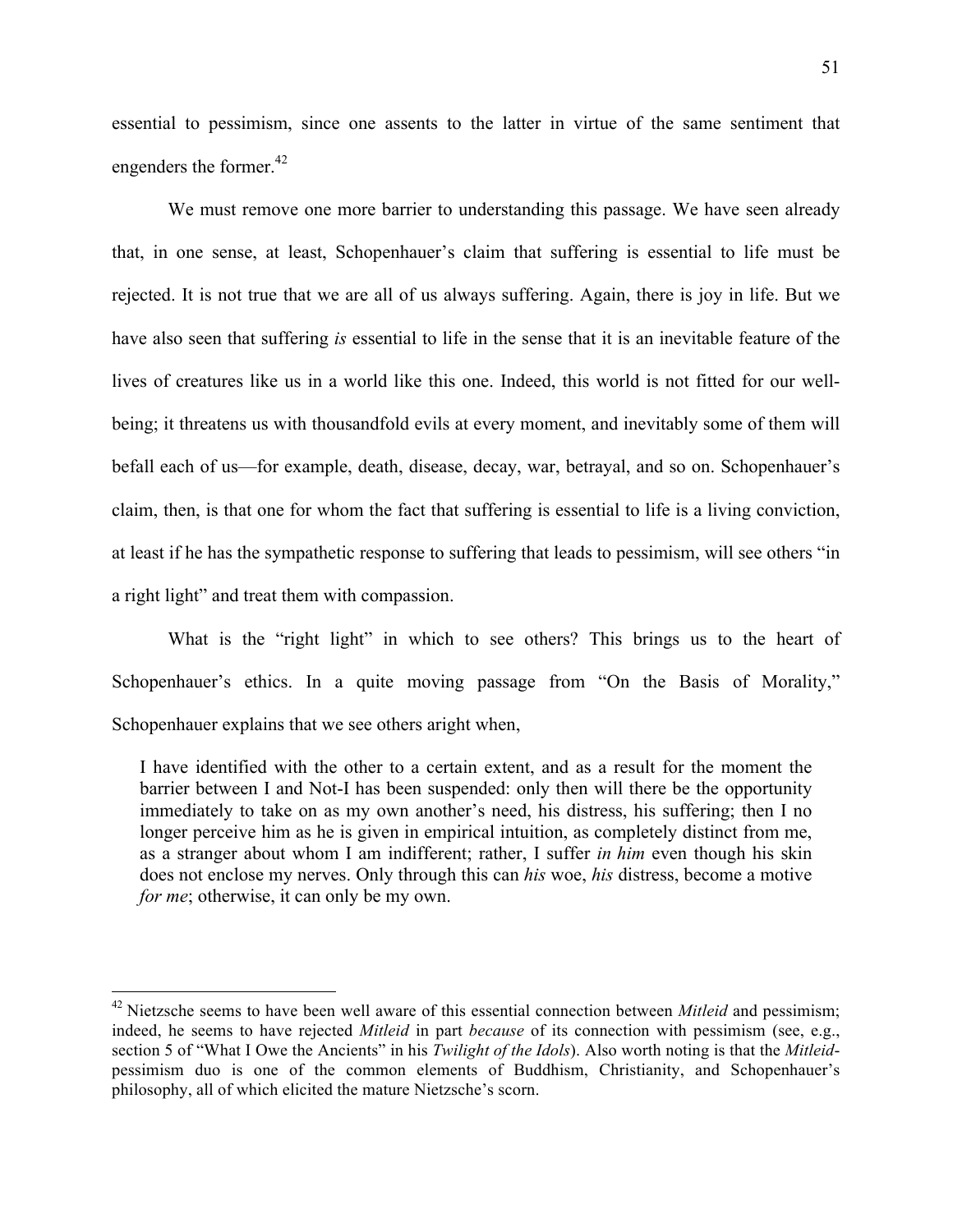From the moral standpoint, Schopenhauer claims, the suffering of "the other" is felt as one's own suffering, and this motivates one to "compassion" (*Mitleid*), or "human-kindness" (*Menschenliebe*), as he sometimes calls it. For an individual who responds sympathetically to others' suffering, the recognition that suffering is essential to *all* lives—and not just *his* life and the lives of those he loves—will expand the horizons of his sympathy to include all living creatures, a standpoint from which the proper form of address indeed becomes, "my fellowsufferers." From this standpoint, one understands fully that "*everyone* stands in need" of "tolerance," "patience," and "love of neighbor" (my emphasis).

No doubt there are questions here—as Nietzsche never tires of reminding us—questions not only about whether we can know that genuine compassion ever occurs (of which Schopenhauer was well aware<sup>43</sup>), but also about its *value*. (It is at least unclear whether compassion decreases or increases the suffering in the world.) These are questions that, unfortunately, I lack the space to explore here. But that compassion is both the essence of moral action and a good thing is surely not implausible. Nor is it implausible that the recognition that suffering is essential to life, when combined with the sympathy from which pessimism is born, encourages an all-encompassing compassion.

<sup>&</sup>lt;sup>43</sup> See *BM* 15: "Now the first thing would be to settle the empirical question of whether actions of voluntary justice and disinterested loving-kindness, which may then rise to noble-mindedness and magnanimity, are to be found in experience. Unfortunately this question still does not admit of being decided absolutely empirically because the *deed* is always only given in experience, but the *impulses* are not obvious, so the possibility always remains that an egoistic motive had influence on a just or good action."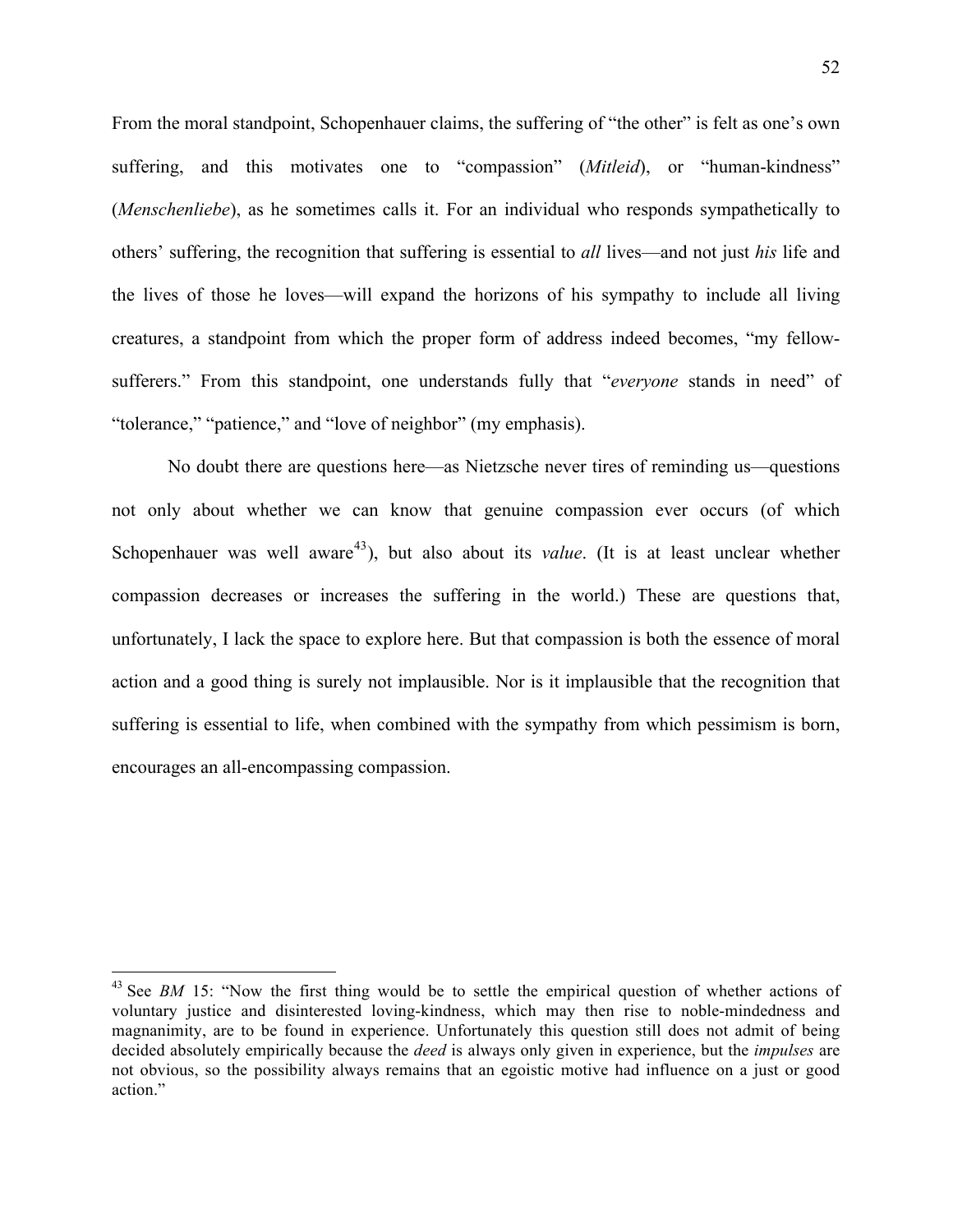#### **CONCLUSION**

Recall Simmel's claim that "the stand for the value or the lack of value of existence depends in resolute and principled natures on the specific reaction their innermost soul exhibits to happiness or suffering." Now we can see that, suitably qualified, this claim is exactly right. Simmel supports his claim as follows:

That the decision for optimism or pessimism is based...on a specific reaction of the soul…is shown by the peculiar fact that individuals who have been treated severely by fate often do not hesitate in taking an optimistic approach to life. One might speculate that if someone were inclined to be sensitive to happiness, he would react with bitterness and gloom to the sufferings that fate brought to him. But, in fact, natures that are disposed to happiness seem to experience their rare and humble joys as transcendent, and to discharge their potential for happiness so fully and with such brilliance that they see life illuminated and not in the shadows of everyday experience. Where a positive reaction to the causes of happiness is stronger than its contrary and where the soul is readily permeable to sensations of happiness, the more vivid and repeated stimulation of even distant provinces of consciousness by these creates in the soul a broad basis for optimism (or for pessimism in the opposite case) out of minimal opportunities that could not have been developed by a plenitude of sensation in natures of the contrary type.<sup>44</sup>

While Simmel is correct that, in the final analysis, whether one affirms or denies life depends on one's evaluative intuitions with respect to happiness and suffering, the above passage fails to support his claim. He references only the fact that individuals evaluate *their own* lives differently, even when their shares of happiness and suffering are roughly equal. But we have seen that the question of whether it would have been better if *life* never came into existence is logically independent of the same question about *one's own* life. The same individual can affirm the one and deny the other coherently. However, even if Simmel fails to support his claim adequately, it is true that individuals answer the question of pessimism about life *simpliciter* differently depending on how they evaluate happiness and suffering. We can express this clearly in terms of the simple argument: individuals more sensitive to the mass amounts of unmitigated

 <sup>44</sup> Simmel, *Schopenhauer and Nietzsche*, 65–66.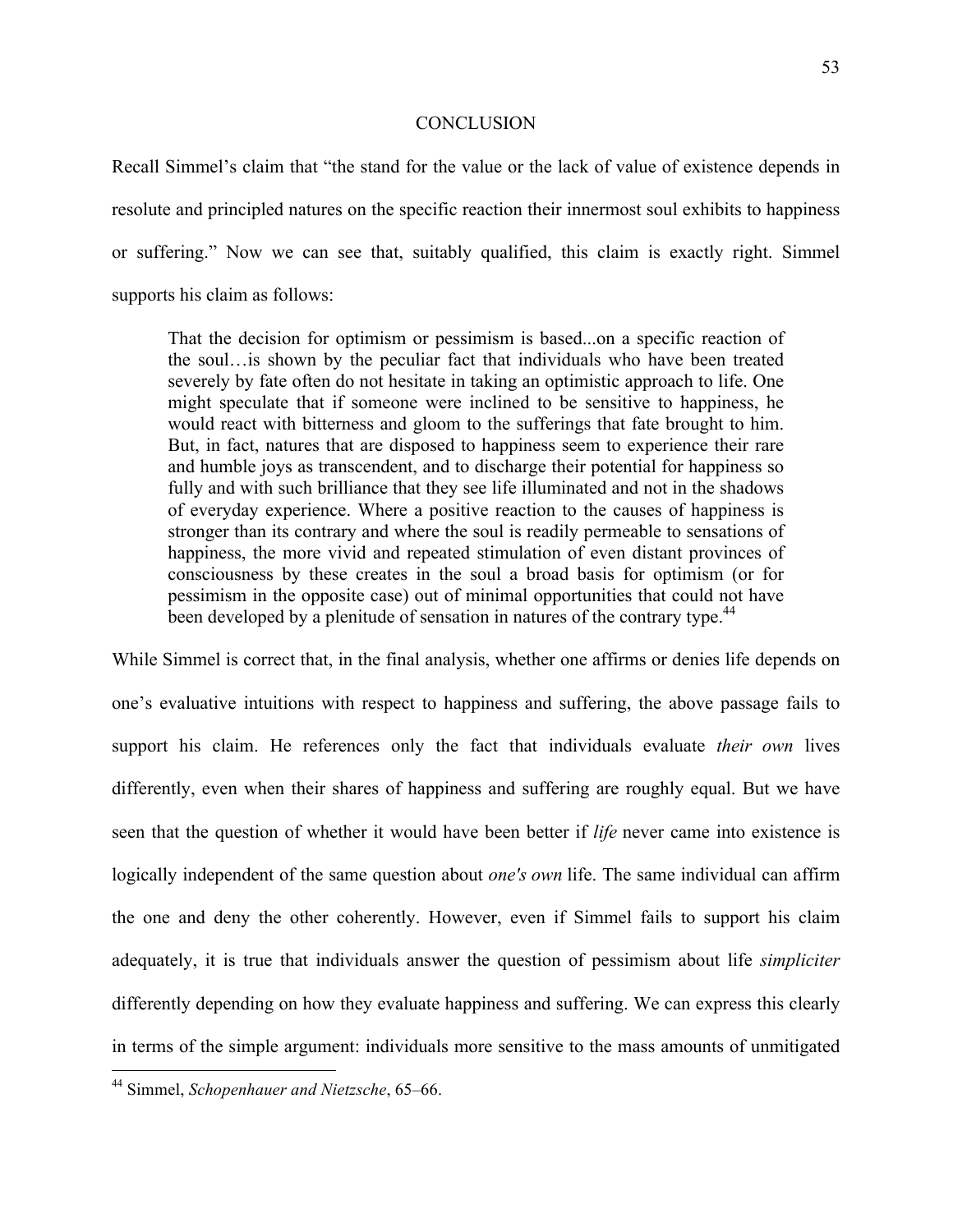suffering in this world than to its joys will be inclined to accept premise (2) of the simple argument and therewith its pessimistic conclusion, whereas those with the opposite reaction will be more inclined to reject them both.

This reveals an interesting relationship between the question of pessimism and a contingent feature of the world we ask it about. We ask the question about *our world*, such as it is. And one contingent feature of our world is that it contains both profound happiness and profound suffering. Individuals are divided with respect to the value of one relative to the other, and they are therefore also divided in their final judgment as to the preferability of existence or nonexistence. This would not be true in some possible worlds—for example, either in Schopenhauer's world, wherein there is no good aspect of life to redeem it, or in the opposite world, wherein no profound misery exists to cast doubt on the preferability of existence. In such worlds, the question of pessimism would be decided by the facts. But when we ask it about *our* world, in which profound happiness and profound suffering both exist, the question of pessimism can be decided only by each individual—and here is the crucial point—*perhaps even if a socalled "optimistic" philosophy turns out true*.

Consider Frederick Copleston's claim that if certain metaphysical systems were true, an attitude of optimism would follow logically therefrom. He elaborates: "If, for instance, a man is a convinced Hegelian, he should logically view the process of history as a rational, self-justified process, and if he adheres to the nineteenth century doctrine of Progress, based, whether justifiably or not, on the scientific theory of evolution among other factors, he should logically expect the human race to pursue a continuous upward path from darkness into light."<sup>45</sup> Perhaps Copleston is correct about what a convinced Hegelian or believer in the central tenets of the

 <sup>45</sup> Copleston, *Arthur Schopenhauer*, 74.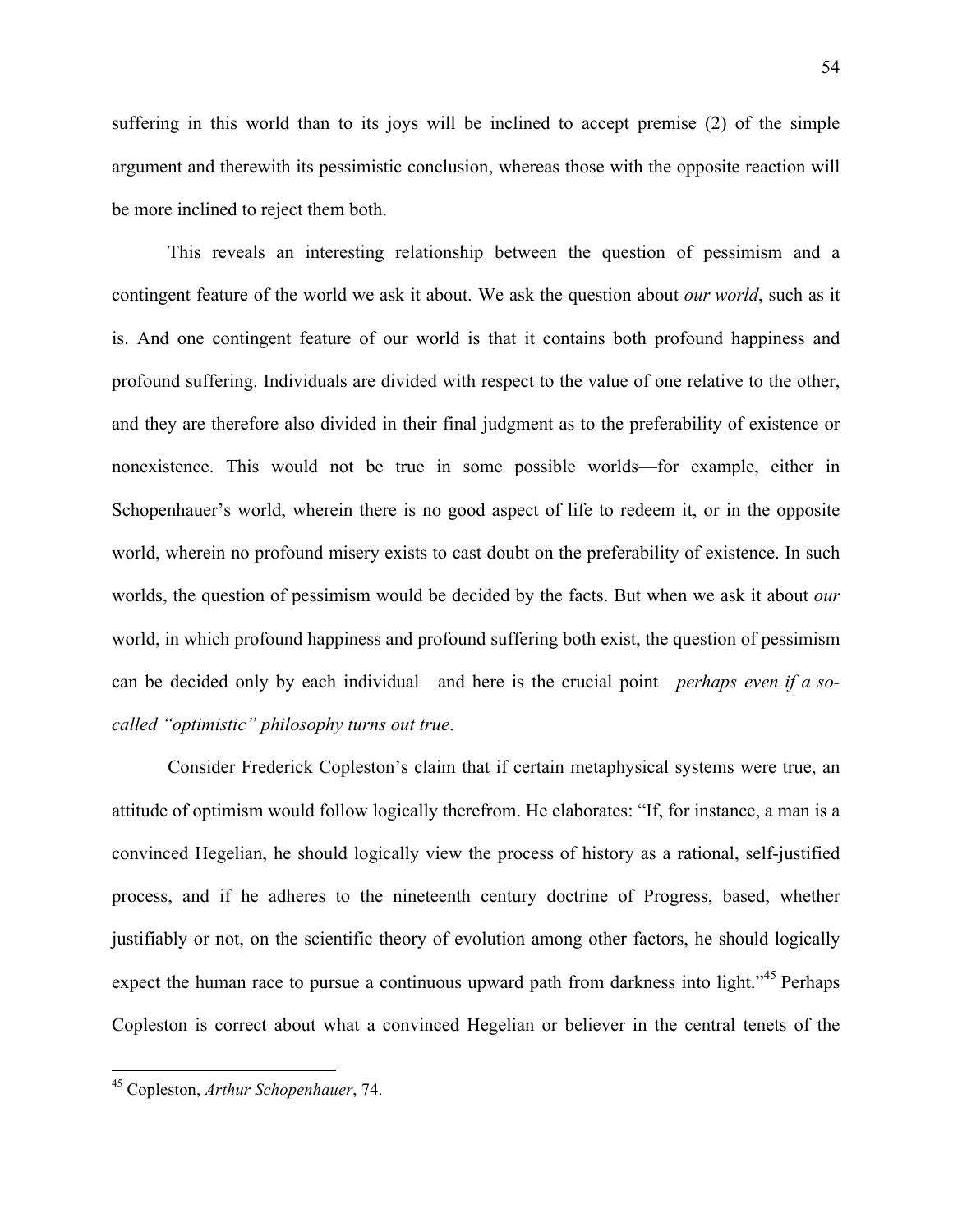Enlightenment should *expect*, but with respect to an individual's judgment regarding the preferability of existence or nonexistence, it is not at all obvious that the truth of Hegelianism or Enlightenment thinking—or Marxism, for that matter—will entail his answer for him. The reason is that none of these philosophies deny the existence of both profound happiness and profound suffering—and they could not be true if they did deny this—and therefore no matter what blissful state might await humankind in its destiny, the question of whether this state and the bliss it will involve is worth the suffering required for its occasion appears to remain open, to be decided by each individual, according to, as Simmel puts it, "the specific reaction [his] innermost soul exhibits to happiness or suffering."<sup>46</sup> Thus, although I hope to have shown, with Schopenhauer's help, that pessimism about life can be the object of productive philosophical analysis, it must be admitted that, in the end, by accepting pessimism or optimism one discovers more about himself than about the world.

<sup>&</sup>lt;sup>46</sup> It is tempting to add Christianity to the list above, since it is unclear whether the bliss of heaven would be worth the suffering required for its occasion. But Christianity is a special case, since if *it* is true unlike if Hegelianism or Marxism is true—the world is created by an omnibenevolent God. Since such a God would not create a world with as much evil as this one without good reason, if Christianity is true, the question of pessimism does *not* admit of reasonable disagreement. In this case, optimism would be true and pessimism false.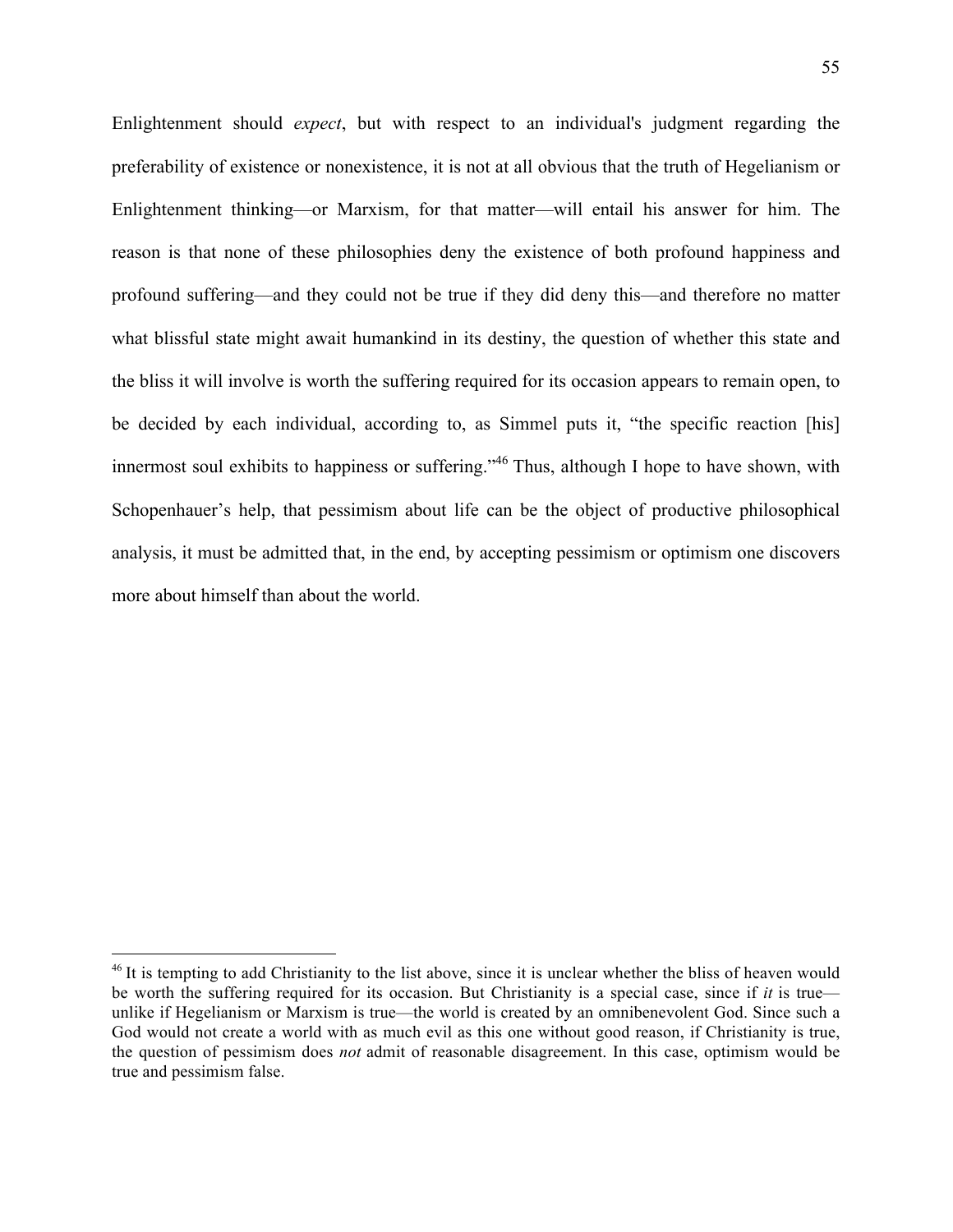### REFERENCES

- Atwell, John. *Schopenhauer: The Human Character*. Philadelphia: Temple University Press, 1990.
- Brown, D. Jonathon, and Taylor, E. Shelley. "Illusion and Well-Being: A Psychological Perspective on Metal Health." *Psychological Bulletin* 103.2 (1988): 198–210.
- –––. "Positive Illusions and Well-Being Revisited: Separating Fact from Fiction." *Psychological Bulletin* 116.1 (1994): 21–27.
- Cartwright, David. "Schopenhauer on Suffering, Death, Guilt and the Consolation of Metaphysics." In *Schopenhauer: New Essays in Honor of his 200th Birthday*. Edited by E. von der Luft. Lewiston, NY: Edwin Mellen Press, 1988.
- Cohen, Stanley. *States of Denial*. Cambridge, UL: Polity Press, 2001.
- Copleston, Frederick. *Arthur Schopenhauer: Philosopher of Pessimism*. London: Burns Oates and Washbourne, 1946.
- Dostoevsky, Fyodor. *The Brothers Karamazov*. Translated by Richard Pegear and Larissa Volokhonsky. New York: Faraar, Strauss, and Giroux, 1990.
- Janaway, Christopher. *Beyond Selflessness: Reading Nietzsche's Genealogy*. Oxford: Oxford University Press, 2007.
- –––. *Self and World in Schopenhauer's Philosophy*. Oxford: Oxford University Press, 1989.
- –––. "Schopenhauer's Pessimism." In *German Philosophy Since Kant*. Edited by Anthony O'Hear. Cambridge: Cambridge University Press, 1999.
- Lerner, J. Melvin. *The Belief in a Just World: A Fundamental Delusion*. New York: Plenum Press, 1980.
- Lerner, J. Melvin and Mantada, Leo. *Responses to Victimizations and Belief in a Just World*. New York: Plenum Press, 1998.
- Loemker, L. E. "Pessimism and Optimism." In *The Encyclopedia of Philosophy*. Edited by P. Edwards. Six Volumes.
- Magee, Bryan. *The Philosophy of Schopenhauer*. New York: Oxford University Press, 1997.
- Murdoch, Iris. *Metaphysics as a Guide to Morals*. London: Penguin Books, 1992.
- Nagel, Thomas. *The View From Nowhere*. New York: Oxford University Press, 1986.